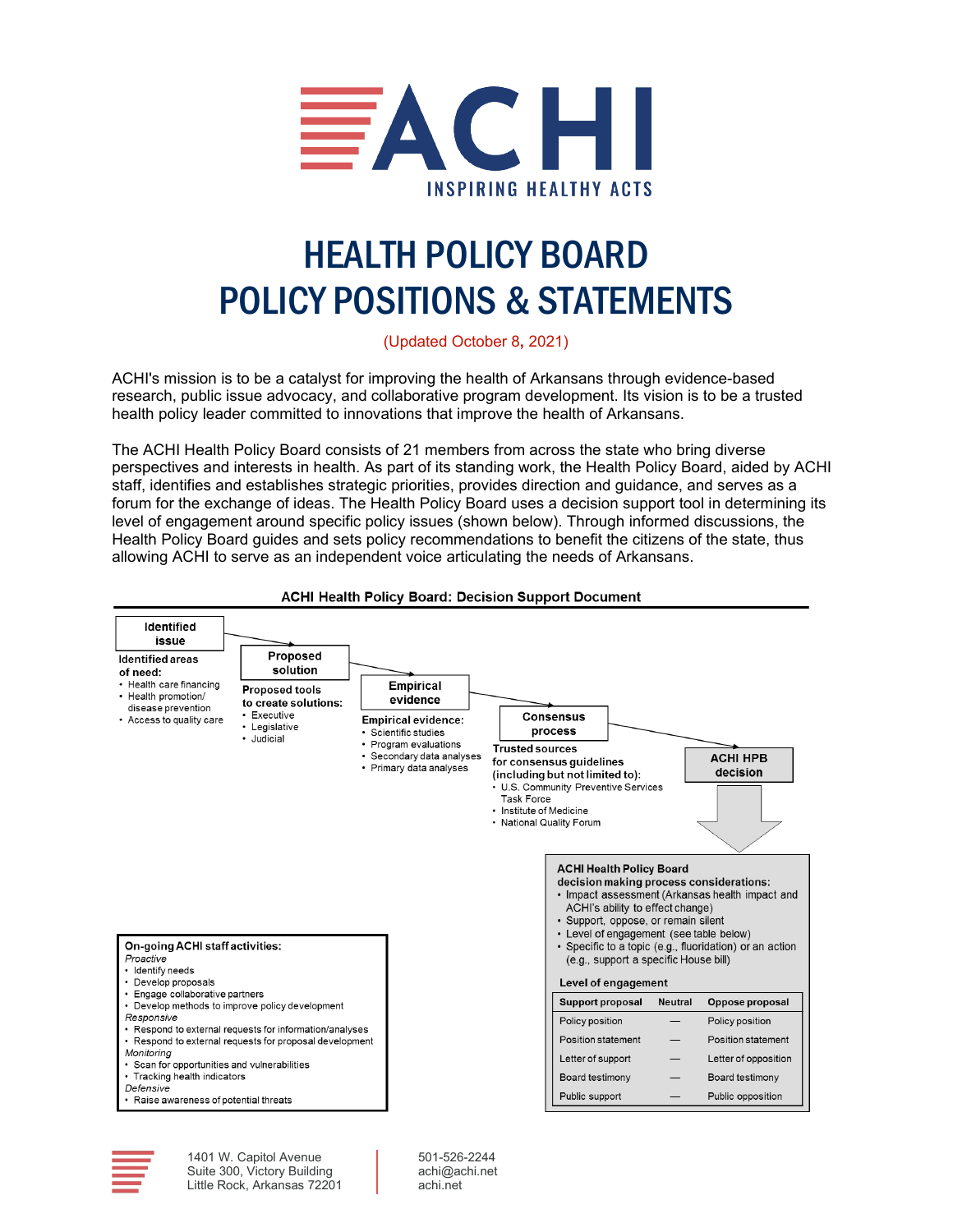## SUMMARY OF ACHI HEALTH POLICY BOARD POSITIONS & STATEMENTS

(*Click to go directly to statement*)

#### **[CONSENSUS GUIDELINES](#page-3-0)**

1. [Adhere to recommendations from the U.S. Preventive Services Task Force and the U.S. Task Force on](#page-3-1)  [Community Preventive Services.](#page-3-1)

#### **[TOBACCO PREVENTION/CESSATION](#page-4-0)**

- 2. [Improve health by reducing use of all tobacco products.](#page-4-1)
- 3. [Reduce exposure to secondhand smoke.](#page-5-0)
- 4. [Reduce smoking and tobacco use through higher taxes on tobacco products.](#page-6-0)
- 5. [E-Cigarettes regulated similar to other smoking tobacco products.](#page-6-1)
- 6. [E-Cigarettes for therapeutic purposes only.](#page-7-0)

#### **[OBESITY PREVENTION/REDUCTION](#page-8-0)**

- 7. [Increase access to safe and secure places for physical activity.](#page-8-1)
- 8. [Increase school-based physical activity to reduce childhood obesity.](#page-9-0)
- 9. [Increase awareness of food calorie and nutrition information to optimize restaurant purchasing decisions.](#page-9-1)
- 10. [To implement healthy food and beverage procurement policies.](#page-10-0)
- 11. [Increase worksite wellness policies and programs.](#page-11-0)
- 12. [Increase the number of medical facilities and clinics that adopt Baby-Friendly Hospital policies.](#page-12-0)
- 13. [Improve diet and nutrition and reduce sales of products that contribute to development of obesity](#page-13-0)[related diseases](#page-13-0)

#### **[ORAL HEALTH](#page-13-1)**

- 14. [Reduce untreated caries and dental decay through fluoridation.](#page-13-2)
- 15. [Prevent dental caries through access to fluoride varnishes.](#page-14-0)
- 16. [Prevent dental caries through access to dental sealants for children.](#page-15-0)

#### **[CHILD HEALTH AND MORTALITY](#page-15-1)**

- 17. [Obtain comprehensive determination of causes of death in children.](#page-15-2)
- 18. [Adopt a statewide coordinated school health system.](#page-16-0)

#### **[INJURY PREVENTION](#page-18-0)**

- 19. [Reduce preventable deaths and injuries related to motorcycle crashes with non–helmeted riders.](#page-18-1)
- 20. [Reduce motor vehicle crashes related to alcohol.](#page-19-0)

#### **[HEALTHCARE SYSTEM](#page-20-0)**

- 21. [Maintain critical support for programs leading to health improvement.](#page-20-1)
- 22. [Pursue healthcare reform that expands access for all Arkansans to high-quality, affordable, evidence](#page-20-2)[based care.](#page-20-2)
- 23. [Provide enhanced transparency of access, quality, and cost](#page-20-3) information to support patient, provider, [payer, employer, and other stakeholder decision-making as it relates to healthcare service selection.](#page-20-3)
- 24. [Conscience rights protections should maintain balance with patients' rights and protect individuals from](#page-21-0)  [discrimination](#page-21-0)

#### **[HEALTHCARE SYSTEM FINANCING](#page-21-1)**

25. [Align financial incentives to achieve health outcomes, adopt new financing, payment, and reimbursement](#page-21-2)  [policies and mechanisms.](#page-21-2)

#### **[HEALTHCARE COVERAGE](#page-22-0)**

- 26. [Increase health insurance coverage for Arkansans by optimizing coverage expansion to uninsured adults](#page-22-1)  [as authorized by the Patient Protection and Affordable Care Act of 2010 and the Health Care](#page-22-1)  [Independence Program waiver.](#page-22-1)
- 27. [Modify the state RFP process to award "scoring points" for bid respondents providing healthcare coverage](#page-23-0)  [as a benefit to employees.](#page-23-0)

#### **[COORDINATION AND QUALITY OF HEALTHCARE SERVICES](#page-24-0)**

- 28. [Improve quality of care for Arkansans, promote coordination across the continuum of care.](#page-24-1)
- 29. [Improve delivery of health care to trauma victims.](#page-24-2)
- 30. [Increase access to quality mental health/substance abuse care for children and pregnant women.](#page-25-0)
- 31. [Rebalance long-term care in Arkansas to compress morbidity.](#page-26-0)
- 32. [Advance end-of-life directives in Arkansas.](#page-28-0)

#### **[HEALTHCARE WORKFORCE](#page-28-1)**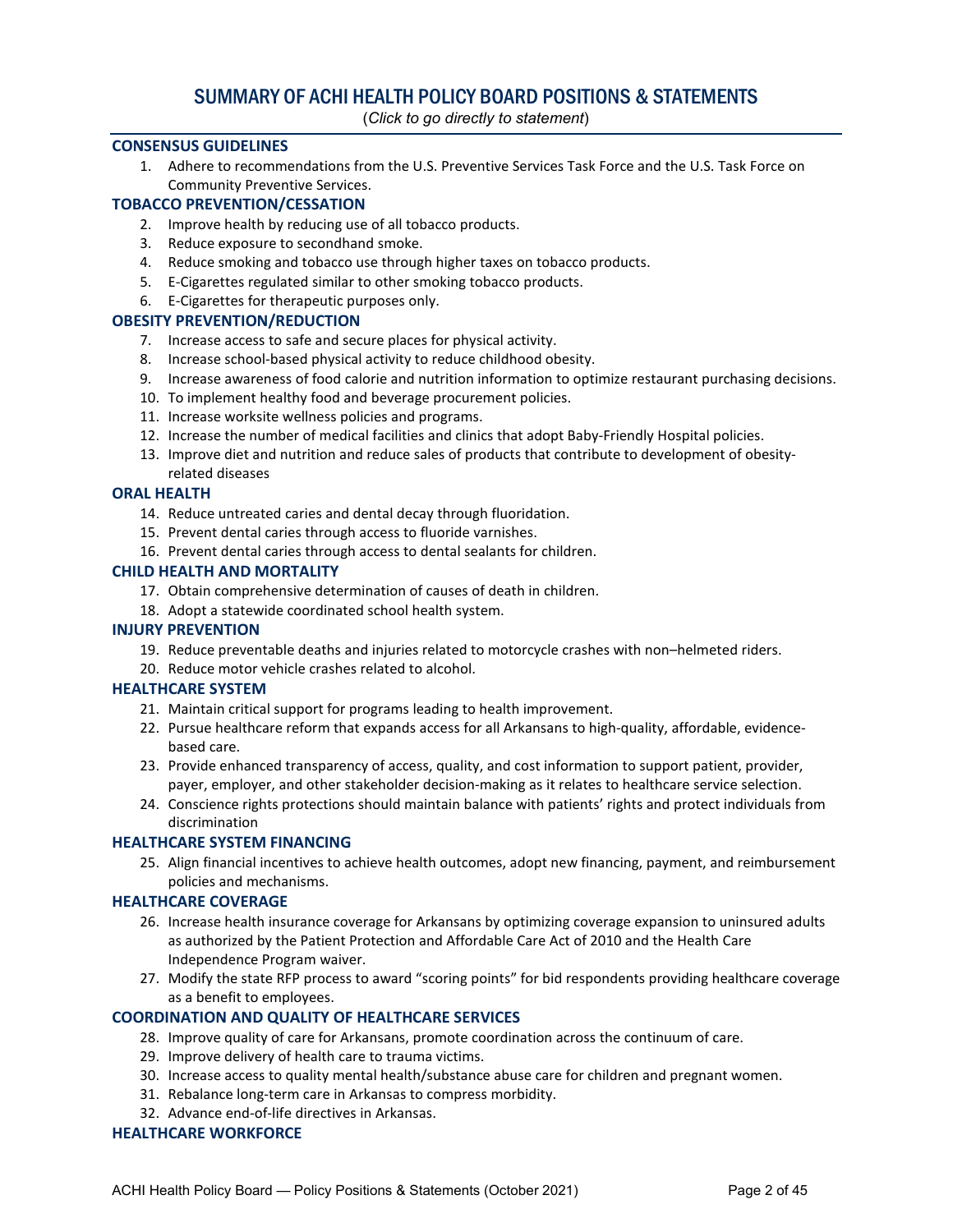- 33. [Improve and expand Arkansas's healthcare workforce to meet present and projected needs of Arkansans.](#page-28-2)
- 34. [Meet existing and future needs for primary care, increase primary care capacity by fostering team-based](#page-29-0)  [care.](#page-29-0)
- 35. [Meet existing and future needs for primary care, enhance roles for non-physician practitioners.](#page-29-1)

#### **[HEALTH INFORMATION TECHNOLOGY](#page-30-0)**

36. [Improve quality and efficiency in healthcare delivery, and support the adoption of information technology](#page-30-1)  [and meaningful connection to SHARE across all Arkansas providers.](#page-30-1)

#### **[IMMUNIZATIONS](#page-31-0)**

37. [Increase flu vaccination rates in Arkansas, especially among pregnant women.](#page-31-1)

#### **[PRESCRIPTION DRUG MONITORING PROGRAM](#page-32-0)**

38. [Support for the Arkansas Prescription Drug Monitoring Program and other efforts.](#page-32-1)

#### **[BUILT ENVIRONMENT](#page-33-0)**

39. [To support and encourage those policies that create built environments that support healthy lifestyles.](#page-33-1) **[TEEN PREGNANCY IN ARKANSAS](#page-34-0)**

40. [To support efforts and develop statewide strategies to reduce teen pregnancy.](#page-34-1)

#### **[LEGALIZATION OF MEDICAL MARIJUANA](#page-35-0)**

41. [Medical marijuana should be subject to approval by the FDA and made available only under appropriate](#page-35-1)  [clinical supervision.](#page-35-1)

#### **[HUMAN IMMUNODEFICIENCY VIRUS \(HIV\)](#page-38-0)**

42. [Decrease the incidence and prevalence of HIV in Arkansas by promoting HIV screening and pre and post](#page-38-1)  [exposure prophylaxis, deploy harm reduction strategies to reduce transmission, and advance criminal](#page-38-1)  [justice policy changes that may reduce transmission risk.](#page-38-1)

#### **[INFECTIOUS DISEASES](#page-39-0)**

43. [Decrease incidence and prevalence of infectious diseases in Arkansas by promoting screening, prevention,](#page-39-1)  [and education, ensuring availability and accessibility of comprehensive treatment options.](#page-39-1)

#### **[COVID-19](#page-42-0)**

44. [Employers have an obligation to help achieve control of the pandemic, protect individuals, and minimize](#page-42-1)  [economic hardships in the state. Employers should comply with ADH public health directives at a](#page-42-1)  [minimum. Entities not subject to ADH directives should adopt reasonable precautions to protect](#page-42-1)  [themselves from potential liability and help prevent the spread of COVID-19.](#page-42-1)

#### **[Opioid Litigation](#page-44-0)**

45. [Opioid litigation settlement proceeds should be earmarked to abate for the current and opioid epidemic](#page-44-1)  [and prevent future substance use disorder epidemics.](#page-44-1)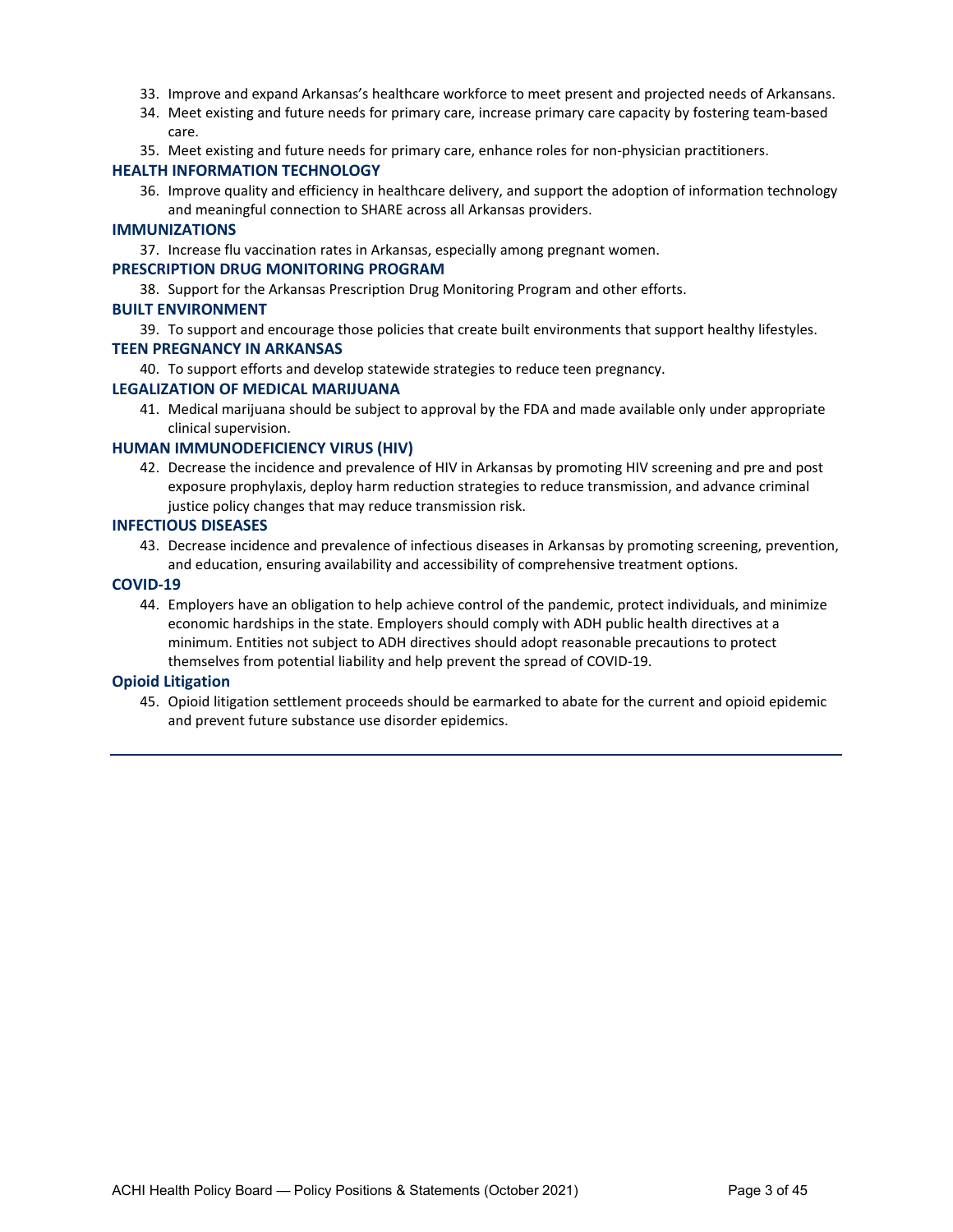## ACHI Health Policy Board — Policy Positions

## <span id="page-3-0"></span>CONSENSUS GUIDELINES

ACHI focuses its policy work on evidence-based recommendations. Credible and recognized national efforts exist to critically review the scientific and empiric evidence for select health promotion and disease prevention activities. ACHI has opportunities to improve policy and programs within the state by incorporating this evidence in public and private dialogue. Thus, the ACHI staff and ACHI Health Policy Board have reviewed national bodies of evidence and recommendations to form a basis of health policy positions.

#### <span id="page-3-1"></span>**1. Adhere to recommendations from the U.S. Preventive Services Task Force and the U.S. Task Force on Community Preventive Services.**

#### *Health Policy Board Position Statement*

*The Health Policy Board formally adopted recommendations from the U.S. Preventive Services Task Force and the U.S. Task Force on Community Preventive Services as policy positions of the Board. The recommendations advanced serve as the threshold or default policy position for the Health Policy Board.*  (May 2006)

#### **Issue/Status**

The U.S. Preventive Services Task Force (USPSTF) is an independent panel of non-federal experts in prevention and evidence-based medicine and is composed of primary care providers. Under sponsorship of the Agency for Healthcare Research and Quality (AHRQ), the USPSTF conducts scientific evidence reviews of a broad range of clinical preventive healthcare services and develops recommendations for primary care clinicians and health systems. The mission of the USPSTF is to evaluate the benefits of individual services based on age, gender, and risk factors for disease; make recommendations about which preventive services should be incorporated routinely into primary medical care and for which populations; and identify a research agenda for clinical preventive care. Its recommendations are published in the form of "Recommendation Statements" [\(www.uspreventiveservicestaskforce.org\)](http://www.uspreventiveservicestaskforce.org/).

The Task Force on Community Preventive Services is an independent, non-federal, volunteer body of public health and prevention experts that provides evidence-based findings and recommendations about community preventive services, programs, and policies to improve health. The 15 Task Force members are appointed by the director of the Centers for Disease Control and Prevention (CDC) and represent a broad range of research, practice, and policy expertise in community preventive services, public health, health promotion, and disease prevention. Task Force members' recommendations help inform the decision making of federal, state, and local health departments; other government agencies; communities; healthcare providers; employers; schools; and research organizations (see [www.thecommunityguide/org/index.html\)](http://www.thecommunityguide/org/index.html). Task Force findings are published on *The Community Guide* website at [www.thecommunityguide.org/about/conclusionreport.html](http://www.thecommunityguide.org/about/conclusionreport.html) along with their annual Community Preventive Services Task Force Report to Congress at www.thecommunityguide.org/annualreport/2013 congress-report-full.pdf.

*[Return to Top](#page-0-0)*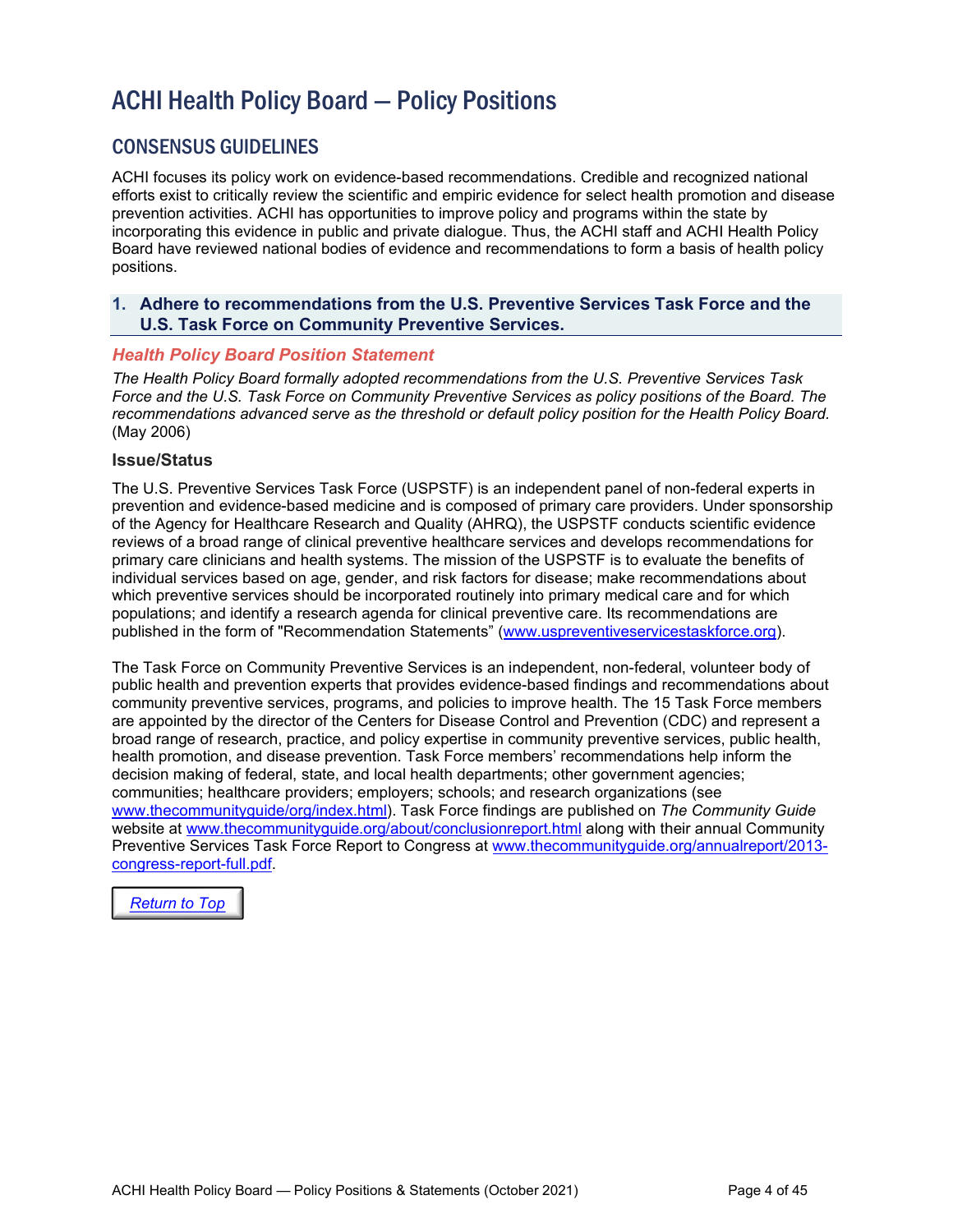## ACHI Health Policy Board — Position Statements

For specific issues, the Health Policy Board elevates its level of engagement to a policy statement or beyond (as noted in the chart on p. 1), depending on the impact of the issue addressed. Current policy statements that reflect elevated engagement by the ACHI Health Policy Board are listed below. Position statements are organized by topic areas that span the range of ACHI's health policy agenda, including overall health and healthcare systems, disease prevention and health promotion, healthcare financing, and access to quality care. The ACHI Health Policy Board has adopted the following policy position statements, which are detailed in the following pages.

*[Return to Top](#page-0-0)*

## <span id="page-4-0"></span>TOBACCO PREVENTION/CESSATION

#### <span id="page-4-1"></span>**2. Improve health by reducing use of all tobacco products.**

#### *Health Policy Board Position Statement*

*The ACHI Health Policy Board's position is that all tobacco use is detrimental to good health*. (September 2008)

#### **Issue/Status**

<span id="page-4-2"></span>Smoking kills more people than alcohol, AIDS, car accidents, illegal drugs, murders, and suicides combined, with thousands more dying from other tobacco-related causes such as fires caused by smoking and smokeless tobacco use. Of all the children who become new smokers each year, almost a third will ultimately die from it. In 2010, 3,200 Arkansan children under the age of 18 became new daily smokers.<sup>[1](#page-4-3)</sup> Smoking harms nearly every organ in the body and accounts for a large prevalence of disease and disability. The adverse health effects from cigarette smoking account for an estimated 4,900 deaths annually in Arkansas and approximately 400,000 people die from their own cigarette smoking each year in the United States. Smokers lose an average of 13 to 14 years of life because of their smoking.<sup>[2](#page-4-4)</sup> Annually in Arkansas[:1](#page-4-2)

- 177,000 children are exposed to secondhand smoke;
- \$812 million is spent in annual healthcare costs directly caused by smoking;
- \$242 million is the portion covered by the state Medicaid program;
- \$1.4 billion is lost in smoking caused productivity losses.

Scientists now know that disease risk surges even higher after someone smokes for about 20 years. Research shows that those who quit by age 30 could have their health returned to a condition nearly as good as that of a nonsmoker's. Quitting smoking has immediate as well as long-term benefits, reducing risks for diseases caused by smoking and improving health in general.<sup>[3,](#page-4-5)[4](#page-4-6)</sup>

With the implementation of the *Arkansas Clean Indoor Air Act of 2006* and the tobacco tax increase of 2009 (see below), coupled with tobacco control activities within the Arkansas Department of Health, the state has experienced steady reductions in tobacco use. The 2012 Behavioral Risk Factor Surveillance System (BRFSS) demonstrated an overall smoking rate of 25% in Arkansas, with a male smoking rate of 27.5% and the female smoking rate at 22.8%.[5](#page-4-7) Additionally, according to the 2012 Arkansas Tobacco

<span id="page-4-5"></span><sup>3</sup> U.S. Department of Health and Human Services. *A Report of the Surgeon General: How Tobacco Smoke Causes Disease: What It Means to You.* U.S. Department of Health and Human Services, Centers for Disease Control and Prevention, National Center for Chronic Disease Prevention and Health Promotion, Office on Smoking and Health, 2010. Available at [www.cdc.gov/tobacco/data\\_statistics/sgr/2010/consumer\\_booklet/pdfs/consumer.pdf,](file://hosp1serv1/achi_apps/Strategic%20Initiatives/ACHI%20Health%20Policy%20Board/HPB%20Position%20Statements/Revisions%20for%202014/www.cdc.gov/tobacco/data_statistics/sgr/2010/consumer_booklet/pdfs/consumer.pdf) accessed 10/07/13.

<span id="page-4-7"></span><span id="page-4-6"></span><sup>4</sup> U.S. Department of Health and Human Services. How Tobacco Smoke Causes Disease: The Biology and Behavioral Basis for Smoking-Attributable Disease: A Report of the Surgeon General. Atlanta, GA: U.S. Department of Health and Human Services, Centers for Disease Control and Prevention, National Center for Chronic Disease Prevention and Health Promotion, Office on Smoking and Health, 2010. Available a[t www.surgeongeneral.gov/library/reports/tobaccosmoke/full\\_report.pdf,](http://www.surgeongeneral.gov/library/reports/tobaccosmoke/full_report.pdf) accessed 10/07/13. <sup>5</sup> Centers for Disease Control and Prevention (CDC). *Behavioral Risk Factor Surveillance System Survey Data.* Atlanta, Georgia: U.S. Department of Health and Human Services, Centers for Disease Control and Prevention, 2011 & 2012.

<span id="page-4-3"></span><sup>1</sup> Campaign for Tobacco-Free Kids. The Toll of Tobacco in Arkansas, June 2013. Available at

<sup>&</sup>lt;u>[www.tobaccofreekids.org/facts\\_issues/toll\\_us/arkansas,](file://hosp1serv1/achi_apps/Strategic%20Initiatives/ACHI%20Health%20Policy%20Board/HPB%20Position%20Statements/Revisions%20for%202014/www.tobaccofreekids.org/facts_issues/toll_us/arkansas)</u> accessed 10/07/13.

<span id="page-4-4"></span> $^2$  Campaign for Tobacco-Free Kids. Toll of Tobacco in the United States of America. July 2013. Available at [www.tobaccofreekids.org/research/factsheets/pdf/0072.pdf,](http://www.tobaccofreekids.org/research/factsheets/pdf/0072.pdf) accessed 10/07/13.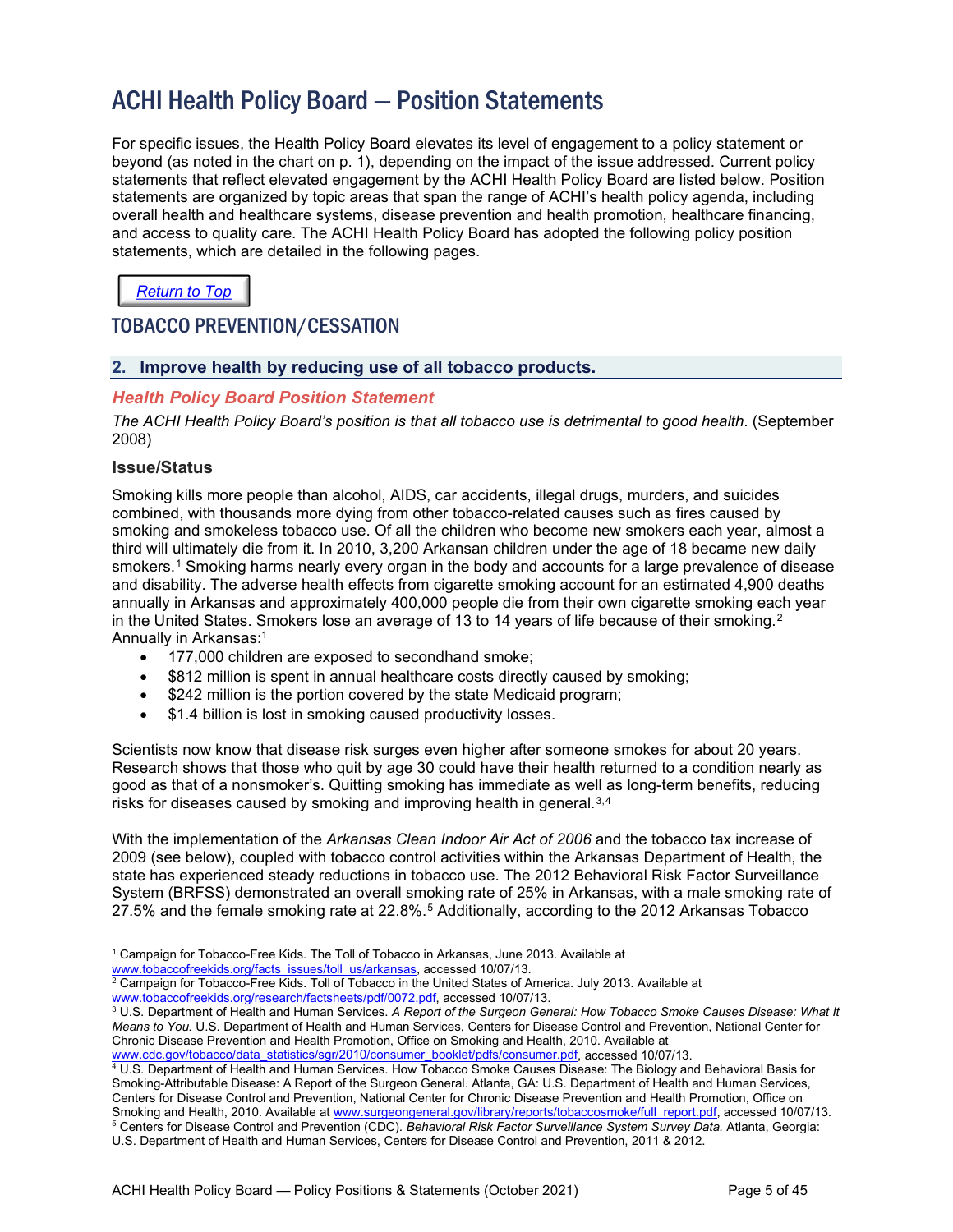Quitline Evaluation Report, 15,648 Arkansans registered for tobacco cessation intervention services during 2012 up from 11,024 in 2011. The national standard/goal for cessation is the "30-day point prevalence measured at 7 months" and this goal should be 30%. Arkansas's FY2010 30-day point prevalence measured at 7 months was 27.5% for those in the multiple call/nicotine-replacement therapy (NRT) and 24.4% in the single call/NRT.[6](#page-5-1)



#### <span id="page-5-0"></span>**3. Reduce exposure to secondhand smoke.**

#### *Health Policy Board Position Statement*

*The ACHI Health Policy Board's position is that to decrease disease and death associated with exposure to secondhand smoke, local and statewide efforts to prohibit smoking entirely within public spaces, such as workplaces, shopping malls, restaurants, bars, and taverns should be implemented.* (January 2006)

#### **Issue/Status**

The 2009, Institute of Medicine publication*, Secondhand Smoke Exposure and Cardiovascular Effects*, notes that smoking bans are effective at reducing heart disease associated with exposure to secondhand smoke. In addition, it reviews available scientific literature to assess the relationship between secondhand smoke exposure and acute coronary events. The authors, experts in secondhand smoke exposure and toxicology, clinical cardiology, epidemiology, and statistics, find that there is about a 25 to 30% increase in the risk of coronary heart disease from exposure to secondhand smoke. Their findings agree with the 2006 Surgeon General's Report conclusion that there are increased risks of coronary heart disease morbidity and mortality among men and women exposed to secondhand smoke. Additionally the 2006 Surgeon General Report states that there is a casual relationship between maternal exposure to secondhand smoke during pregnancy and low birth weight, sudden infant death syndrome, and other pediatric aliments including respiratory/ lung function, and middle ear disease. There is no risk-free level of exposure to secondhand smoke, and only eliminating smoking in indoor spaces fully protects nonsmokers from exposure to secondhand smoke. The Arkansas Department of Health states that secondhand smoke is the third-leading cause of preventable death with approximately 575 Arkansans dying each year from someone else's smoke. [7](#page-5-2)

Arkansas passed the *Arkansas Clean Indoor Air Act of 2006*, which prohibits smoking in all public places, but allows exemptions (e.g., private workplaces with fewer than three employees; designated guest smoking rooms in hotels/motels; retail tobacco stores, businesses, or storage facilities; supervised smoking areas in long-term facilities; restaurants and bars licensed by the State of Arkansas that prohibit persons less than 21 years of age from entering the premises; and designated smoking areas on the gaming floor of any franchisee of the Arkansas Racing Commission).

The ADH Secondhand Smoke Survey 2010 notes that more than 80% of Arkansans believe restaurants and bars would be healthier for employees and customers if they were all smoke free and would support a state law banning smoking in all indoor workplaces including bars and restaurants. More than 60% of Arkansas adults would support laws that made all hotel and motels completely smoke-free.<sup>[8](#page-5-3)</sup>

*[Return to Top](#page-0-0)*

<span id="page-5-1"></span><sup>6</sup> Bennett C, Thiedig D. 2012 Arkansas Tobacco Quitline Evaluation. Little Rock, AR: Survey Research Center, UALR Institute of Government, January 2013. Available at

[www.healthy.arkansas.gov/programsServices/tobaccoprevent/Documents/Quitline%20Reports/2012ARTobaccoQLEvaluation.pdf,](http://www.healthy.arkansas.gov/programsServices/tobaccoprevent/Documents/Quitline%20Reports/2012ARTobaccoQLEvaluation.pdf) accessed 10/07/13.

<sup>&</sup>lt;sup>7</sup> Arkansas Department of Health. Clean Indoor Air Act, 2006. Available at

<span id="page-5-3"></span><span id="page-5-2"></span>[www.healthy.arkansas.gov/programsServices/environmentalHealth/arcleanair/Pages/default.aspx,](http://www.healthy.arkansas.gov/programsServices/environmentalHealth/arcleanair/Pages/default.aspx) accessed 10/07/13. 8 Ali T. 2010 Arkansas Secondhand Smoke Survey (SHS). Arkansas Department of Health March 2011. Available at [www.healthy.arkansas.gov/programsServices/tobaccoprevent/Documents/reports/ArkansasSecondHandSmokeSurvey.pdf,](http://www.healthy.arkansas.gov/programsServices/tobaccoprevent/Documents/reports/ArkansasSecondHandSmokeSurvey.pdf)  accessed 10/07/13.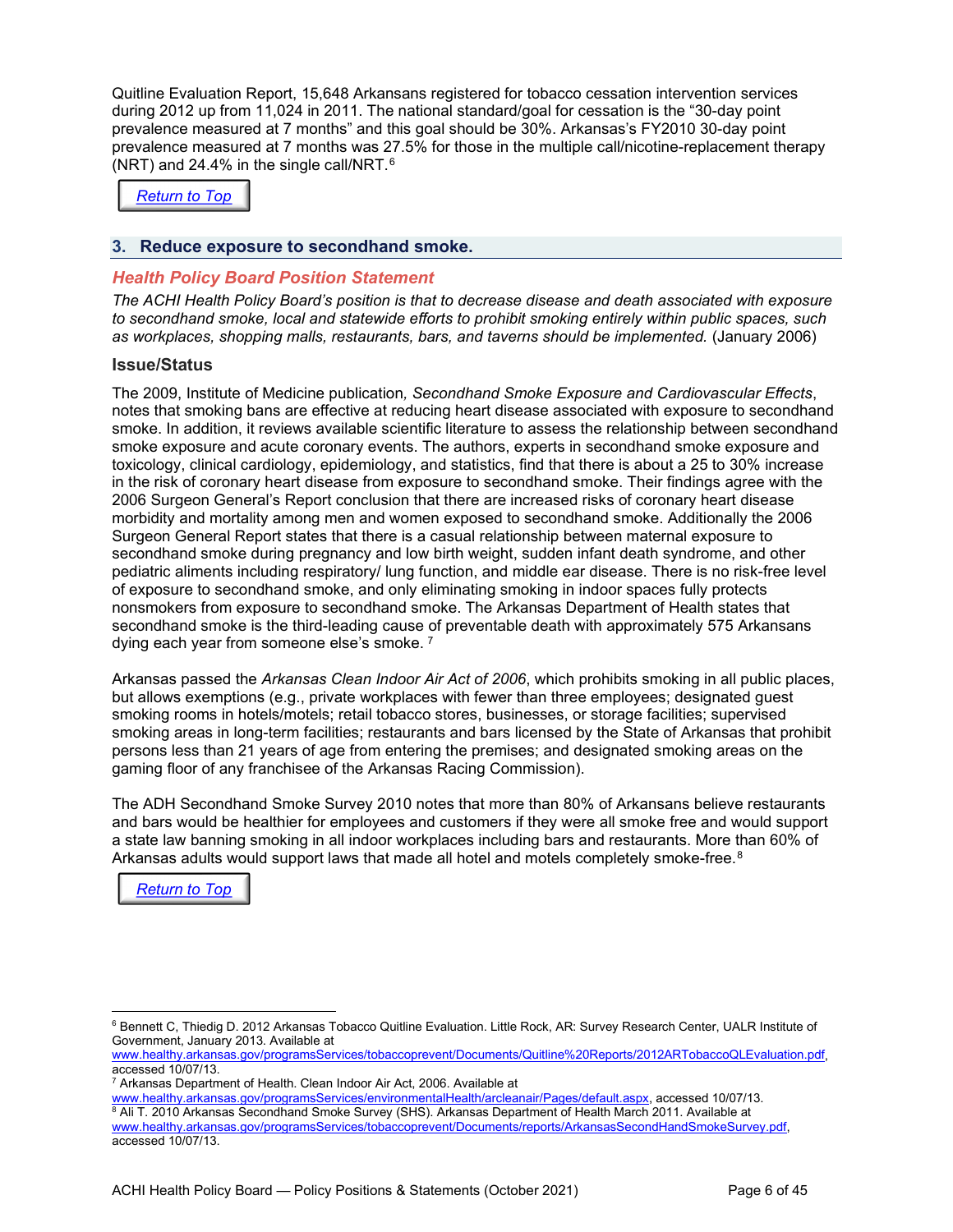#### <span id="page-6-0"></span>**4. Reduce smoking and tobacco use through higher taxes on tobacco products.**

#### *Health Policy Board Position Statement*

The ACHI Health Policy Board adopted a position in March 2001 that higher taxes are most effective at reducing smoking and that taxes should be raised simultaneously on all tobacco products to avoid product substitution. In November 2005, the Board also adopted a policy stating that it supported an increase in the excise tax on tobacco products and updated that position in January 2006: *To reduce tobacco use, particularly initiation of tobacco use among young people, the prices of all tobacco products should be increased through enhanced tax strategies*. (Adopted November 2005; updated January 2006)

#### **Issue/Status**

A reduction in taxes and therefore prices of tobacco products correlates with an uptake in youth smokeless tobacco initiation and use. However, Arkansas's taxes on cigarettes and smokeless tobacco are lower than the national average. To increase tobacco excise taxes in Arkansas, a legislative initiative must be passed by two-thirds of legislators.

With legislative and executive level support, Act 180 of 2009 (*Arkansas Tobacco Tax*) raised the tax on a pack of cigarettes by 56 cents from \$0.59 per pack to \$1.15 per pack and increased the tax on smokeless tobacco from 32% of manufacturer's price to 68% manufacturer's price. This tax rate was effective on and after March 1, 2009.

*[Return to Top](#page-0-0)*

#### <span id="page-6-1"></span>**5. E-Cigarettes regulated similar to other smoking tobacco products.**

#### *Health Policy Board Position Statement*

*The ACHI Health Policy Board's position is that electronic cigarettes are a nicotine-delivery device and therefore addictive and should be regulated in a manner similar to other tobacco products.* (January 2014)

#### **Issue/Status**

Electronic cigarettes, commonly known as e-cigarettes, are battery-powered devices producing a vapor of nicotine, flavorings, and other chemicals. They are designed to mimic behaviors similar to smoking cigarettes, cigars, and other tobacco products. Electronic cigarettes are currently being marketed as both a harm-reduction device for current smokers and a less harmful alternative to traditional smoking even though there is no evidence to support either.

Safety and effectiveness of e-cigarettes has not been fully studied, therefore, consumers of e-cigarette products currently have no way of knowing whether e-cigarettes are safe for their intended use, how much nicotine or other potentially harmful chemicals are being inhaled during use, or if there are any benefits associated with using these products.

Although e-cigarettes do not produce tobacco smoke, they do contain nicotine and other potentially harmful chemicals. Nicotine is a highly addictive drug and recent research suggests nicotine exposure may prime the brain to become addicted to other substances. Also, testing of some e-cigarette products found the vapor to contain known carcinogens and toxic chemicals (such as diethylene glycol antifreeze), as well as potentially toxic metal nanoparticles from the vaporizing mechanism. The health consequences of repeated exposure to these chemicals are not yet clear.[9](#page-6-2)

Analyst Bonnie Herzog of Wells Fargo Securities estimated that sales of e-cigarettes "will be \$1.7 billion by the end of the year." The number of adults using e-cigarettes has increased dramatically over the last few years, doubling since 20[10](#page-6-3).<sup>10</sup> E-cigarette experimentation and recent use doubled among U.S. middle and high school students during 2011–2012, resulting in an estimated 1.78 million students having ever used e-cigarettes as of 2012. Moreover, in 2012, an estimated 160,000 students who reported ever

<span id="page-6-2"></span><sup>&</sup>lt;sup>9</sup> National Institute on Drug Abuse. Drug facts: electronic cigarettes (e-cigarettes). 2013.

<span id="page-6-3"></span>[http://www.drugabuse.gov/publications/drugfacts/electronic-cigarettes-e-cigarettes.](http://www.drugabuse.gov/publications/drugfacts/electronic-cigarettes-e-cigarettes) Last accessed November 5, 2013.  $^{10}$  King BA, Alam S, Promoff G, Arrazola R, Dube SR. Awareness and ever use of electronic cigarettes among U.S. adults, 2010– 2011. Nicotine Tob Res 2013;15:1623–7.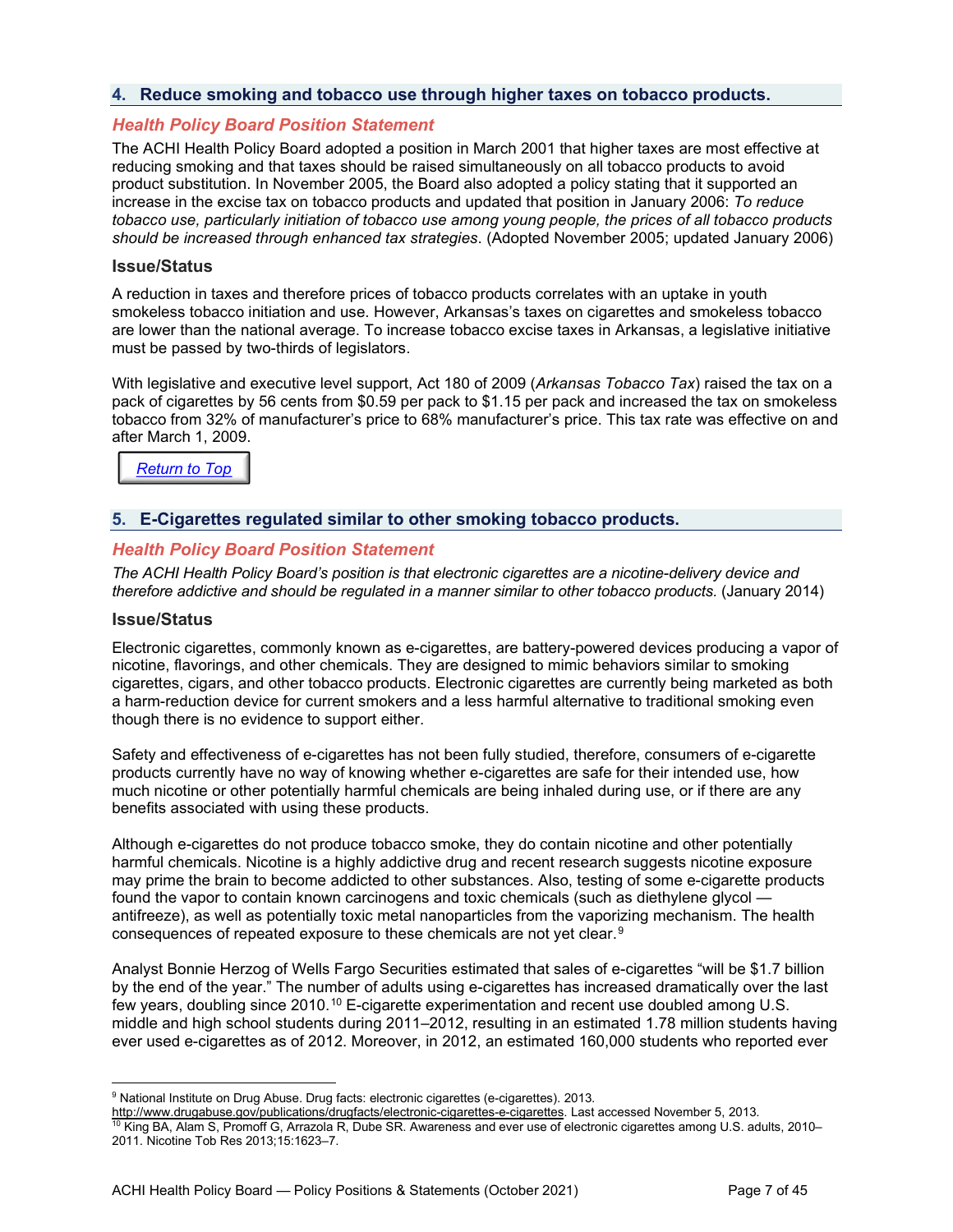using e-cigarettes had never used conventional cigarettes.<sup>[11](#page-7-1)</sup> This is a serious concern because the overall impact of e-cigarette use on public health remains uncertain. Important to note is the potential negative impact of nicotine on adolescent brain development, as well as the risk for nicotine addiction and initiation of the use of conventional cigarettes or other tobacco products.<sup>[12](#page-7-2)</sup>

E-cigarettes that are not marketed for therapeutic purposes are currently unregulated by the Food and Drug Administration, and in most states there are no restrictions on the sale of e-cigarettes to minors. With the increasing popularity of e-cigarettes and the undetermined impact on public health, states are beginning to enact regulations to ban or limit their sale as an alternative to traditional smoking tobacco products. The 89<sup>th</sup> Arkansas General Assembly passed Acts 1451 and 1099 banning the sale of electronic cigarettes to minors and prohibiting the use of electronic cigarettes on public school property, respectively.

*[Return to Top](#page-0-0)*

#### <span id="page-7-0"></span>**6. E-Cigarettes for therapeutic purposes only.**

#### *Health Policy Board Position Statement*

*The ACHI Health Policy Board's position is that, if available at all, electronic cigarettes should only be available via prescription as a means of harm reduction for individuals who currently smoke cigarettes and have no plan to quit smoking*. (January 2014)

#### **Issue/Status**

Electronic cigarettes, commonly known as e-cigarettes, are battery-powered devices producing a vapor of nicotine, flavorings, and other chemicals. They are designed to mimic behaviors similar to smoking cigarettes, cigars, and other tobacco products. Electronic cigarettes are currently being marketed as both a harm-reduction device for current smokers and a less harmful alternative to traditional smoking even though there is no evidence to support either.

Safety and effectiveness of e-cigarettes has not been fully studied, therefore, consumers of e-cigarette products currently have no way of knowing whether e-cigarettes are safe for their intended use, how much nicotine or other potentially harmful chemicals are being inhaled during use, or if there are any benefits associated with using these products.

Analyst Bonnie Herzog of Wells Fargo Securities estimated that sales of e-cigarettes "will be \$1.7 billion by the end of the year." The number of adults using e-cigarettes has increased dramatically over the last few years, doubling since 2010.[13](#page-7-3) E-cigarette experimentation and recent use doubled among U.S. middle and high school students during 2011–2012, resulting in an estimated 1.78 million students having ever used e-cigarettes as of 2012. Moreover, in 2012, an estimated 160,000 students who reported ever using e-cigarettes had never used conventional cigarettes.[14](#page-7-4) This is a serious concern because the overall impact of e-cigarette use on public health remains uncertain. Important to note is the potential negative impact of nicotine on adolescent brain development, as well as the risk for nicotine addiction and initiation of the use of conventional cigarettes or other tobacco products.[15](#page-7-5)

E-cigarettes that are not marketed for therapeutic purposes are currently unregulated by the Food and Drug Administration and in most states there are no restrictions on the sale of e-cigarettes to minors. With the increasing popularity of e-cigarettes and undetermined impact on public health, states are beginning to enact regulations to ban or limit their sale as an alternative to traditional smoking tobacco products. The 89th Arkansas General Assembly passed Acts 1451 and 1099 banning the sale of electronic cigarettes to minors and prohibiting the use of electronic cigarettes on public school property, respectively.

<span id="page-7-1"></span><sup>&</sup>lt;sup>11</sup> Centers for Disease Control and Prevention. Notes from the field: Electronic cigarette use among middle and high school students – United States, 2011-2012. Morbidity and Mortality Weekly Report 2013; 62: 729-730.

<span id="page-7-3"></span><span id="page-7-2"></span><sup>12</sup> Dwyer JB, McQuown SC, Leslie FM. The dynamic effects of nicotine on the developing brain. Pharmacol Ther 2009;122:125–39. <sup>13</sup> King BA, Alam S, Promoff G, Arrazola R, Dube SR. Awareness and ever use of electronic cigarettes among U.S. adults, 2010– 2011. Nicotine Tob Res 2013;15:1623–7.

<span id="page-7-4"></span><sup>&</sup>lt;sup>14</sup> Centers for Disease Control and Prevention. Notes from the field: Electronic cigarette use among middle and high school students – United States, 2011-2012. Morbidity and Mortality Weekly Report 2013; 62: 729-730.

<span id="page-7-5"></span><sup>15</sup> Dwyer JB, McQuown SC, Leslie FM. The dynamic effects of nicotine on the developing brain. Pharmacol Ther 2009;122:125–3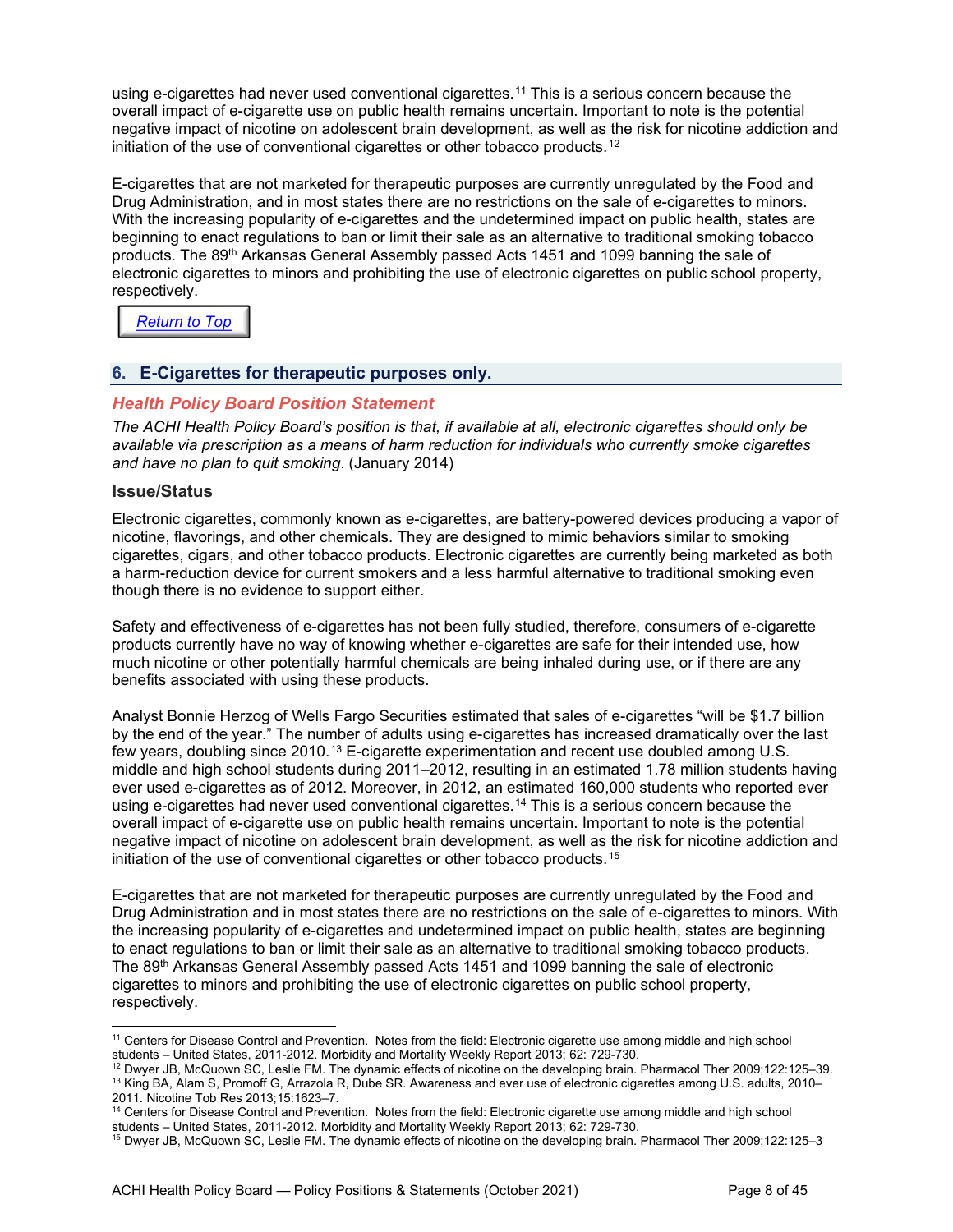## <span id="page-8-0"></span>OBESITY PREVENTION/REDUCTION

While tobacco use has been a national health concern for decades, the emergence of obesity is becoming the major disease prevention focus in the United States. Obesity has been linked to heart disease, type II diabetes, high blood pressure, and a host of other chronic and life-threatening conditions. A recent study estimated that the overall burden of obesity has become an equal, if not greater, contributor to the burden of disease than smoking.[16](#page-8-2) Mortality data attribute tobacco use and poor diet/physical inactivity as the top two causes of death among adults in the United States. In 2000, the leading causes of death were tobacco (435,000 deaths; 18.1% of total U.S. deaths), poor diet and physical inactivity (400,000 deaths; 16.6%), and alcohol consumption (85,000 deaths; 3.5%).<sup>[17](#page-8-3)</sup> With the increase in obesity, it may soon become the leading cause of preventable death in the United States. However, the majority of deaths linked to obesity and resulting health costs for treatment are preventable if positive and immediate action is taken.

*[Return to Top](#page-0-0)*

#### <span id="page-8-1"></span>**7. Increase access to safe and secure places for physical activity.**

#### *Health Policy Board Position Statement*

*To increase access to safe and secure places for physical activities, the ACHI Health Policy Board recommends that schools and communities voluntarily enter into joint use agreements to expand access to physical activity*. (July 2005; updated January 2009)

#### **Issue/Status**

School gyms and public facilities and spaces are often not open to the public during non-school hours because of concerns about liability, security, and maintenance costs. At the same time, many Arkansas adults engage in no or limited physical activity on a regular basis — contrary to recommendations of health authorities. In fact, 31% of adult Arkansans reported that they did not participate in any physical activities during the past month in a 2011 survey.<sup>[18](#page-8-4)</sup>

Joint Use Agreements (JUAs) represent an opportunity to extend the use of recreational facilities to the public for physical activity. JUAs raise awareness and provide information, technical assistance, and model contracts and agreements, with elective participation by schools and communities.

The Arkansas Department of Education currently manages a JUA grant program that has awarded 123 grants totaling \$1.2 million to Arkansas school districts since 2010. To qualify for funding JUAs must include a partnership between a school and local agency, organization or business, with the school acting as the fiduciary agent. The 89<sup>th</sup> General Assembly enacted Act 1507 to promote the public health and well-being of communities through shared use of public school facilities.<sup>[19](#page-8-5)</sup>

*[Return to Top](#page-0-0)*

<span id="page-8-2"></span><sup>&</sup>lt;sup>16</sup> Jia H, Lubetkin EI. Trends in Quality-Adjusted Life-Years Lost Contributed by Smoking and Obesity. American Journal of Preventive Medicine. 2010;38(2):138-144.

<span id="page-8-3"></span><sup>17</sup> Mokdad AH, Marks JS, Stroup DF, Gerberding JL. Actual Causes of Death in the United States, 2000. JAMA. 2004;291:1238- 1245.

<span id="page-8-4"></span><sup>&</sup>lt;sup>18</sup> National Center for Chronic Disease Prevention & Health Promotion, CDC. Prevalence and Trends Data, Arkansas 2011. BRFSS.<br>Available at apps.nccd.cdc.gov/brfss.

<span id="page-8-5"></span><sup>&</sup>lt;sup>19</sup> Act 1507 of the 89<sup>th</sup> Arkansas General Assembly. Available at [www.arkleg.state.ar.us/assembly/2013/2013R/Acts/Act1507.pdf](file://hosp1serv1/achi_apps/Strategic%20Initiatives/ACHI%20Health%20Policy%20Board/HPB%20Position%20Statements/Revisions%20for%202014/www.arkleg.state.ar.us/assembly/2013/2013R/Acts/Act1507.pdf)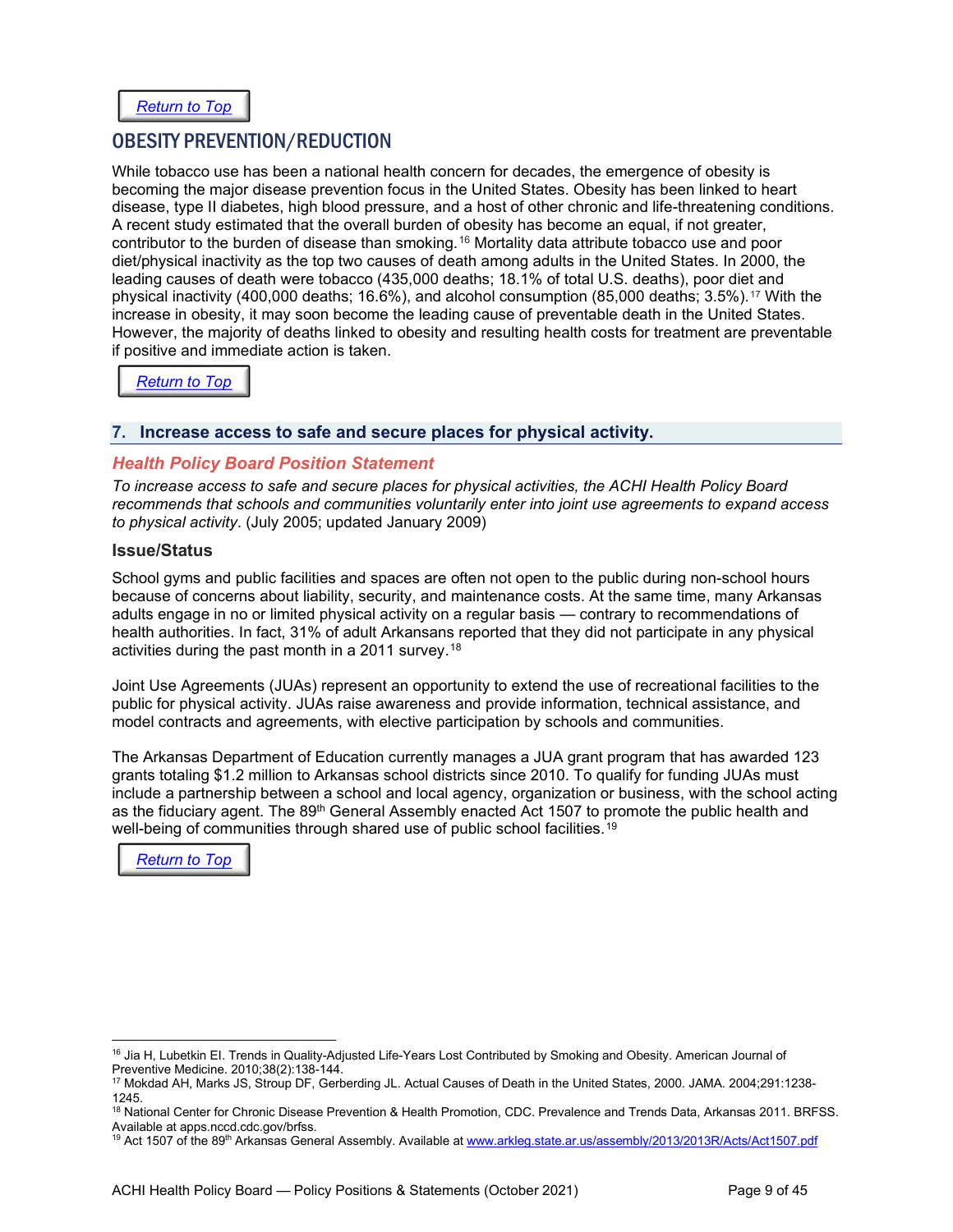#### <span id="page-9-0"></span>**8. Increase school-based physical activity to reduce childhood obesity.**

#### *Health Policy Board Position Statement*

All school students should be required to participate in at least 30 minutes of daily physical activity. (In July 2005, the ACHI Health Policy Board, based on review of proposed Arkansas Department of Education rules and regulations, took a position recommending 30 minutes of vigorous physical activity daily for all students in grades K through 12; reaffirmed January 2009.)

#### **Issue/Status**

Due to societal changes and environmental safety concerns, adolescents today have sedentary lifestyles, which contribute to obesity and other unhealthy conditions. Only 40% of high school reported participating in physical activity 60 minutes or more on five or more days in the past seven days.<sup>[20](#page-9-2)</sup> Frequently, educational achievement criteria focus only on academic requirements involving sedentary activity. Yet, new powerful evidence indicates that children with higher physical fitness levels also evidence greater academic achievement.[21](#page-9-3)

Legislation in 2007 amended state policies to eliminate all physical activity requirements in middle and high schools and left 60 minutes of physical education (PE) a week in middle schools and 0.5 PE credits required for high school graduation. Retention of policies for elementary students requiring 150 minutes of physical activity (90 minutes of physical activity and 60 minutes of physical education) per week remained intact. Physical activity differs from physical education, as it is not a curriculum course but a set of actions that help children avoid long periods of sedentary activity and promote lifelong habits to maintain appropriate physical activity during waking hours. The Arkansas Child Health Advisory Committee recently re-committed to working with school administrators to get physical activity requirements back in middle and high schools.

#### *[Return to Top](#page-0-0)*

#### <span id="page-9-1"></span>**9. Increase awareness of food calorie and nutrition information to optimize restaurant purchasing decisions.**

#### *Health Policy Board Position Statement*

*The ACHI Health Policy Board recommends that Arkansas require restaurant chains with 10 or more units nationally to display to consumers at the point of purchase, the number of calories for standard menu items identical to the federal menu labeling requirements that are part of the Patient Protection and Affordable Care Act*. (January 2009)

#### **Issue/Status**

More Americans eat out now than in the past and do so frequently. Unfortunately, studies show that eating out is associated with obesity because individuals consume more calories, fat, saturated fat, and sugar and fewer fruits and vegetables when eating out than when eating at home. <sup>[22](#page-9-4)</sup> Studies have also shown that people are not aware of how many calories are in meals purchased in restaurants. <sup>[23](#page-9-5)</sup> The National Academies' Institute of Medicine recommends that restaurant chains "provide calorie content and other key nutrition information on menus and packaging that is prominently visible at point of choice and use" (2006). The Food and Drug Administration, Surgeon General, U.S. Department of Health and Human Services, National Cancer Institute, and American Medical Association also recommend providing nutrition information at restaurants. By providing point-of-purchase information on nutrition and calories, individuals can make better informed choices about their nutritional intake.<sup>[24](#page-9-6)</sup> Currently, Arkansas does not have standard menu labeling requirements.

<span id="page-9-2"></span><sup>20</sup> Arkansas Youth Risk Behavior Survey Report, 2011. Available at

www.arkansascsh.org/tinymce/filemanager/files/2011%20YRBS%20Booklet.pdf.

<span id="page-9-3"></span><sup>21</sup> Wittberg, Northrup, & Cottrell, 2012. Children's Aerobic Fitness and Academic Achievement: A Longitudinal Examination of Students During Their Fifth and Seventh Grade Years. Am Journal of Public Health.

<span id="page-9-4"></span><sup>&</sup>lt;sup>22</sup> Pomeranz JL, Brownell KD. Legal and public health considerations affecting the success, reach, and impact of menu-labeling laws. American Journal of Public Health. 2008 Sep;98(9):1578-1583.

<span id="page-9-5"></span><sup>&</sup>lt;sup>23</sup> Roberto CA, Haynos AF, Schwartz MB, Brownell KD, White MA. Calorie estimation accuracy and menu labeling perceptions among individuals with and without binge eating and/or purging disorders. Eating and Weight Disorders. 2013 May:1-7.

<span id="page-9-6"></span><sup>&</sup>lt;sup>24</sup> Roberto CA, Schwartz MB, Brownell KD. Rationale and evidence for menu-labeling legislation. American Journal of Preventive Medicine. 2009 Dec;37(6):546-551.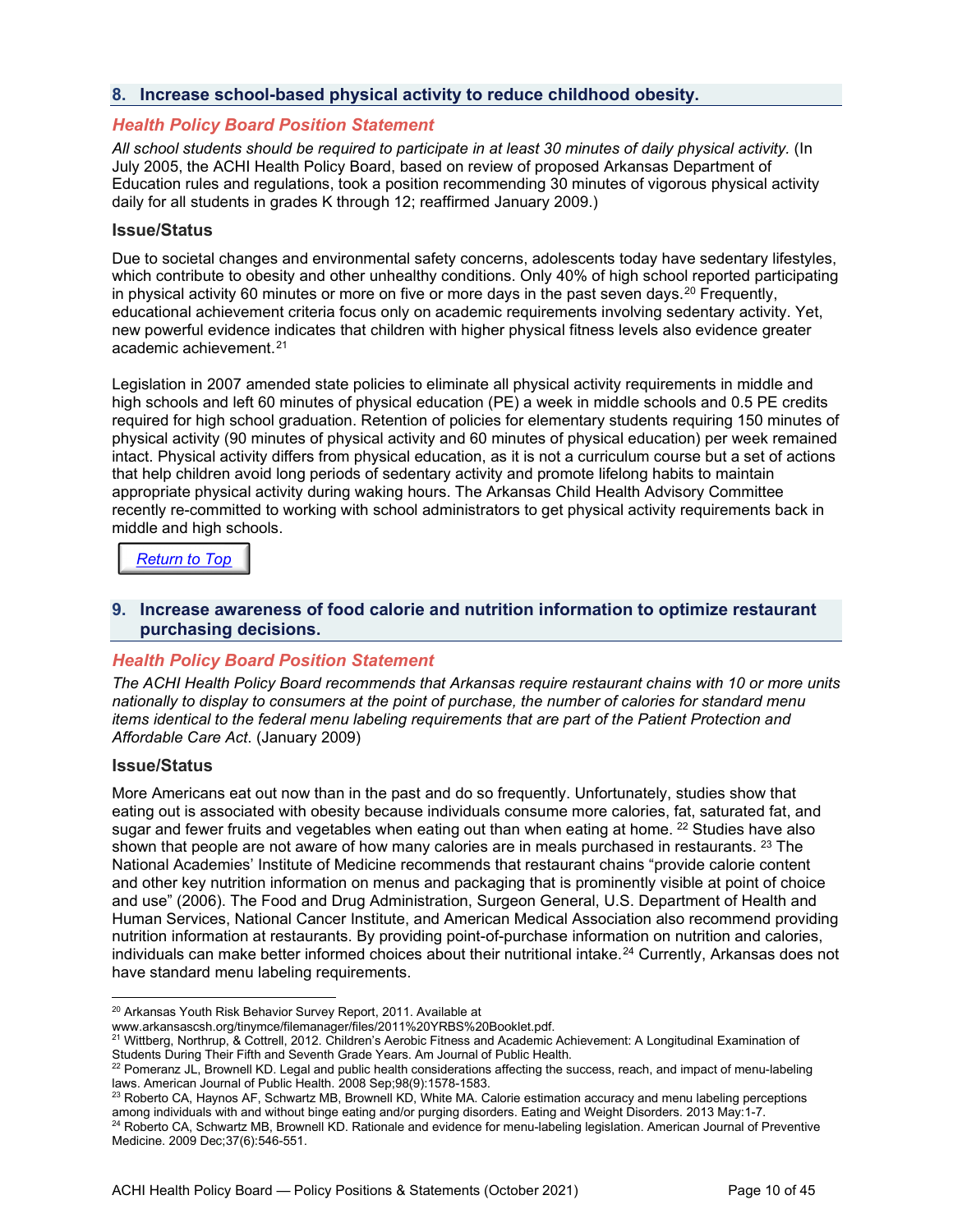By requiring restaurants to display nutritional information, consumers would be enabled to exercise personal responsibility and make informed choices for their diets. There are several ways in which a mandate may occur: legislation, administrative rule, or executive order. Several states have already adopted this policy change.

As part of the federal Patient Protection and Affordable Care Act of 2010<sup>25</sup>, national chains will be required to list calorie counts and other nutrition information on the menu boards of chain restaurants, similar retail food establishments or adjacent to each food offered in vending machines. Establishments with 20 or more locations nationwide must post calories "in a clear and conspicuous manner," along with "a succinct statement concerning suggested daily caloric intake," — presumably, the 2000-kcal-per-day standard that the Food and Drug Administration (FDA) uses for the "Nutrition Facts" on packaged foods.



### <span id="page-10-0"></span>**10. To implement healthy food and beverage procurement policies.**

#### *Health Policy Board Position Statement*

*The ACHI Health Policy Board recommends that state and local governments adopt and implement healthy procurement policies for all foods and beverages sold or provided through government-run programs and facilities.* (November 2013)

#### **Issue/Status**

In 2010, 47.9% of all food spending (more than \$594 million), was for food consumed away from home.[26](#page-10-2)  Americans have access to food on a daily basis through government-run and/or -operated buildings and facilities, at work, at school and in child care settings, in recreational and entertainment settings, and in other locations (e.g., institutional facilities, military bases). Yet many of these locations are often overlooked as critical in affecting Americans' access to healthy, affordable foods that are recommended by the Dietary Guidelines for Americans. Given that foods consumed outside of the home represent approximately 34% of the energy intake of children and adolescents<sup>[27](#page-10-3)</sup> and almost half of all food purchased is consumed outside of the home, it is crucial to focus on healthy and affordable food options being made available where food is frequently purchased. <sup>26</sup>

There is a positive relationship between eating behaviors and access to healthy foods.[28](#page-10-4) Studies have found that individuals with access to a greater selection of healthy foods consume more fresh produce and other healthful items.<sup>[29](#page-10-5)</sup> Increasing consumption of the foods and beverages recommended by the Dietary Guidelines will depend heavily upon their availability and affordability.

State and local governments are providers of food and should not be overlooked as part of the food environment. Programs range from food purchases for public worksites, healthcare facilities, senior centers, and military bases to foods sold in vending machines in city parks and other public places. Research has shown that interventions that improve access to healthy foods, including changes in cafeterias and ensuring that publicly run worksites, schools and child care centers offer foods and beverages aligned with the Dietary Guidelines for Americans, are effective in increasing the consumption of healthy options and are essential to making the healthy choice the default choice. $30,31$  $30,31$ 

In 2010, the U.S. Department of Health and Human Services (HHS) and the U.S. General Services Administration (GSA) began a collaboration to create the Health and Sustainability Guidelines for Federal

<span id="page-10-1"></span><sup>&</sup>lt;sup>25</sup> Food Labeling; Nutrition Labeling of Standard Menu Items in Restaurants and Similar Retail Food Establishments. (Proposed rule.) RIN 0910-AG57. Fed Reg 2011;76(66):19192. Available a[t http://www.gpo.gov/fdsys/pkg/FR-2011-04-06/pdf/2011-](http://www.gpo.gov/fdsys/pkg/FR-2011-04-06/pdf/2011-7940.pdf#page=2) [7940.pdf#page=2,](http://www.gpo.gov/fdsys/pkg/FR-2011-04-06/pdf/2011-7940.pdf#page=2) accessed 10/21/13.

<span id="page-10-2"></span><sup>26</sup> IOM - <http://www.iom.edu/Reports/2012/Accelerating-Progress-in-Obesity-Prevention.aspx>

<span id="page-10-3"></span><sup>27</sup> Poti, J. M., and B. M. Popkin. 2011. Trends in energy intake among U.S. children by eating location and food source, 1977-2006. *Journal of the American Dietetic Association* 111(8):1156-1164.

<span id="page-10-4"></span><sup>&</sup>lt;sup>28</sup> Larson, N. I., M. T. Story, and M. C. Nelson. 2009. Neighborhood environments: Disparities in access to healthy foods in the U.S. *American Journal of Preventive Medicine* 36(1):74-81.

<span id="page-10-5"></span><sup>29</sup> Treuhaft, S., and A. Karpyn. 2010. *The grocery gap: Who has access to healthy food and why it matters.* Oakland, CA and Philadelphia, PA: PolicyLink and The Food Trust.

<span id="page-10-6"></span><sup>30</sup> IOM. 2009. *Local government actions to prevent childhood obesity.* Washington, DC: The National Academies Press.

<span id="page-10-7"></span><sup>&</sup>lt;sup>31</sup> Ritchie, L. D., S. Whaley, K. Hecht, K. Chandran, M. Boyle, P. Spector, S. Samuels, and P. Crawford. 2012. Participation in the Child and Adult Care Food Program is associated with more nutritious foods and beverages in childcare. *Childhood Obesity.* In press.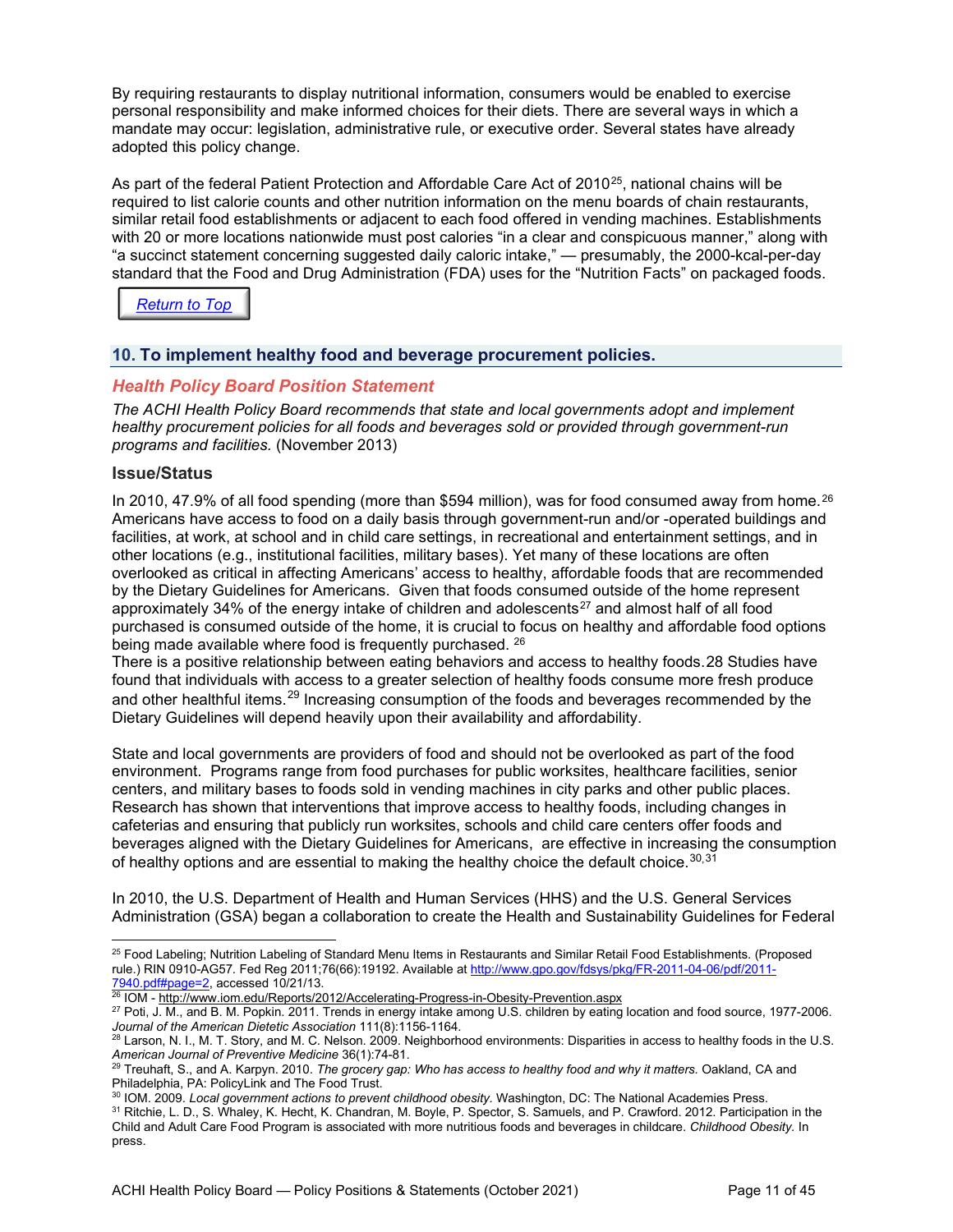Concessions and Vending Operations. The goal of the Guidelines is to assist contractors in increasing healthy food and beverage choices and sustainable practices at federal worksites. By applying the Dietary Guidelines for Americans to food service operations, this collaboration demonstrate HHS and GSA commitment to promoting a healthy workforce and can serve as a model for state and local procurement policies.[32](#page-11-1)

By instituting nutrition standards for all foods purchased with government dollars, local and state authorities can reduce the calories consumed by their citizens across a variety of environments, model healthier eating, and potentially drive reformulation as food and beverage manufacturers respond to new product specifications. Beyond federal programs, state and local governments often are relatively large purchasers of food. They purchase or contract with restaurant/food service operators to supply the foods sold in employee cafeterias, schools and child care centers, public hospitals, senior centers, parks, and numerous other facilities.[33](#page-11-2)

State and local government implementation of healthy food and beverage procurement policies is an important step toward making the changes necessary to create a healthier environment in which Americans live, work, and play.

## *[Return to Top](#page-0-0)*

#### <span id="page-11-0"></span>**11. Increase worksite wellness policies and programs.**

#### *Health Policy Board Position Statement*

*The ACHI Health Policy Board recommends that all Arkansas businesses in both the public and private sectors voluntarily implement worksite wellness policies and programs as part of a statewide strategy to address high adult obesity rates and improve the health of Arkansans*. (November 2013)

#### **Issue/Status**

Arkansas is currently ranked 3<sup>rd</sup> nationally in adult obesity and was the only state to have a significant increase in adult obesity from 2011 to 2012.<sup>[34](#page-11-3)</sup> Obesity and associated health problems have a negative economic impact on businesses and communities. The annual healthcare costs of obesity are projected to be as high as 147 billion dollars a year<sup>[35](#page-11-4)</sup> and medical expenses for obese employees are estimated to be 42% higher than for a person with a healthy weight.<sup>36</sup>

Employees spend a quarter of their lifetime at the workplace,  $37$  which makes it an ideal place to implement strategies to address the obesity epidemic. Encouraging active living and healthy eating in the workplace is a strategy listed in the Institute of Medicine's recommendations outlined in its 2012 publication *Accelerating Progress in Obesity Prevention.* Potential actions discussed in this IOM publication are:

- increasing opportunities for physical activity as part of a wellness promotion program;
- providing access to and promotion of healthful foods and beverages; and
- offering health benefits that provide employees and their dependents coverage for obesityrelated services and programs.

Research shows that medical costs decrease \$3.27 and absenteeism costs fall by about \$2.73 for every dollar spent on wellness programs.[38](#page-11-7) Workplace obesity prevention programs can be an effective way for employers to reduce obesity and lower their healthcare costs, lower absenteeism, and increase employee productivity.

<span id="page-11-1"></span><sup>32</sup> Centers for Disease Control. Health and sustainability guidelines for federal concessions and vending operations. [http://www.cdc.gov/chronicdisease/resources/guidelines/food-service-guidelines.htm.](http://www.cdc.gov/chronicdisease/resources/guidelines/food-service-guidelines.htm) Accessed: November 7, 2013. <sup>33</sup> IOM. 2010. *Strategies to reduce sodium intake in the United States.* Washington, DC: The National Academies Press.

<span id="page-11-3"></span><span id="page-11-2"></span><sup>34</sup> F as in Fat http://healthyamericans.org/report/108/

<span id="page-11-4"></span><sup>35</sup> Finkelstein, EA, JG Trogdon, JW Cohen, and W Dietz. 2009. Annual medical spending attributable to obesity: Payer- and service-specific estimates. *Health Affairs*; 28(5):w822-w831.

<sup>36</sup> <http://www.cdc.gov/leanworks/>

<span id="page-11-6"></span><span id="page-11-5"></span><sup>37</sup> Goetzel, RZ, TB Gibson, ME Short, BC Chu et al. 2009. First-year results of an obesity prevention program at the Dow chemical company. *Journal of Occupational and Environmental Medicine*; 51(2): 125-138.

<span id="page-11-7"></span><sup>38</sup> Baicker, K, D. Cutler, Z Song. Workplace wellness programs can generate savings. 2010. *Health Affairs*; 29(2):304-311.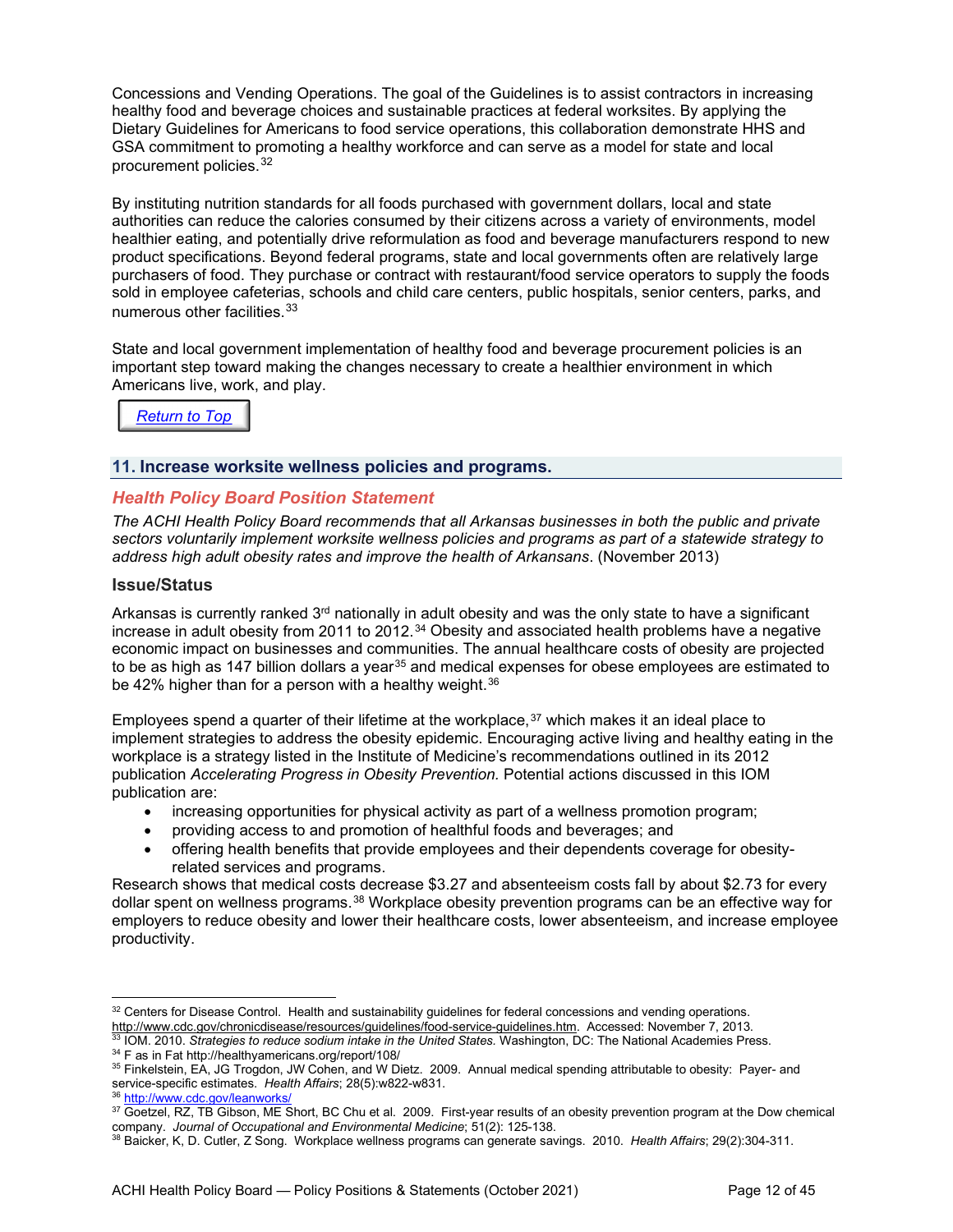#### <span id="page-12-0"></span>**12. Increase the number of medical facilities and clinics that adopt Baby-Friendly Hospital policies.**

#### *Health Policy Board Position Statement*

*The ACHI Health Policy Board recommends that all Arkansas medical facilities, prenatal services, and community clinics adopt policies consistent with the Baby-Friendly Hospital Initiative.* (November 2013)

#### **Issue/Status**

Research suggests that initiation, longer duration, and exclusivity of breastfeeding provide a protective effect that can reduce the risk of childhood and adolescent overweight or obesity.  $39$ 

Breastfeeding has been endorsed as a strategy for obesity prevention by the Institute of Medicine, the Centers for Disease Control and Prevention (CDC), the American Academy of Pediatrics, the American College of Obstetricians and Gynecologists, and the Endocrine Society.<sup>[40](#page-12-2)</sup> Significant gaps remain, however, in both breastfeeding initiation and maintenance. According to the CDC, only 57.7% of infants born in Arkansas during 2010 were ever breastfed compared to the national average of 76.5%.  $^{41}$  $^{41}$  $^{41}$ 

In 1991, the World Health Organization and the United Nations Children's Fund launched the Baby-Friendly Hospital Initiative to ensure that all hospitals and birthing centers offer optimal breastfeeding support. In 1997, Baby-Friendly USA was established as the national authority for the Baby-Friendly Hospital Initiative in the United States.

A team of global experts developed *Ten Steps to Successful Breastfeeding* consisting of evidencedbased practices that have been shown to increase breastfeeding initiation and duration. Baby-Friendly hospitals and birthing facilities must adhere to the Ten Steps to receive and retain a Baby-Friendly designation.[42](#page-12-4) Certification is entirely voluntary and based on the hospitals' reports.

The Ten Steps to Successful Breastfeeding:

- 1. Have a written breastfeeding policy that is routinely communicated to all healthcare staff.
- 2. Train all healthcare staff in the skills necessary to implement this policy.
- 3. Inform all pregnant women about the benefits and management of breastfeeding.
- 4. Help mothers initiate breastfeeding within one hour of birth.
- 5. Show mothers how to breastfeed and how to maintain lactation, even if they are separated from their infants.
- 6. Give infants no food or drink other than breast-milk, unless medically indicated.
- 7. Practice rooming in, allowing mothers and infants to remain together 24 hours a day.
- 8. Encourage breastfeeding on demand.
- 9. Give no pacifiers or artificial nipples to breastfeeding infants.
- 10. Foster the establishment of breastfeeding support groups and refer mothers to them upon discharge from the hospital or birth center.

Giving birth in a Baby-Friendly hospital has been associated with a greater likelihood of breastfeeding initiation.<sup>[43](#page-12-5)</sup> There is also a relationship between the number of Baby-Friendly steps in place and successful breastfeeding. In one study, mothers who experienced none of the ten Baby-Friendly steps

<span id="page-12-1"></span><sup>&</sup>lt;sup>39</sup>Harder, T., R. Bergmann, G. Kallischnigg, and A. Plagemann. 2005. Duration of breastfeeding and risk of overweight: A metaanalysis. *American Journal of Epidemiology* 162(5):397-403.

<sup>40</sup> IOM APO[P http://www.iom.edu/Reports/2012/Accelerating-Progress-in-Obesity-Prevention.aspx](http://www.iom.edu/Reports/2012/Accelerating-Progress-in-Obesity-Prevention.aspx)

<span id="page-12-3"></span><span id="page-12-2"></span><sup>41</sup> CDC. *Breastfeeding report card*—*United States, 2013.* <http://www.cdc.gov/breastfeeding/pdf/2013BreastfeedingReportCard.pdf> (accessed November 2, 2013).

<span id="page-12-4"></span><sup>&</sup>lt;sup>42</sup> Baby-Friendly USA. Ten steps to successful breastfeeding. <u>http://www.babyfriendlyusa.org/about-us/baby-friendly-hospital-</u> [initiative/the-ten-steps.](http://www.babyfriendlyusa.org/about-us/baby-friendly-hospital-initiative/the-ten-steps) Accessed: November 7, 2013.

<span id="page-12-5"></span> $^{43}$  Merewood, A., S. D. Mehta, L. B. Chamberlain, B. L. Philipp, and H. Bauchner. 2005. Breastfeeding rates in US baby-friendly hospitals: Results of a national survey. *Pediatrics* 116(3):628-634.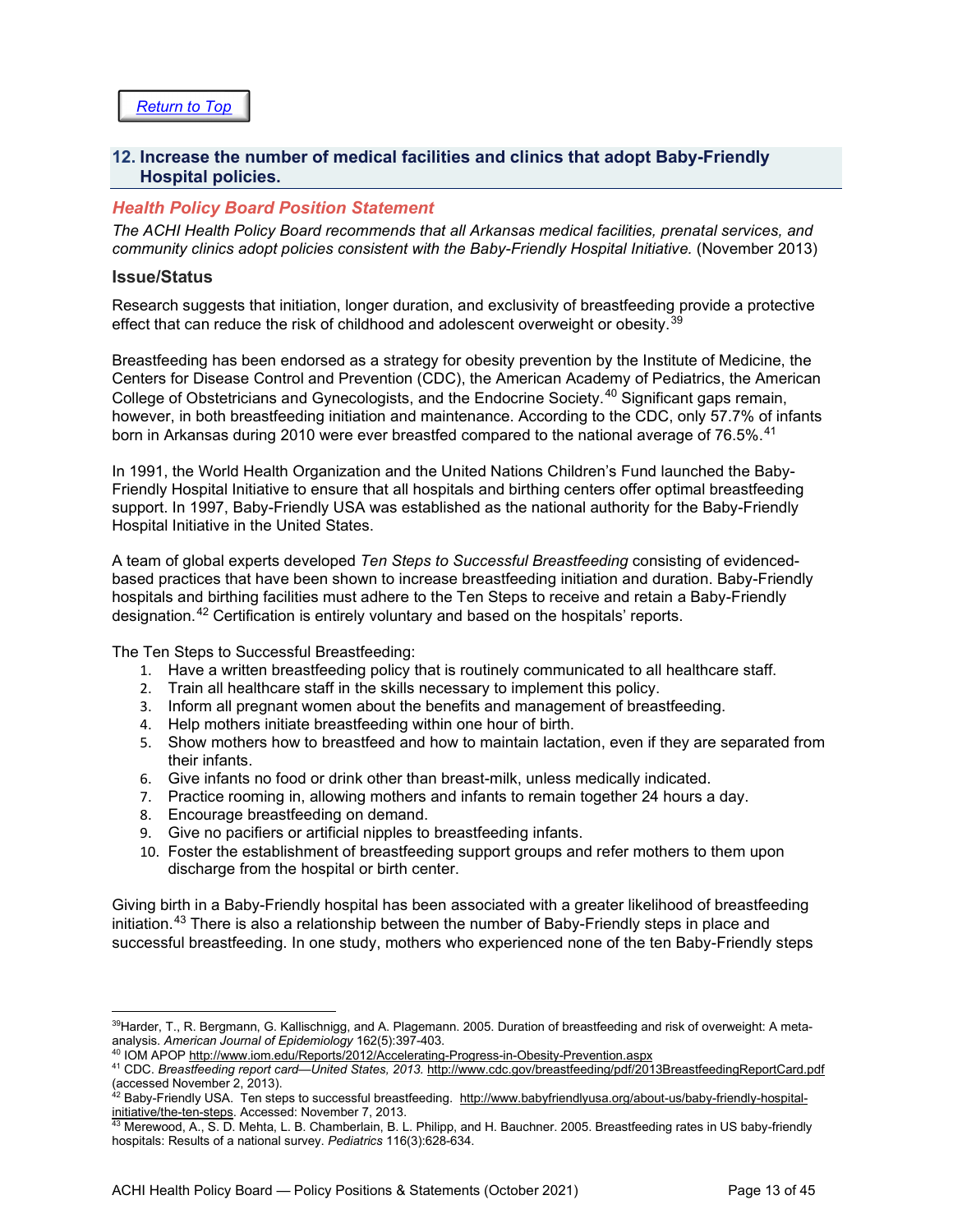were eight times less likely to continue breastfeeding to six weeks than were mothers experiencing at least five steps.[44](#page-13-3)

While some hospitals in Arkansas have made progress toward meeting some of the ten steps to becoming Baby-Friendly there are currently no hospitals in Arkansas that are certified as Baby-Friendly. Strategies aimed at increasing breastfeeding initiation and maintenance are crucial to increasing the impact of breastfeeding on obesity prevention.

*[Return to Top](#page-0-0)*

#### <span id="page-13-0"></span>**13. Improve diet and nutrition and reduce sales of products that contribute to development of obesity-related diseases.**

#### *Health Policy Board Position Statement*

The ACHI Health Policy Board recognizes that fiscal policy can be used to influence the prices of products throughout the supply chain and therefore alter individual purchasing and consumption patterns. It is the position of the Board that taxation should be used as part of a multi-pronged approach to improve diet and nutrition and reduce the sale and consumption of products that contribute to the development of obesity-related diseases. (February, 2021)

### <span id="page-13-1"></span>ORAL HEALTH

#### <span id="page-13-2"></span>**14. Reduce untreated caries and dental decay through fluoridation.**

#### *Health Policy Board Position Statement*

In addition to the ACHI Health Policy Board's support of all U.S. Task Force on Community Preventive Services recommendations, the Board specifically has taken a position to support legislation mandating statewide fluoridation of public water supplies. *All public water supplies should be fluoridated.* (Reaffirmed January 2009)

#### **Issue/Status**

Oral health is integral to one's overall general health.[45](#page-13-4) Although preventable, tooth decay is a chronic disease affecting all age groups. In fact, it is the most common chronic disease of childhood.[46](#page-13-5) The burden of this disease is far worse for those who have limited access to prevention and treatment services. Left untreated, tooth decay can cause pain and tooth loss. Among children, untreated decay has been associated with difficulty eating, sleeping, learning, and maintaining proper nutrition. Untreated decay and tooth loss among adults can also have negative effects on one's self-esteem and employability. In the U.S., tooth decay affects one in four elementary school children, two of three adolescents, and nine out of ten adults.[47](#page-13-6)

The most comprehensive data on children and adults in Arkansas was collected in 2010 by the Arkansas Department of Health.[48](#page-13-7)

Among children and adolescents:

- 64% had evidence of current or past cavities (caries experience);
- 29% had untreated cavities;
- 27% were in need of routine care; and
- 4% were in need of urgent care.

<span id="page-13-6"></span><sup>47</sup> U.S. Department of Health and Human Services. *Oral Health in America: A Report of the Surgeon General, Executive Summary.*  Rockville, MD. National Institute of Dental and Craniofacial Research, National Institutes of Health.

<span id="page-13-7"></span><sup>48</sup> Arkansas Department of Health, Office of Oral Health, 2010.

<span id="page-13-3"></span><sup>44</sup> DiGirolamo, A. M., L. M. Grummer-Strawn, and S. Fein. 2001. Maternity care practices: Implications for breastfeeding. *Birth* 28(2):94-100.

<span id="page-13-4"></span><sup>&</sup>lt;sup>45</sup> Centers for Disease Control and Prevention. Fluoridation of drinking water to prevent dental caries. Morbidity and Mortality Weekly Report, 48 (1999): 933-40.

<span id="page-13-5"></span><sup>&</sup>lt;sup>46</sup> Truman, BI; Gooch, BF; Suleman, I; et al, and the Task Force on Community Preventative Services. Reviews of evidence on interventions to reduce dental caries, oral pharyngeal cancers and sports-related craniofacial injury. *American Journal of Preventive Medicine* 23 (2002), 1S: 1-84.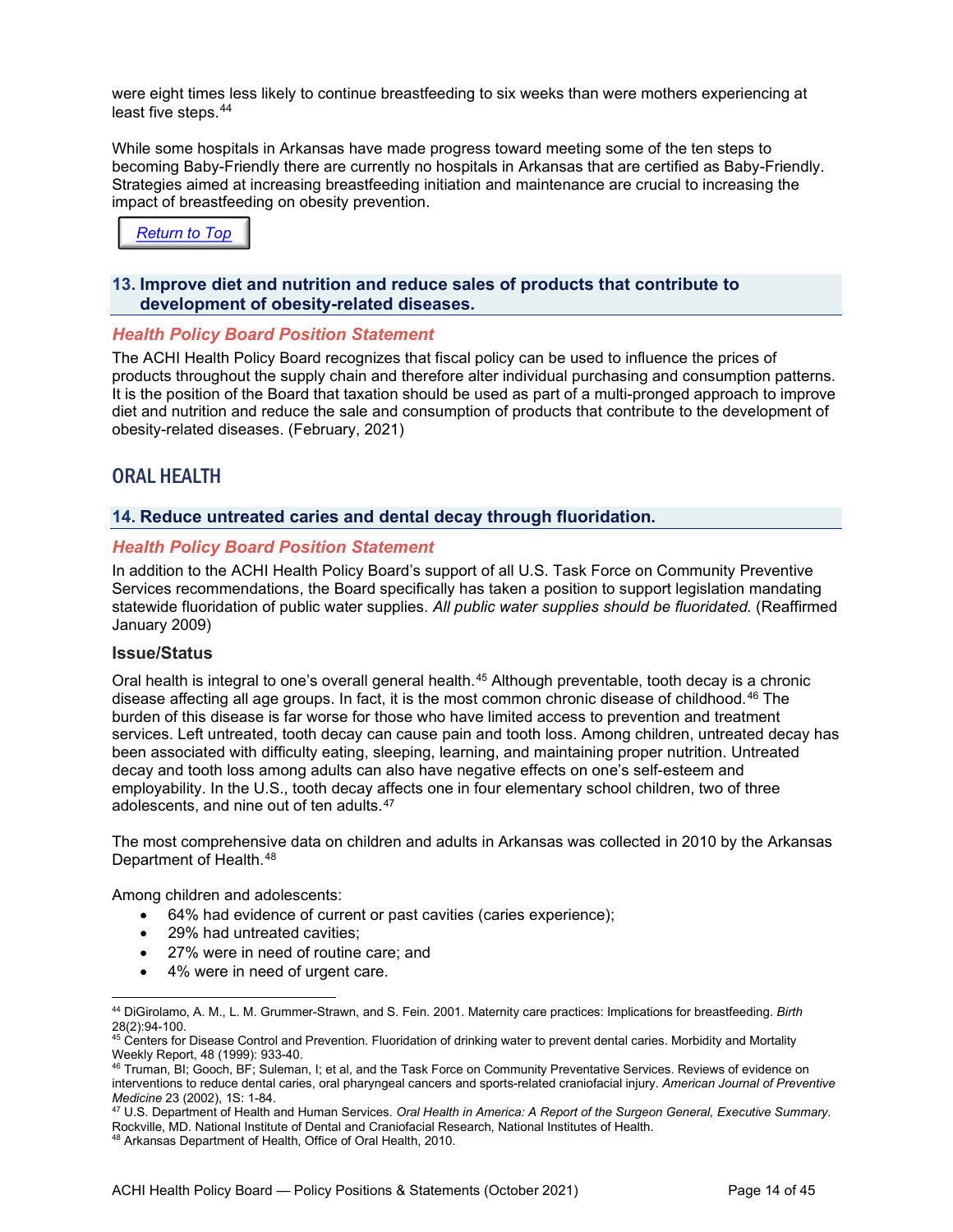Among older adults:

- a significant proportion of older adults were missing five or more teeth;
- female respondents were more likely to have all their natural teeth missing as compared to males; and
- 23.3% of adults 65 and older in Arkansas reported that they had lost all of their permanent teeth, compared with 16.9% in the U.S.

The U.S. Task Force on Community Preventive Services strongly recommends community water fluoridation for reducing tooth decay. For the many studies reviewed, there was a median 29% reduction in tooth decay among children and adolescents. Water fluoridation is much cheaper than dental treatments. Costs for fluoridating water can vary from \$0.50 to \$3.00 per-person per-year.

The 2011 Arkansas General Assembly passed SB 359 guaranteeing access to fluoridated water for all persons on water systems serving 5,000 or more customers. Signed into law by Governor Mike Beebe as Act 197 of 2011, the statute will increase the percentage of Arkansans whose water systems are fluoridated from 65% to almost 87%. (Note: A total of 88% of the state's population is served by public water systems; the remainder are served by springs or wells.) Of the 34 water systems affected by the legislation, seven are fluoridating and two more will come on line by the end of 2013. (Source: Carol Amerine, Arkansas Dept. of Health, Office of Oral Health).

As of October 2013, 65.7% of Arkansans are receiving fluoridated water – up from 64%. The remaining water systems are at various stages of developing fluoridation implementation plans and applying to Delta Dental Foundation for funding. The Foundation has pledged to spend at least \$2 million to help communities purchase equipment needed to implement fluoridation. The State Board of Health is taking steps to assure all remaining water systems comply with the law.

As a result of the passage of Act 197, ACHI will continue to monitor the percentage of Arkansas residents on community water systems receiving the benefits of water fluoridation. ACHI will support efforts to build and maintain adequate capacity and infrastructure within ADH, including the Office of Oral Health, the Division of Engineering, the State Health Laboratory, and Information Technology, to support fluoridation continuation and new community start-ups. Additionally, ACHI will support ongoing oral health collaborations focused on promoting community water fluoridation and securing adequate funding for sustaining community fluoridation.

*[Return to Top](#page-0-0)*

#### <span id="page-14-0"></span>**15. Prevent dental caries through access to fluoride varnishes.**

#### *Health Policy Board Position Statement*

*The ACHI Health Policy Board recommends that all children and adolescents have access to fluoride varnishes to prevent dental caries*. (January 2011)

#### **Issue/Status**

Fluoride varnishes applied professionally two to four times a year can substantially reduce tooth decay in children.[49](#page-14-1) Fluoride is a mineral that prevents dental caries and can be applied topically to tooth enamel as a preventive agent. Fluoride varnish is brushed or "painted" on the enamel. This type of application is especially useful for young patients and those with special needs who may not tolerate fluoride trays. Children who benefit the most from fluoride are those at highest risk for decay. Risk factors include a history of previous cavities, a diet high in sugar or carbohydrates, orthodontic appliances, and certain medical conditions such as dry mouth.<sup>[50](#page-14-2)</sup> Additionally, many children in Arkansas do not have the benefit of fluoridated water.

<span id="page-14-2"></span><span id="page-14-1"></span><sup>49</sup> Marinho VCC, Higgins JPT, Logan S, Sheiham A. Fluoride varnishes for preventing dental caries in children and adolescents. Cochrane Database of Systematic Reviews 2002, Issue 3. Art. No.: CD002279. DOI: 10.1002/14651858.CD002279 <sup>50</sup> Fluoride. American Academy of Pediatric Dentistry – AAPD Publications. Retrieved 12/12/2010 at <http://www.aapd.org/publications/brochures/floride.asp>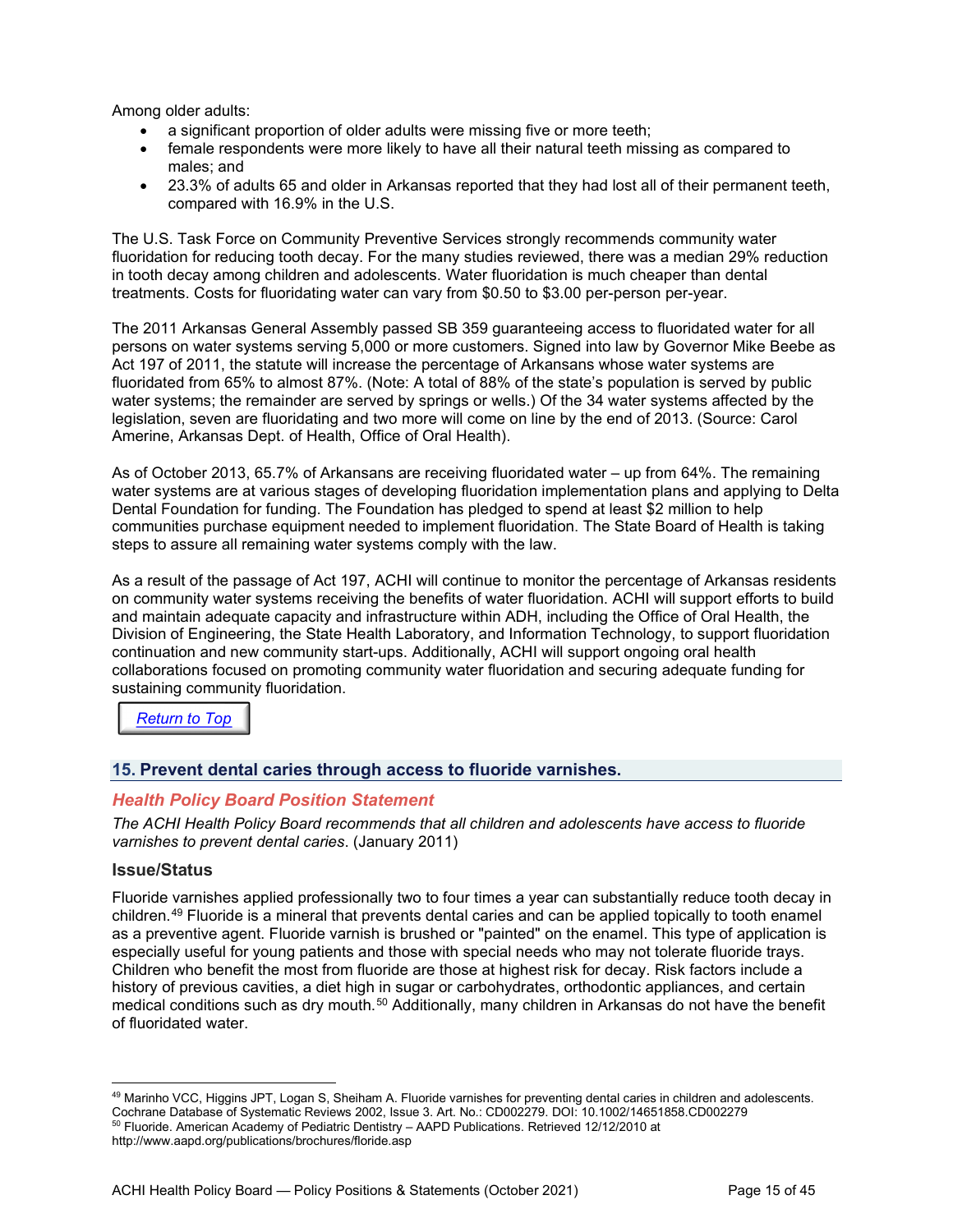In 2011, Act 90 was enacted to allow physicians and nurses to provide fluoride varnish to a child's teeth after having received appropriate training on patient risk assessment and fluoride varnish application. As of June 2013, Arkansas Medicaid does not provide reimbursement for caries prevention services by nondental professionals.

In support of Act 90, ACHI will continue to promote and monitor the efforts of physicians, nurses, and other licensed healthcare professionals to apply fluoride varnish to children's teeth during primary care

**[Return to Top](#page-0-0)** 

#### <span id="page-15-0"></span>**16. Prevent dental caries through access to dental sealants for children.**

#### *Health Policy Board Position Statement*

The U.S. Task Force on Community Preventive Services has endorsed and highly recommends that sealants be applied through school-based programs. *The ACHI Health Policy Board recommends that all children have access to dental sealant application.* (January 2009)

#### **Issue/Status**

Application of dental sealants for children under the age of 18 years is a preventive health measure that prevents dental caries. Reimbursement for sealants has two issues. First, Medicaid, as insurance provider for most of the state's children, will reimburse for either sealants or treatment of caries but not both, which has become problematic in determining appropriate treatment. Second, reimbursement for such application is limited to only dentists. Pediatricians would like to be included as a provider of this preventive measure and be reimbursed for such. Dental sealants do not supplant the need for fluoride. They protect permanent molars where cavities in children and adolescents are most likely to occur. The Centers for Disease Control and Prevention and the Task Force on Community Preventive Services recommend school sealant programs and issued a [strong endorsement](http://www.thecommunityguide.org/oral/oral-int-seal.pdf) for dental sealants in 2001.<sup>[51](#page-15-3)</sup> Additional evidence supports sealants as a preventive measure for caries as well as protection against future caries even when treated after a tooth is affected by caries.<sup>[52](#page-15-4)</sup> In Arkansas, there are 1051 dentists who can apply sealants and 1,419 hygienists for a total of 2,470 healthcare providers trained to apply sealants.

In 2011, Act 89 was enacted to authorize dental hygienists to perform dental hygiene procedures for persons in public settings without the supervision of a dentist. The Arkansas Department of Health (ADH) promulgated rules and regulations for the *Collaborative Care Dental Hygiene* program in June 2014. ADH rules and regulations have "prioritized" school based collaborative care by need. This was established with a tier system developed largely on student population and the percentage of free and reduced lunches within a given school. A collaborative effort must attempt to address schools in order of priority. ADH reserves discretion in making that determination.

In support of Act 89, ACHI will promote and monitor provision of assessment and preventive dental services to underserved populations by collaborative practice dental hygienists, working closely with the Department of Health to remove barriers that impede these efforts.

*[Return to Top](#page-0-0)*

## <span id="page-15-1"></span>CHILD HEALTH AND MORTALITY

#### <span id="page-15-2"></span>**17. Obtain comprehensive determination of causes of death in children.**

#### *Health Policy Board Position Statement*

*The ACHI Health Policy Board recommends continued support of the Arkansas Infant & Child Death Review Program to inform development of preventive measures to reduce the high rate of infant, child, and teen mortality*. (Adopted January 2009; updated January 2014)

<sup>&</sup>lt;sup>51</sup> http://www.cdc.gov/OralHealth/Topics/dental\_sealant\_programs.htm#3

<span id="page-15-4"></span><span id="page-15-3"></span><sup>52</sup> http://www.ada.org/prof/resources/pubs/jada/reports/report\_sealants.pdf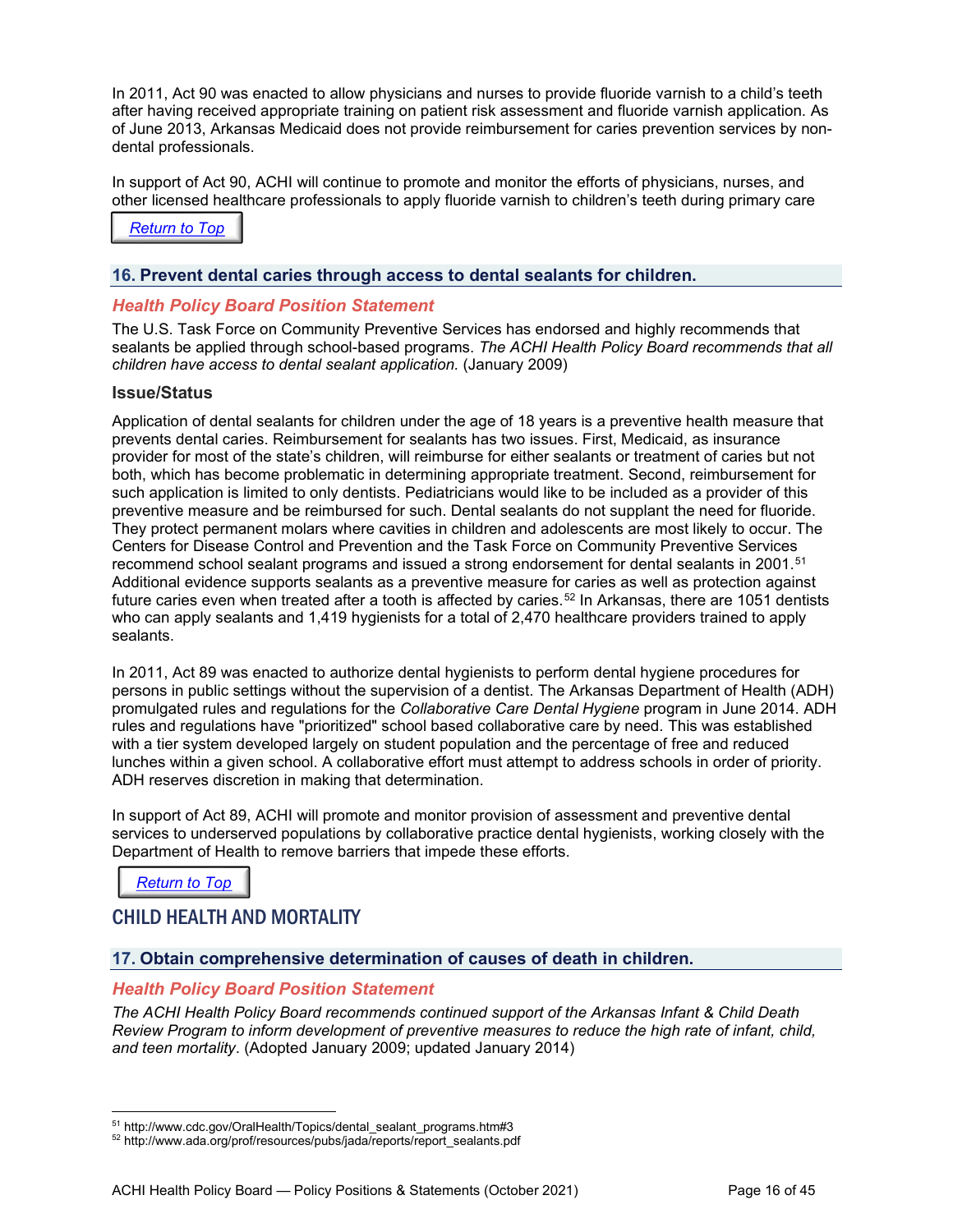#### **Issue/Status**

According to records from the Arkansas Department of Health,  $53$  in 2010 there were 460 deaths among Arkansas children ages 0–17 years. Children under the age of 1 year were disproportionately represented at 57% of these deaths with the remaining 43% of deaths occurring in children ages 1 through 17. Of the infant deaths that were ruled "sudden unexplained infant death," approximately 43% listed a specific contributory cause such as co-sleeping or wedging. Transportation deaths were responsible for 25% of all accidental deaths. Drowning, at 14.5%, makes up the second largest cause of accidental death. Suicide and homicide claimed a total of 25 lives and made up 2% and 3% of these deaths, respectively.

Catalyzed by the passage of Act 1818 of 2005, *An Act To Create The Arkansas Child Death Review and For Other Purposes*, the state convened a special task force in 2008 to study the issue and recommended the development of the Arkansas Infant and Child Death Review Program. Between 2000 and 2010, Arkansas had the fifth highest death rate in the U.S. for all causes of deaths among those ages 0–17.<sup>[54](#page-16-2)</sup>

Formally organized in 2011, the Arkansas Infant & Child Death Review Program is administered by the Department of Pediatrics of the University of Arkansas for Medical Sciences and Arkansas Children's Hospital and supported by a contract with the Arkansas Department of Health, Family Health Branch. The mission of the Infant & Child Death Review Program is to improve the response to infant and child fatalities, provide accurate information as to how and why Arkansas children are dying, and make recommendations to reduce the number of preventable infant and child deaths in our state. The Program has trained multidisciplinary, local-level teams across the state to conduct legislatively required reviews of all unexpected infant and child deaths in Arkansas. To date, there are three active local level review teams that review infant and child deaths in 14 counties:

- Faulkner County Team (Faulkner, Conway, Van Buren, Perry and Pope)
- Sebastian County Team (Sebastian, Scott, Logan, Franklin, Crawford, Johnson and Yell)
- Washington County Team (Washington and Benton)

Additionally, four teams were under development to initiate reviews starting in FY 2014. The findings from reviews are utilized to identify system-based barriers to infant and child health and safety; enhance public awareness through the examination of issues that affect health, safety, and prevention; and recommend policy, organizational, and community prevention initiatives.

*[Return to Top](#page-0-0)*

#### <span id="page-16-0"></span>**18. Adopt a statewide coordinated school health system.**

#### *Health Policy Board Position Statement*

*The ACHI Health Policy Board recommends adoption of a statewide coordinated school health system*. (January 2009)

#### **Issue/Status**

The goal of Coordinated School Health (CSH) is to improve the health, education, and well-being of our children through collaborative partnerships, policy changes, and program planning. It is an effective system that connects health and academics to ensure students are ready to learn and teachers are able to teach. CSH addresses inadequate physical activity; unhealthy dietary behaviors; sexual behaviors that may result in HIV infection, STDs, and unintended pregnancies; alcohol and other drug use; tobacco use; and behaviors that result in intentional injuries (violence and suicide) and unintentional injuries (motor vehicle crashes) — all risk factors determined by the Centers for Disease Control (CDC) to have the most detrimental effect on children and adolescents. CSH in Arkansas is funded by CDC and a partnership between Arkansas Department of Education and Arkansas Department of Health. While state agencies are coordinating resources and struggling to grow the program, additional state support is necessary to grow the program as needed.

The following is an overview of CSH in Arkansas:

<span id="page-16-1"></span><sup>53</sup> Arkansas Department of Health, Vital Statistics (2010 and 2011).

<span id="page-16-2"></span><sup>54</sup> Centers for Disease Control and Prevention, WONDER Online Database, 2013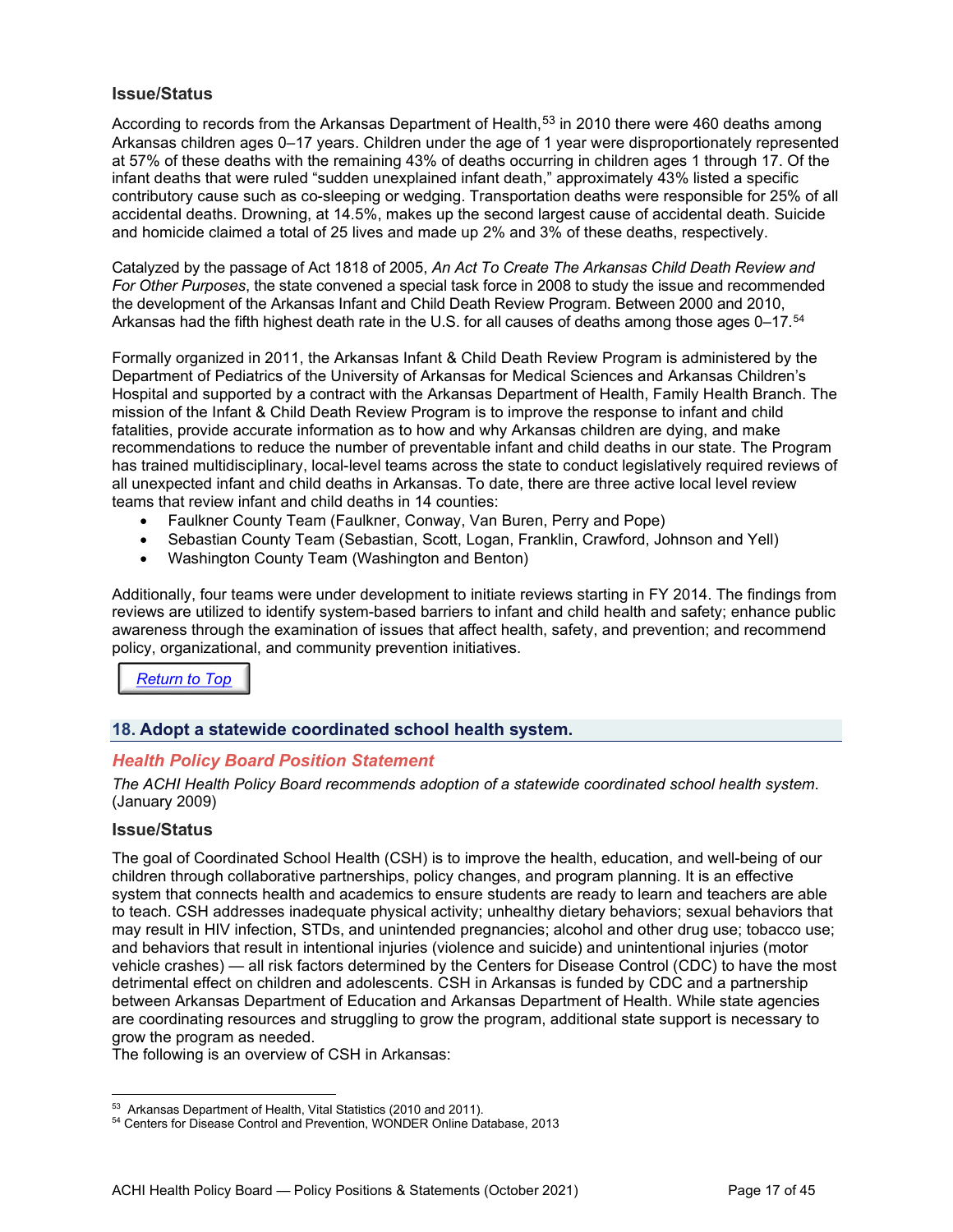- As of school year 2013, 53 school districts are identified as CSH schools with only seven districts receiving funding from the Arkansas Department of Health Tobacco Prevention and Cessation Program for tobacco prevention focus— down from 20 in previous years due to a change in the grant program.
- The Arkansas Department of Education has funded 21 School-Based Health Centers (SBHCs) with each school set to receive \$500,000 over a 5-year period from Arkansas general revenue. Thirteen of the SBHCs are currently operating, seven are renovating, and one returned funding. Ten of the SBHCs are established and last quarter had 5,198 students enrolled. All SBHCs offer physical and mental health services, three offer optometry services, and five offer oral health services.
- ACHI has released three annual evaluation reports on CSH. The latest report was released in summer 2013 and showed that CSH schools experience a significantly lower rate of disciplinary actions than schools that are not implementing CSH.

Additional programming that addresses the health of students in schools in Arkansas includes the following:

- Through the Natural Wonders Partnership Council (NWPC) the Partnership for School Health Council (PSHC) was established. The PSHC is currently constructing a strategic plan for improving the health of children through the public school system. PSHC also serves as an advocate for statewide coordinated school health policy.
- Arkansas Children's Hospital (ACH) has purchased an on-line health education curriculum, HealthTeacher.com, which aligns with state standards. ACH has offered this to all public schools in Arkansas free of charge.
- Assistance for schools determining budget and Medicaid challenges and opportunities is now provided by staff at Medicaid in the Schools dedicated to CSH and SBHCs.
- As of April 2013, there are 5,909 schools across the country and 11 schools in Arkansas certified through the HealthierUS Challenge program. This voluntary certification program was established in 2004 to recognize schools participating in the National School Lunch Program that have created healthier school environments through the promotion of nutrition and physical activity.
- The Fresh Fruit and Vegetable Program provides all children in participating schools with a variety of free fresh fruits and vegetables throughout the school day. It is an effective and creative way of introducing fresh fruits and vegetables as healthy snack options.
- Alternative breakfast models are being implemented in schools across Arkansas. These models break down barriers that cause low participation rates in the School Breakfast Program and are creative, low-cost ways of increasing school breakfast participation.
- The Alliance for a Healthier Generation's goal is to reduce the prevalence of childhood obesity by 2015 by creating healthier schools and healthier students nationwide. The Alliance collaborates with school staff, parents, students, and community members to transform schools into healthy campuses.
- The USDA-funded, Delta Garden Study, is designed to show how building new gardens complete with greenhouses, budding crops and composting areas — can help adolescents cultivate green thumbs, log more physical activity, eat healthier, and connect with their schools.
- Environmental and Spatial Technology (EAST) is an education model focusing on student-driven service projects accomplished through the combined use of teamwork and cutting-edge technology. The EAST National Service Project Theme for the 2013-2014 school year is Health and Wellness.
- The Arkansas Joint Use Agreement (JUA) Grant is a competitive application process made possible and supported by Governor Mike Beebe and the Arkansas tobacco excise tax created by Arkansas Act 180 of 2009. These funds aid schools in adoption and implementation of joint use policy and the formation of collaborative partnerships with local community resources with the intent of maximizing resources while increasing opportunities for physical activity.
- Safe Routes To School is a federal-aid highway program administered in Arkansas by the Arkansas State Highway and Transportation Department (AHTD). The purpose of the program is to enable and encourage children, including those with disabilities, to walk and bicycle to school; to make bicycling and walking to school a safer and more appealing transportation alternative, thereby encouraging a healthy and active lifestyle from an early age; and to facilitate the planning, development, and implementation of projects and activities that will improve safety and reduce traffic, fuel consumption, and air pollution in the vicinity of schools.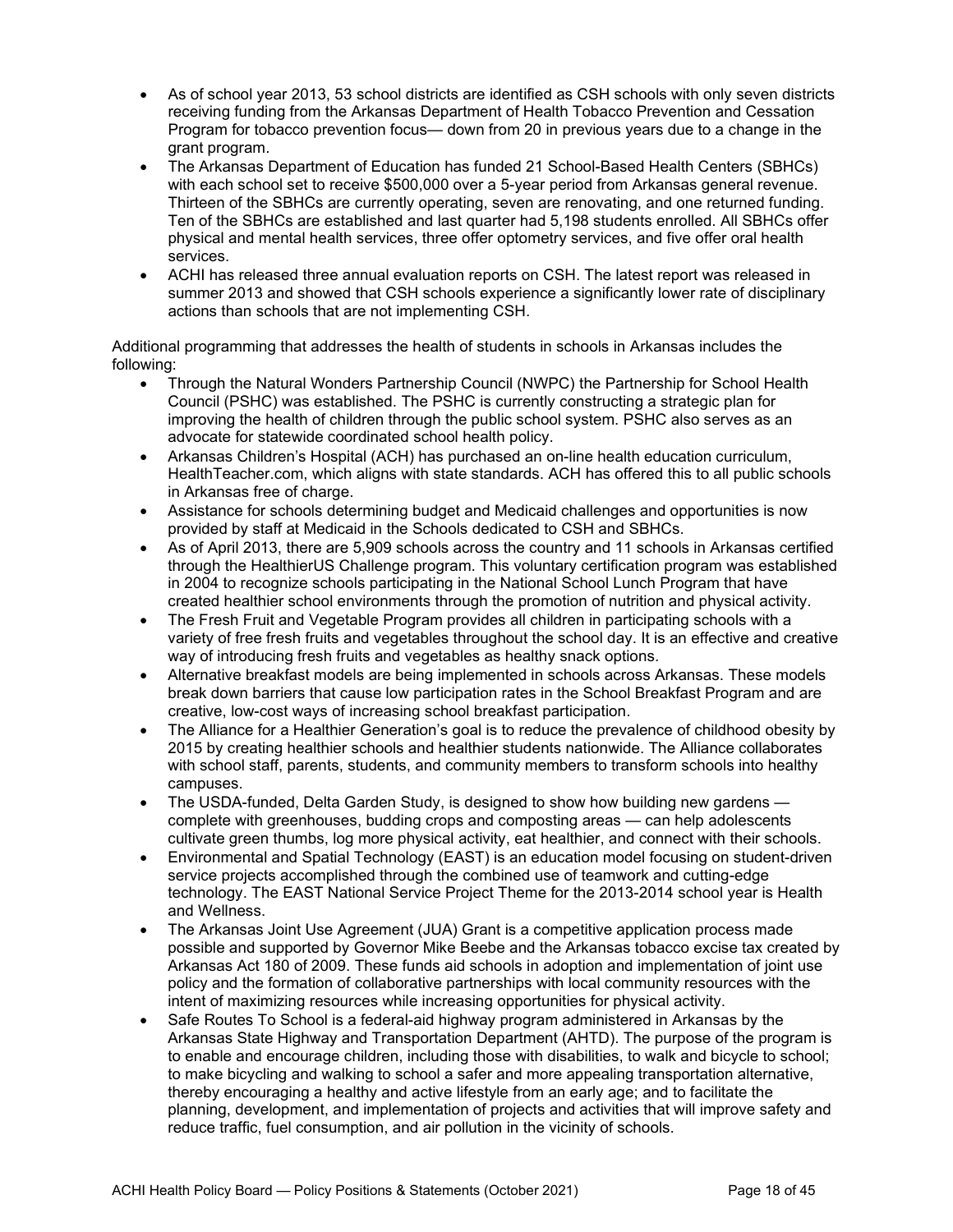• The Smart Nutrition Active People-Education (SNAP-Ed) Program is a partnership between the University of Arkansas Cooperative Extension Service (UACES), the Arkansas Department of Health, the Arkansas Department of Human Services, and the USDA Food and Nutrition Service. The goal of SNAP-Ed is to provide educational programs that help Supplemental Nutrition Assistance Program (SNAP) participants and those eligible for SNAP make healthier food choices and adopt active lifestyles that are consistent with the Dietary Guidelines for Americans and USDA Food Guidance System.

#### *[Return to Top](#page-0-0)*

## <span id="page-18-0"></span>INJURY PREVENTION

#### <span id="page-18-1"></span>**19. Reduce preventable deaths and injuries related to motorcycle crashes with non– helmeted riders.**

#### *Health Policy Board Position Statement*

The ACHI Health Policy Board had taken a position (January 2007) to support legislative attempts to require protective headgear while riding motor vehicles. The Board reaffirmed this decision in adopting the following statement: *The ACHI Health Policy Board supports legislation requiring helmet use by motorcycle, motor scooter, and moped operators* (reaffirmed January 2009) *and operators of all-terrain vehicles.* (November 2010)

#### **Issue/Status**

In 2011, 4,612 motorcyclists died on America's roads, a 2% increase over those killed in 2010. In 2011, motorcycle deaths comprised 14% of total highway deaths, despite motorcycle registrations representing only about 3% of all vehicles in the country.<sup>[55](#page-18-2)</sup>

On a per vehicle mile basis, motorcyclists are more than 30 times more likely to die in a crash than occupants of cars, and five times more likely to be injured. Head injury is the leading cause of death in motorcycle crashes. Helmets are estimated to be 37% effective in preventing fatal injuries to motorcycle riders. NHTSA estimates that helmets saved the lives of more than 1,600 motorcyclists in 2011. If all motorcyclists had worn helmets, an additional 703 lives could have been saved. In 2011, 20 states, the District of Columbia, and Puerto Rico required helmet use by all motorcyclists.<sup>[56](#page-18-3)</sup>

A previous Arkansas State law mandating universal helmet use was repealed in 1997 and by May 1998 observed helmet use had dropped from 97% compliance to just 52%. Arkansas's current motorcycle regulations specify "protective headgear unless the person is 21 years of age or older," but every motorcycle driver is required to wear "protective glasses, goggles or transparent face shields." After the universal helmet law was repealed, Arkansas emergency medical service providers noted that motorcycle fatalities increased by 21%. These same medical providers also recorded a significant increase in head injuries and in the average medical treatment costs per accident.<sup>[57](#page-18-4)</sup>

In addition to injuries sustained from motorcycles, injuries sustained by children as a result of using allterrain vehicles (ATVs) continue to increase, especially in states with rural communities. According to the Children's Safety Network, those under the age of 16 years are four times more likely to sustain ATVrelated injuries that require a visit to the emergency department than riders aged 16 years and older. Factors such as children's physical size, strength, coordination, and maturity level can lead to unsafe situations.<sup>[58](#page-18-5)</sup>

<span id="page-18-6"></span><span id="page-18-2"></span><sup>55</sup> National Highway Traffic Safety Administration. Traffic Safety Facts: 2001 Data – Motorcycles. [DOT HS 811 765] U.S. Department of Transportation, NHTSA's National Center for Statistics and Analysis, May 2013. Available a[t http://www](http://www-nrd.nhtsa.dot.gov/Pubs/811765.pdf)[nrd.nhtsa.dot.gov/Pubs/811765.pdf,](http://www-nrd.nhtsa.dot.gov/Pubs/811765.pdf) accessed 10/07/13.

<span id="page-18-3"></span> $^{56}$  National Highway Traffic Safety Administration. NHTSA Reminds Motorists to Safely 'Share the Road' with Motorcyclists. [NHTSA 11-13, press release] NHTSA, May 2013. Available at

[http://www.nhtsa.gov/About+NHTSA/Press+Releases/NHTSA+Reminds+Motorists+to+Safely+'Share+the+Road'+with+Motorcyclist](http://www.nhtsa.gov/About+NHTSA/Press+Releases/NHTSA+Reminds+Motorists+to+Safely+) <u>[s,](http://www.nhtsa.gov/About+NHTSA/Press+Releases/NHTSA+Reminds+Motorists+to+Safely+)</u> accessed 10/07/13.

<span id="page-18-4"></span> $^{57}$  Bledsoe GH, Li G. Trends in Arkansas motorcycle trauma after helmet law repeal. Southern Medical Journal. 2005 Apr;98(4):436-40. Available at [http://www.ncbi.nlm.nih.gov/pubmed/15898519.a](http://www.ncbi.nlm.nih.gov/pubmed/15898519)ccessed 10/02/2013.

<span id="page-18-5"></span><sup>58</sup> "April is declared All-terrain Vehicle Safety Month in Arkansas." Central Region Hometown Health Newsletter, 2013;1(1):5.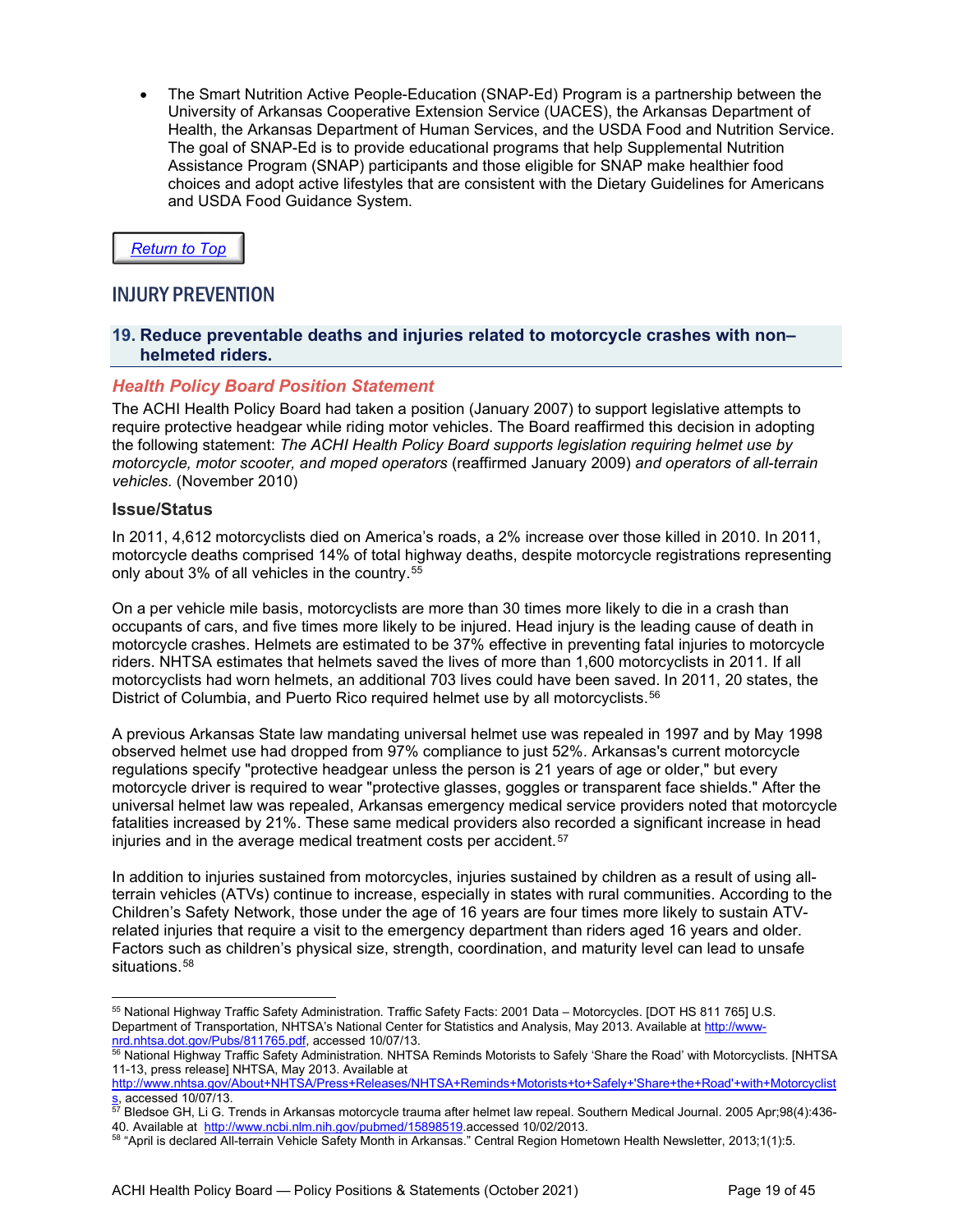During 2012, Arkansas Children's Hospital admitted 95 children with ATV-related injuries. Ages of children involved ranged from 6 months to 21 years and the children resided in counties all over Arkansas. Injuries included concussions (i.e., brain injury), spinal fractures, fractures of arms, legs and pelvis and serious internal injuries. Sadly, some of these injuries resulted in death[.58](#page-18-6)

Since 1987, the American Academy of Pediatrics (AAP) has had a policy about the use of motorized cycles and all-terrain vehicles by children. Recommendations are made for public, patient, and parent education by pediatricians; equipment modifications; the use of safety equipment; and the development and improvement of safer off-road trails and responsive emergency medical systems. In addition, the AAP strengthens its recommendation for passage of legislation in all states prohibiting the use of 2- and 4-wheeled off-road vehicles by children younger than 16 years. Current Arkansas law prohibits use by children under 12 except under direct supervision of an adult, on parent's land or with permission of land owner.[59,](#page-19-1)[60](#page-19-2)

To reduce the number of preventable deaths and injuries related to motorcycle accidents among nonhelmeted riders, helmet use should be legislatively mandated for those operating all motorcycles, motor scooters, and mopeds on public roads.



#### <span id="page-19-0"></span>**20. Reduce motor vehicle crashes related to alcohol.**

#### *Health Policy Board Position Statement*

In November 2007, the ACHI Health Policy Board adopted the following policy: *The ACHI Health Policy Board supports enhanced restrictions to eliminate any open containers of alcohol inside a motor vehicle.* (Reaffirmed January 2009)

#### **Issue/Status**

Most states do not allow open containers of alcohol in moving vehicles. While Arkansas law prohibits the operator of a vehicle from consuming alcohol while the vehicle is in motion, it allows passengers to consume. Thus, if open containers of alcohol are found in a vehicle when stopped by police, enforcement becomes difficult if at least one passenger is present.

Additionally, by failure to implement stricter open container laws, Arkansas has lost and continues to lose access to federal highway funds under the Transportation Equity Act for the 21<sup>st</sup> Century (TEA-21). All but 11 states have an outright ban on open containers in vehicles. Alaska, Louisiana, Tennessee, and Wyoming have partial bans whereas Arkansas, Connecticut, Delaware, Mississippi, Missouri, Virginia, and West Virginia actually allow passengers to drink.

Legislative action can be taken to amend the existing law to allow penalty for all occupants of a vehicle in which an open container of alcohol is detected. This law would discourage consumption of alcohol by drivers and passengers.



<span id="page-19-1"></span><sup>59</sup> American Academy of Pediatrics. All-Terrain Vehicle Injury Prevention: Two-, Three-, and Four-Wheeled Unlicensed Motor Vehicles. Pediatrics 2000;105(6).

<span id="page-19-2"></span><sup>&</sup>lt;sup>60</sup> American Pediatric Surgical Association Trauma Committee position statement on the use of all-terrain vehicles by children and youth. Journal of Pediatric Surgery 200-;44:1638-1639.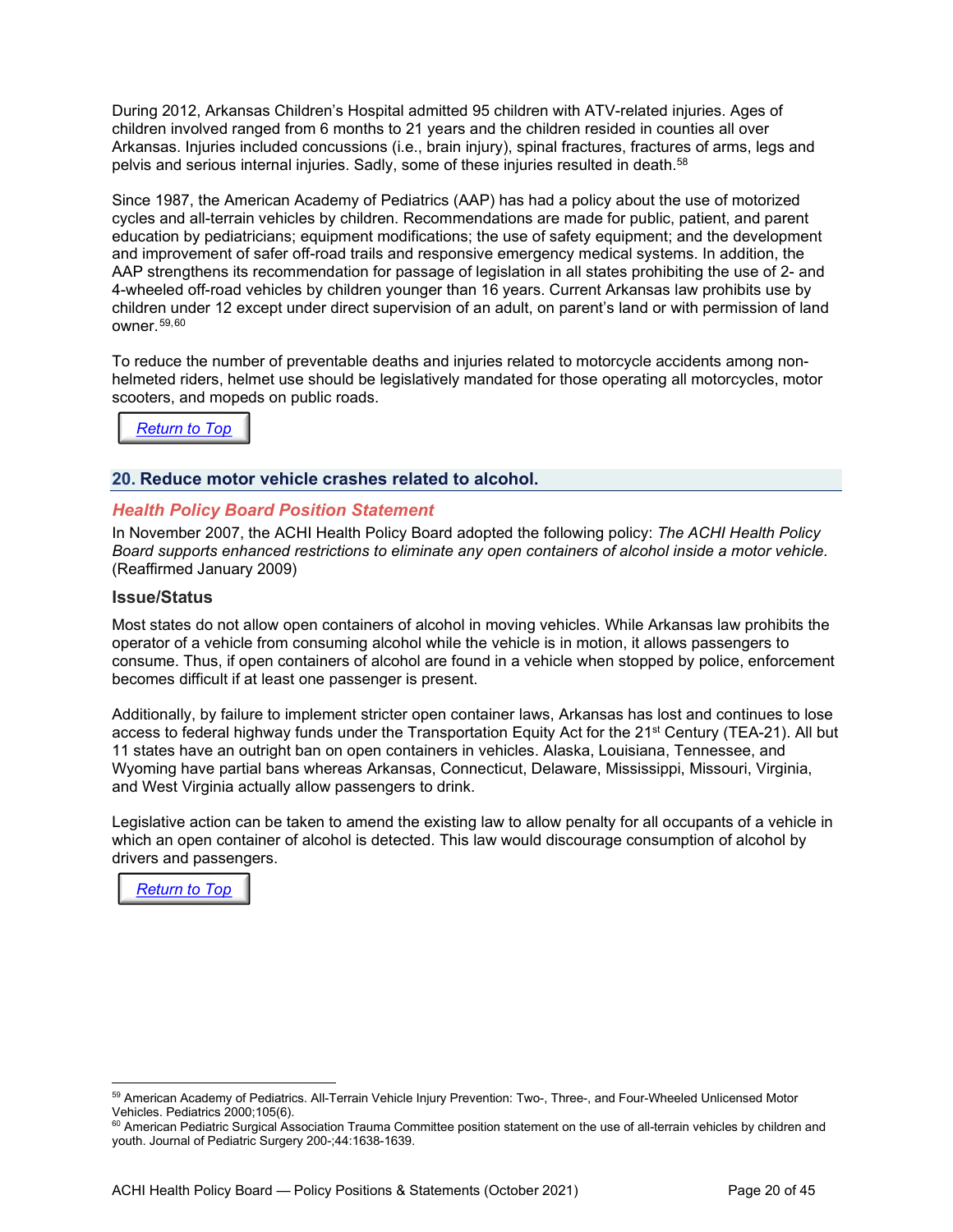## <span id="page-20-0"></span>HEALTHCARE SYSTEM

#### <span id="page-20-1"></span>**21. Maintain critical support for programs leading to health improvement.**

#### *Health Policy Board Position Statement*

*The ACHI Health Policy Board adopted the following positions related to expenditures of Arkansas's share of Master Settlement Agreement (MSA) funds* (February 1999)*:[61](#page-20-4)*

- *All funds should be used to improve and optimize the health of Arkansans.*
- *Funds should be spent on long-term investments that improve the health of Arkansans.*
- *Future tobacco-related illness and healthcare costs in Arkansas should be minimized through use of funds.*
- *Funds should be invested in solutions that work effectively and efficiently in Arkansas.*

#### **Issue/Status**

To improve and maintain the health status of Arkansans, those in the state must have adequate access to programs that prevent disease and promote health, be able to access affordable healthcare services, and have available to them high-quality prevention and treatment. ACHI has monitored the Arkansas Tobacco Settlement Commission meetings and biennial reports to the General Assembly.

*[Return to Top](#page-0-0)*

#### <span id="page-20-2"></span>**22. Pursue healthcare reform that expands access for all Arkansans to high-quality, affordable, evidence-based care.**

#### *Health Policy Board Position Statement*

*The ACHI Health Policy Board recommends the pursuit of healthcare reform that expands access for all Arkansans to high-quality, affordable, evidence-based care.* (March 2010)

#### **Issue/Status**

Arkansas has high rates of uninsurance and chronic disease, but opportunities to obtain meaningful access to needed high-quality health care are improving. The ACHI Health Policy Board has concluded that given the present status of the U.S. healthcare system, taking no substantive reform action is unacceptable. Additionally, any reform that is implemented must be empirically based in order to most efficiently address healthcare system needs.

*[Return to Top](#page-0-0)*

#### <span id="page-20-3"></span>**23. Provide enhanced transparency of access, quality, and cost information to support patient, provider, payer, employer, and other stakeholder decision-making as it relates to healthcare service selection.**

#### *Health Policy Board Position Statement*

In March 2012, the ACHI Health Policy Board adopted a position statement to improve the quality and efficiency in healthcare delivery, and to enhance and increase the use of health information technology. In May 2013, the ACHI Health Policy Board replaced this position statement with the following statement that emphasizes transparency of health care-related data.

*The ACHI Health Policy Board supports strategies that increase the responsible reporting, application, and transparency of access, quality, and cost information to inform patients, providers, and payers about the performance of providers, payers, and other components of the Arkansas healthcare system.* (May 2013)

#### **Issue/Status**

Receipt and delivery of high-quality and efficient health care requires the collection, analyses, and availability of data that provide information on access, quality, and costs of care. Concurrently, the

<span id="page-20-4"></span><sup>61</sup> Health Policy Board of the Arkansas Center for Health Improvement. *Position Paper on Spending the Tobacco Settlement Funds in Arkansas.* ACHI: Little Rock, AR. February 9, 1999.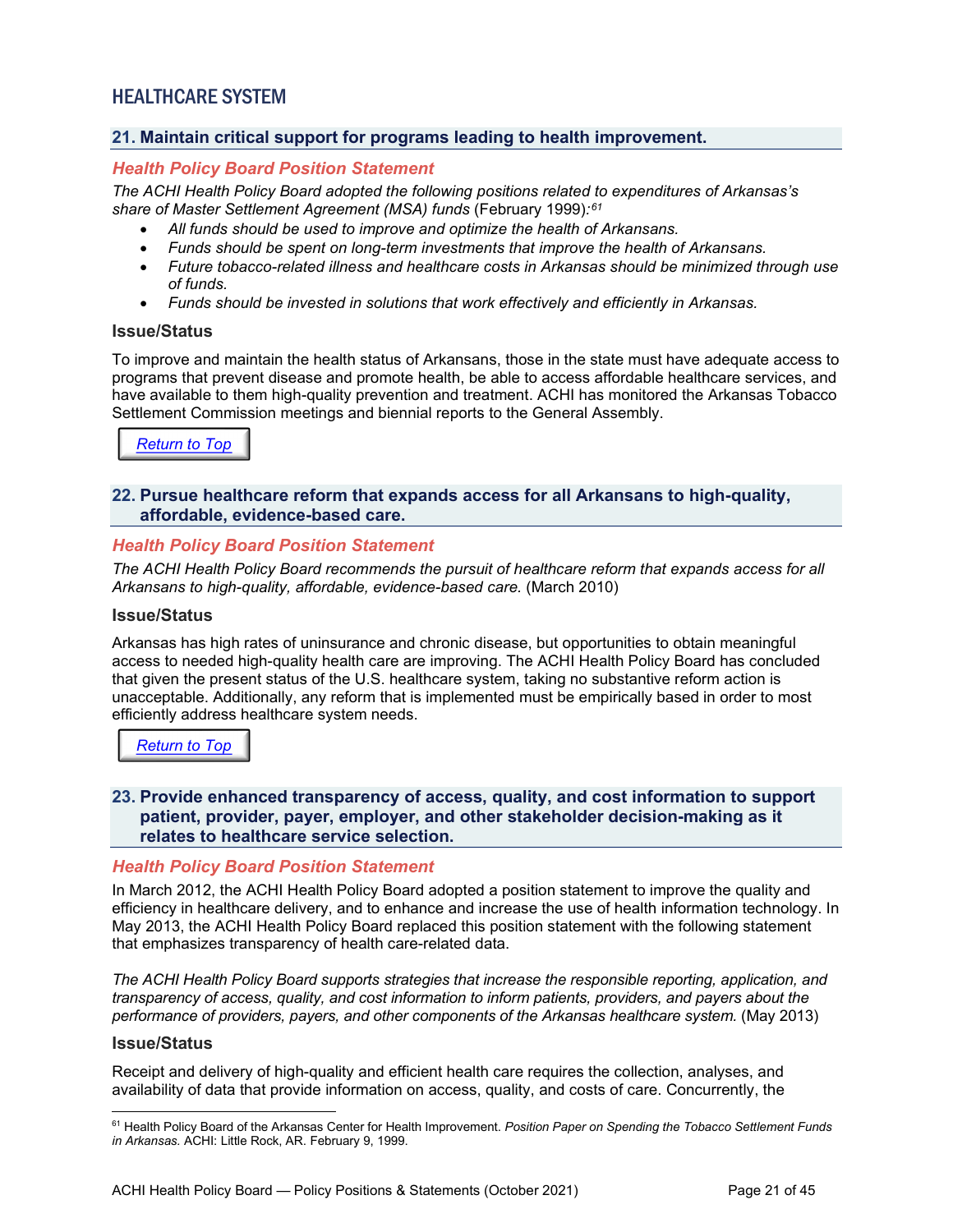practice of medicine is not an exact science and is subject to patient variation and actuarial risks that require intentional methodological rigor and judicious release of provider specific information.

Broad healthcare system transformation includes many integrated components, including but not limited to the following:

- The Arkansas Payment Improvement Initiative and its modification of payment strategies to align payments with outcomes
- The adoption of electronic medical records by a majority of primary care providers
- The authorization and use of the State Health Alliance for Records Exchange (SHARE)
- The need for providers to have available information to improve the clinical quality and efficiency of care
- The application of appropriate risk stratification methodology to mediate underlying socioeconomic status variation
- The increasing demand by patients for information regarding their health, their risks, their care, and their providers

To some degree, all components require enhanced information transparency that includes access, quality, and cost of care. The ACHI Health Policy Board recommends the development of strategies that will support the responsible reporting, application, and transparency of access, quality, and cost information to inform patients, providers, and payers about the performance of the Arkansas healthcare system.

*[Return to Top](#page-0-0)*

#### <span id="page-21-0"></span>**24. Conscience rights protections should maintain balance with patients' rights and protect individuals from discrimination.**

#### *Health Policy Board Position Statement*

The ACHI Health Policy Board's position is that conscience rights protections for healthcare professionals, institutions, and payers should maintain an appropriate balance with patients' rights and protect individuals from discrimination based on actual or perceived group membership. (February, 2021)

## <span id="page-21-1"></span>HEALTHCARE SYSTEM FINANCING

#### <span id="page-21-2"></span>**25. Align financial incentives to achieve health outcomes, adopt new financing, payment, and reimbursement policies and mechanisms.**

#### *Health Policy Board Position Statement*

*The ACHI Health Policy Board recommends that the state, payers, and providers adopt strategies that align financial incentives to achieve health outcomes and to adopt new financing, payment, and reimbursement policies and mechanisms*. (March 2012)

#### **Issue/Status**

Changes to health provider practice structure and patterns would be incomplete without changes to the method and manner in which providers are compensated. Reimbursement streams must be developed to compensate patient-centered, team-based care so that everyone shares in the resulting savings.<sup>[62](#page-21-3)</sup>

Financing goals should incentivize providers and practice sites to adopt more comprehensive, coordinated, team-based care; implement and fully utilize health information technology; comply with quality-based outcome measures; and develop and maintain practices in rural or underserved areas. Additionally, reimbursement strategies should build on methods that promote accountability and flexibility and reflect the capacity of providers to meet certain goals.

Strategies recommended by the ACHI Health Policy Board to achieve the goals noted above include the following:

<span id="page-21-3"></span> $62$  Magie, S. "Physician's Perspective." Little Rock, AR: University of Arkansas for Medical Sciences Center for Rural Health Retreat.. 2011. Presentation.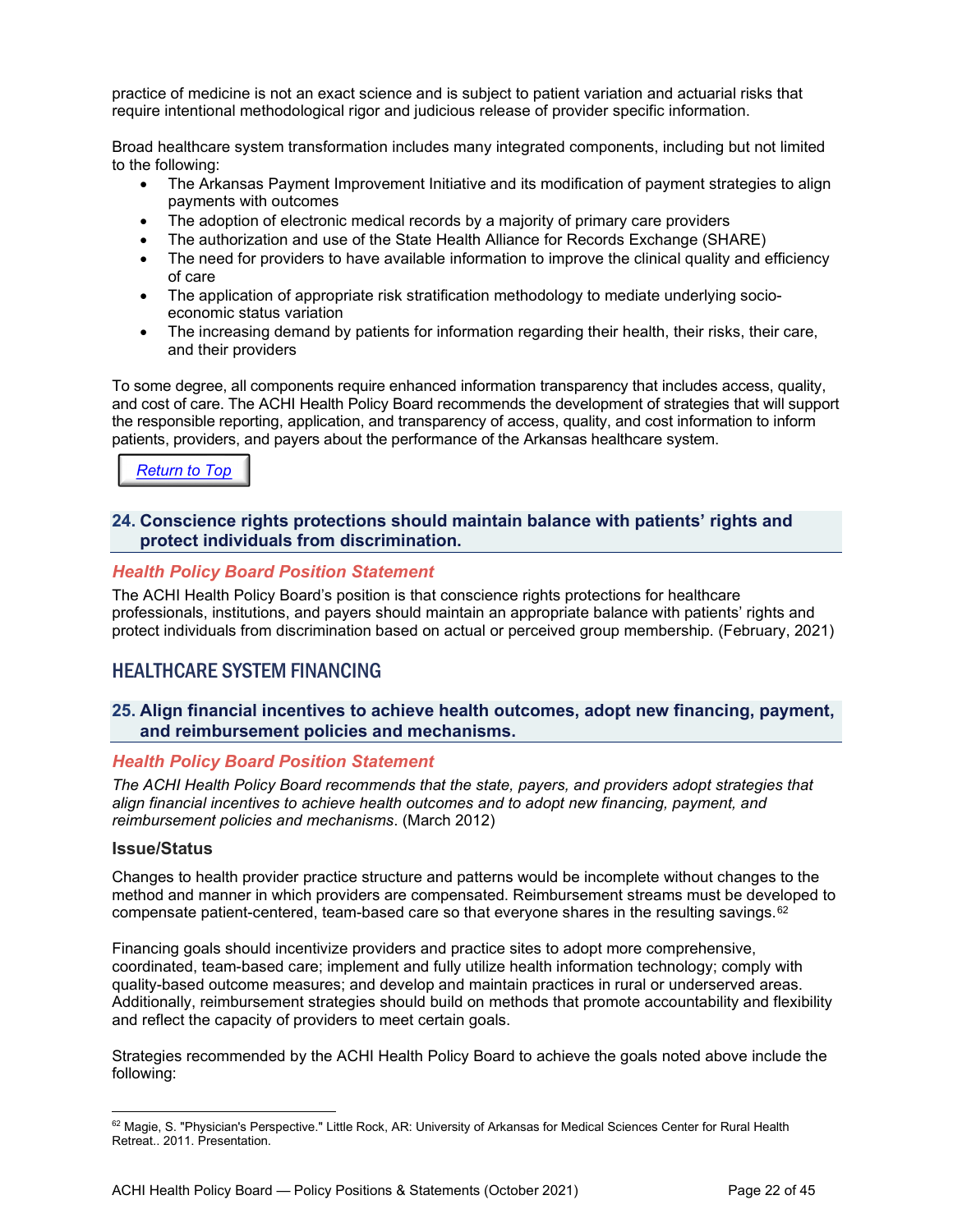- Payers should contribute a per member per month (PMPM) payment for care management and coordination of services.
- Model base rate for PMPM payment after the level of coordination necessary to maintain status quo in a healthy, adjusted population (time and cost).
- Create population-level methodologies for differential payments to practices where the social determinants of health and patient non-compliance issues have a disproportion impact on outcomes.
- Align provider incentives to achieve specific outcomes using a tiered/risk adjusted methodology.
- Use a shared savings model as an incentive to reduce unnecessary emergency room and readmission costs.
- Incentivize providers to reinvest in areas that will best support their patients through tax reform, e.g., tax credits for transportation access, health literacy programs.
- Use bundled episodic payments to encourage the use of care coordination activities, to improve health outcomes, and reduce unnecessary utilization.
- Provide differential payments for services provided in rural or underserved areas (site specific).
- Encourage providers to apply for Attestation for the Medicare and Medicaid EHR Incentive Program.
- For episodes requiring hospitalization, specialty care or procedures, hospitals should contract with primary care providers to provide services to optimize outcomes.

*[Return to Top](#page-0-0)*

## <span id="page-22-0"></span>HEALTHCARE COVERAGE

Among Arkansas's, 2.9 million people, more than half a million individuals do not have health insurance coverage. Surveys conducted by national organizations, as well as by ACHI, document that lack of health insurance is a pervasive condition impacting every community in Arkansas. The picture is not uniformly bleak — although approximately 17% of the state's residents are uninsured, more than 90% of children and almost all over the age of 65 years have either public or private health insurance. The key group of individuals who continue to face challenges in obtaining health insurance are those aged 19 to 64 years, 25% of whom do not have coverage. The statistics are even more daunting for those aged 19 to 44 years — 30% are estimated to be uninsured and rates of uninsurance are even higher for certain geographic and demographic groups.

For uninsured and underinsured individuals and families the negative impact is immediately felt in their diminished fiscal and physical well-being. The impact is also realized by employers who must cope with a work force that is not optimally healthy; absenteeism and decreased productivity increase business costs. Healthcare providers are forced to limit services as they are increasingly less able to cost-shift expenses related to care for the uninsured. State and federal governments, often used as a resource of last resort for those needing care or coverage, have less discretionary ability to provide coverage.

*[Return to Top](#page-0-0)*

<span id="page-22-1"></span>**26. Increase health insurance coverage for Arkansans by optimizing coverage expansion to uninsured adults as authorized by the Patient Protection and Affordable Care Act of 2010 and the Health Care Independence Program waiver.**

#### *Health Policy Board Position Statements*

*The ACHI Health Policy Board recommends that Arkansas optimize coverage expansion via the Patient Protection and Affordable Care Act and the Health Care Independence Program to offer coverage to lowincome uninsured adults and pursue continued funding for the program during the 3-year approval of the waiver demonstration.* (Adopted January 2012; updated January 2014)

*The ACHI Health Policy Board recommends that its level of engagement in coverage via the Health Care Independence Program be at the highest level of involvement.* (January 2014)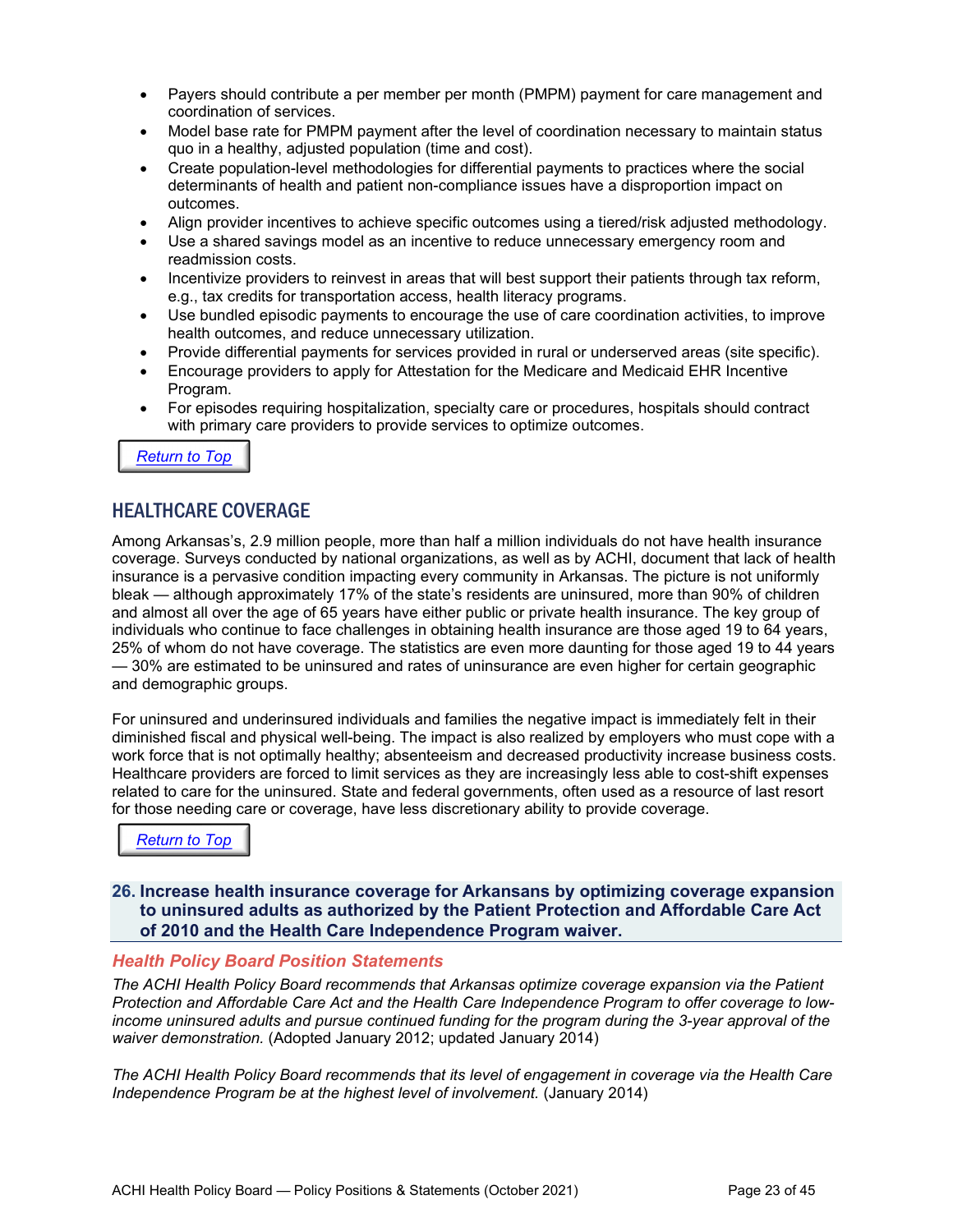#### **Issue/Status**

The Patient Protection and Affordable Care Act (PPACA) of 2010 is intended to provide avenues for insurance coverage for uninsured Americans. In Arkansas, this will be particularly helpful to adults between the ages of 19 and 64 years. As an incentive to comply with the individual mandate, the PPACA provides subsidies for low-income uninsured to purchase health insurance. To enable states to expand Medicaid, the PPACA requires that the federal government pay for 100% of the cost of care for the Medicaid expansion to 138% of the federal poverty level for three years beginning in 2014 with a gradual reduction ending at 90% of the costs in 2020 and thereafter.

As eligibility requirements change and enrollment into health plans becomes available in a progression of changes between 2010 and 2014, currently uninsured adults will be able to obtain coverage; by 2014 all uninsured will be able to be served in federal or private insurance programs. This will be a large improvement for Arkansans to have fiscal coverage but does not allay the access issues of not enough primary care physicians to attend to all those insured. Federal grant funds are being funneled to the states in competitive grant proposals to attend to infrastructure needs that the new demand for care will cause.

Subsequent to the PPACA's passage into law, 26 states' attorneys general brought suit in federal court challenging the authority of Congress to pass the Act. In particular, the challenges focused on whether Congress had the authority to mandate that individuals purchase health insurance coverage and whether Congress could require states to expand eligibility to their Medicaid programs for low-income adults as a condition of states' ability to participate in the overall Medicaid program. On June 29, 2012, the U.S. Supreme Court held in *NFIB v. Sebellius* that Congress does have the constitutional authority to mandate individual purchase of health insurance coverage but does not have the authority to require states to expand Medicaid eligibility to uninsured adults as a condition of continued receipt of existing Medicaid funding. States have the elective capacity to expand or not expand.

Despite the 100% then 90% federal subsidy of the Medicaid expansion, a number of state governors have said that they will not expand their respective Medicaid programs to low-income uninsured adults. Analyses from ACHI and Arkansas DHS indicate that approximately 250,000 presently uninsured Arkansans aged 19–64 years would become eligible for coverage through Medicaid if the program is expanded under PPACA.

Rather than pursue a traditional Medicaid expansion as envisioned by PPACA, Arkansas took a much different approach to covering very low-income Arkansans. The Arkansas Health Care Independence Act of 2013 authorized the state to use federal funding for premium assistance to allow low-income individuals to purchase private plan coverage through the Health Insurance Marketplace. The Health Care Independence Program authorized by the Act must be reauthorized for 2017 and future years and must be funded yearly by the Arkansas legislature. The federal government has approved the program via a waiver demonstration for a period of three years.

*[Return to Top](#page-0-0)*

#### <span id="page-23-0"></span>**27. Modify the state RFP process to award "scoring points" for bid respondents providing healthcare coverage as a benefit to employees.**

#### *Health Policy Board Position Statement*

*The ACHI Health Policy Board recommends modification of the state RFP process to award "scoring points" for bid respondents providing healthcare coverage as a benefit to employees.* (January 2009)

#### **Issue/Status**

Most health insurance is obtained as an employment benefit. For all businesses, health insurance contributions comprise a substantial percentage of the cost of doing business. Thus, among businesses who submit competitive bids to contract with the State of Arkansas and are selected based on lowest cost, those who do not provide health insurance as a benefit can keep their costs lower and therefore may enjoy a competitive bid advantage over employers who do offer health insurance. By modifying the state bid process to reward businesses that provide health insurance coverage, business will be incentivized to offer coverage.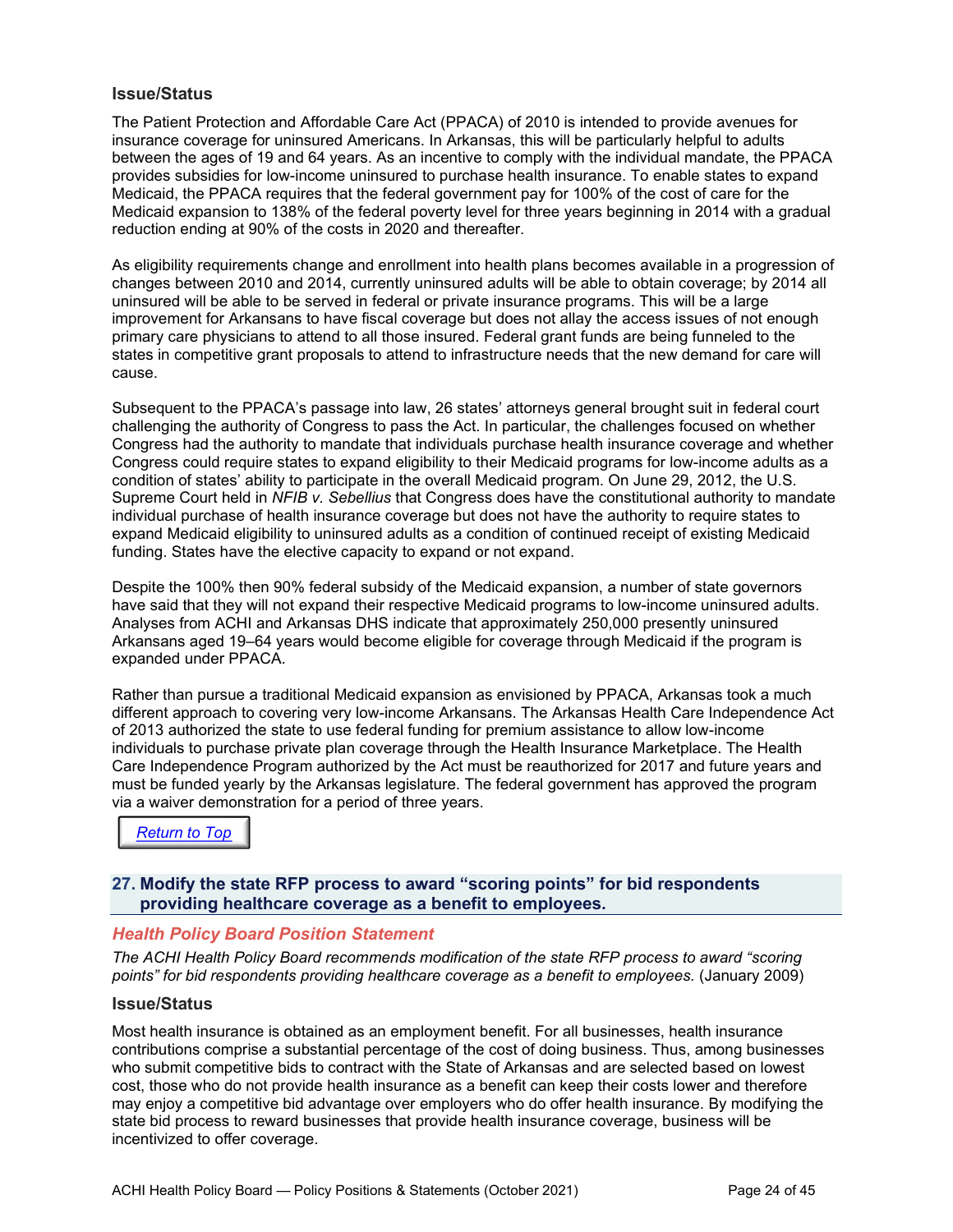## <span id="page-24-0"></span>COORDINATION AND QUALITY OF HEALTHCARE SERVICES

#### <span id="page-24-1"></span>**28. Improve quality of care for Arkansans, promote coordination across the continuum of care.**

#### *Health Policy Board Position Statement*

*The ACHI Health Policy Board recommends formal care coordination training and education and deployment of care coordinators for population-based management of preventive care and chronic disease in primary care settings, care transitions across care settings, and within episodes of care*. (March 2012)

#### **Issue/Status**

Through the Arkansas Payment Improvement Initiative (APII), Arkansas's public and private insurers are transitioning to an episode-based payment structure and providing per member per month payments to primary care physicians to promote team-based care through patient-centered medical homes. The purpose of the initiative is to incentivize patient-centered, high-quality health care that fits Arkansans' needs. Taking steps such as coordinating care, improving efficiency, and eliminating low-value services will dramatically improve the patient experience.

While care coordination is integral to the APII approach, the need for it is exacerbated by the fastapproaching expansion of insurance coverage, which will increase demand for services at all levels. Care coordination will maximize the capacity of an already-strained healthcare workforce, but no formal training and education for care coordination currently exists in Arkansas.

*[Return to Top](#page-0-0)*

#### <span id="page-24-2"></span>**29. Improve delivery of health care to trauma victims.**

#### *Health Policy Board Position Statement*

*The ACHI Health Policy Board supports continued development and implementation of a statewide coordinated trauma system and improved hospital participation at higher levels.* (Adopted January 2009; updated January 2014)

#### **Issue/Status**

Trauma systems help ensure appropriate local treatment for accident victims in a more timely and costeffective manner, lessening avoidable disability and death. Passed during the 2009 General Session, Act 393 amended the Trauma System Act to clarify the procedures for funding Arkansas's trauma care system, including procedures for grants to emergency medical system care providers and ambulance providers; Level I, Level II, Level III, and Level IV trauma centers; rehabilitation service providers; quality improvement organizations; trauma regional advisory councils; command communication networks; and injury prevention programs. The act became effective on July 1, 2009. As of 2013, there remain Arkansas hospitals that do not participate in the trauma system, and several hospitals participate a lower trauma system levels, although they meet minimum requirements to participate at higher levels.

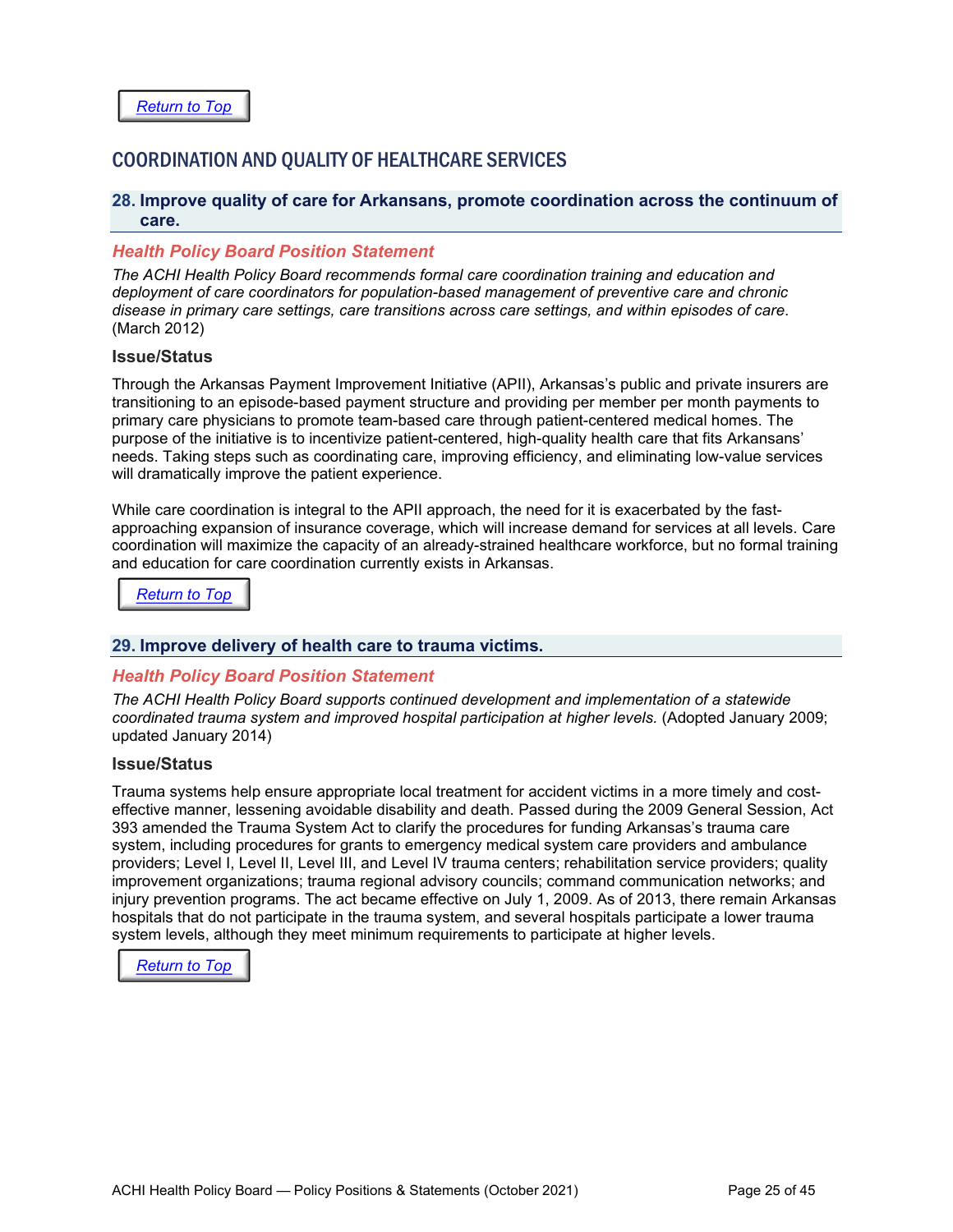#### <span id="page-25-0"></span>**30. Increase access to quality mental health/substance abuse care for children and pregnant women.**

#### *Health Policy Board Position Statement*

*The ACHI Health Policy Board supports establishment of a Governor's Commission on Child Mental Health that will make recommendations regarding development and implementation of a mental health / substance abuse system of care (SOC).* (January 2009)

*The ACHI Health Policy Board also supports the use of tobacco tax monies to fund quality mental health and substance abuse treatment for children and pregnant women.* (November 2010)

#### **Issue/Status**

Many policymakers and leaders in Arkansas acknowledge that delivery of and access to mental health and substance abuse care is often problematic. Importantly and most acutely, there is a need for services to address the increasing number of children diagnosed with mental health problems or substance abuse. In response, many of these leaders are calling for the state to invest in a system of care that provides coordination, research, and response to families whose children suffer from these conditions.

Act 1593 of the 2007 Regular Session established the principles of a system of care for behavioral healthcare services for children and youth as the public policy of the state. Act 1593 created a Governorappointed Children's Behavioral Health Care Commission, which was appointed in August 2007. The commission has 20 representatives of youth, families, advocates, providers, and other critical stakeholders. The act requires the Department of Human Services, under the advisement of the commission, to:

- ensure that children, youth and their families are full partners in all aspects of the system of care;
- revise Medicaid rules and regulations to increase quality, accountability and appropriateness of Medicaid reimbursed behavioral healthcare services;
- define a standardized screening and assessment process designed to provide early identification of conditions that require behavioral healthcare services; and
- develop an outcomes-based data system to support an improved system of tracking, accountability, and decision-making.

Aligning with current efforts in payment improvement and delivery system redesign, DHS has advanced a Behavioral Health Transformation proposal<sup>[63](#page-25-1)</sup> that incorporates a health home model and new behavioral health services. The goals of the behavioral health home are to deliver integrated care management in a manner that facilitates quality care and positive outcomes by:

- providing clients with integrated care coordination within and across behavioral health, medical health, developmental disabilities, long-term supports, and other systems; and
- ensuring effective treatment of behavioral health conditions, including pharmacy effects.

In addition to care management, the new behavioral health system will reimburse new, tier-specific services to deliver necessary care.

- Tier 1: Time-limited, office-based services with no preauthorization required. Services could be provided by licensed practitioners with private offices or offices in schools, physician offices, health centers, and behavioral health clinics.
- Tier 2: More intensive services coordinated by the health home and provided in home- and communitybased settings.
- Tier 3: Most intensive services coordinated by the health home and provided in home- and communitybased settings. This includes residential services, if needed.

The Patient Protection and Affordable Care Act will provide one of the largest expansions of mental health and substance use disorder coverage in a generation. Beginning in 2014 under the law, all new small group and individual market plans will be required to cover ten essential health benefit categories, including mental health and substance use disorder services, and will be required to cover them at parity with medical and surgical benefits.

<span id="page-25-1"></span><sup>63</sup> Health Care Payment Improvement Initiative. Behavioral Health Transformation (Preliminary Draft). September 2013. Available at [www.paymentinitiative.org/referenceMaterials/Documents/DHS%20BH%20Transformation%20Oct%202013.pdf,](http://www.paymentinitiative.org/referenceMaterials/Documents/DHS%20BH%20Transformation%20Oct%202013.pdf) accessed 10/07/13.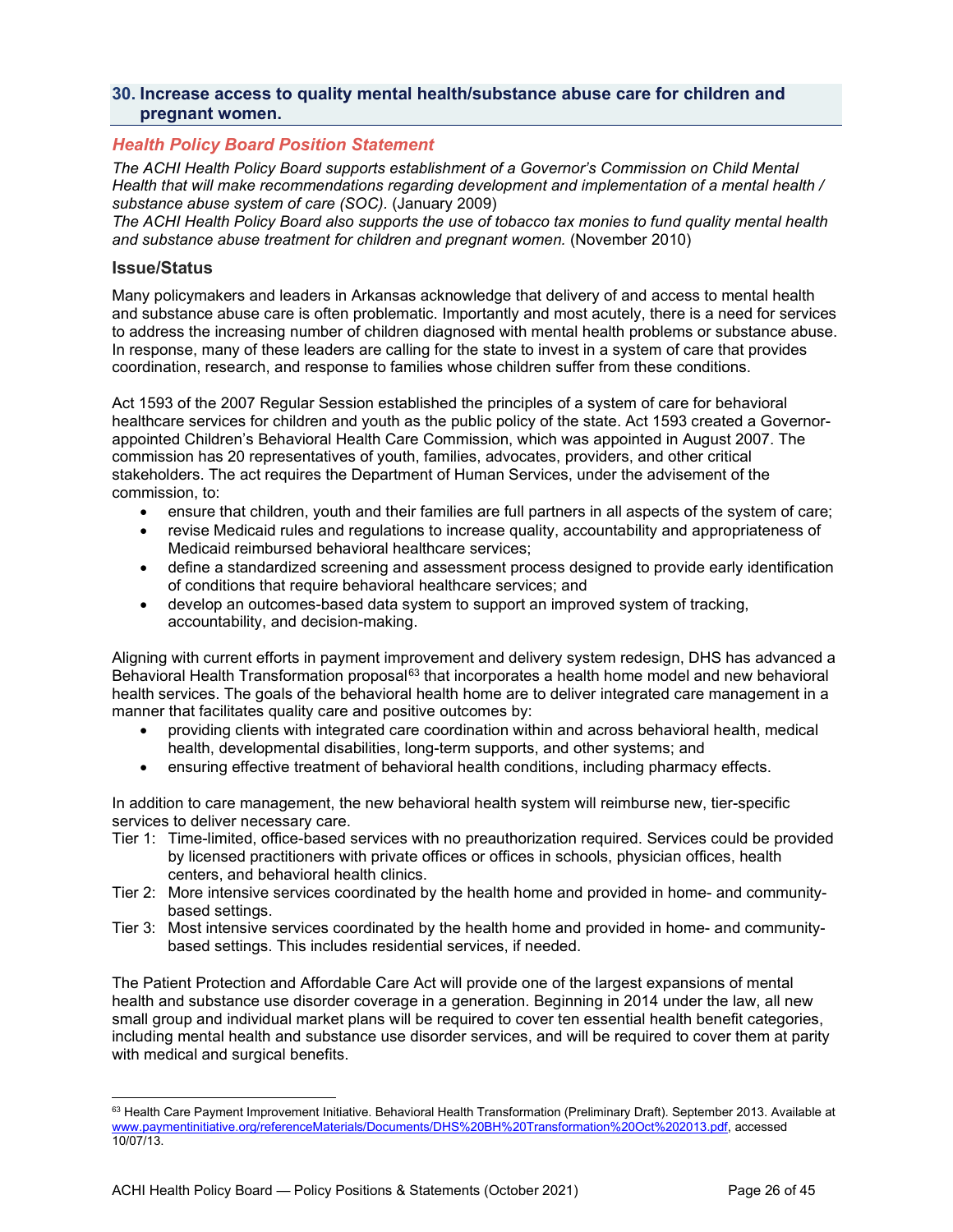The Affordable Care Act and its implementing regulations, building on the Mental Health Parity and Addiction Equity Act, will expand coverage of mental health and substance use disorder benefits and federal parity protections in three distinct ways: (1) by including mental health and substance use disorder benefits in the essential health benefits; (2) by applying federal parity protections to mental health and substance use disorder benefits in the individual and small group markets; and (3) by providing more Americans with access to quality health care that includes coverage for mental health and substance use disorder services.<sup>[64](#page-26-1)</sup>

In 2001, the Arkansas Department of Human Service (DHS) Division of Behavioral Health Services (DBHS) submitted an application to the Substance Abuse and Mental Health Services Administration (SAMHSA) for the Expansion of the Comprehensive Community Mental Health Services for Children and Their Families Grant. The purpose of the grant was to plan the implementation, expansion, and sustainability of the statewide Children's System of Care (SOC). DBHS was awarded \$724,676 in 2012 to support their two-year project. As a result of this grant, DBHS took a multi-faceted approach to plan for the expansion of family-driven, youth-guided, and culturally competent SOC across the state by emphasizing the training and certification of service providers. Additionally, they developed outcome measurements to ensure efficacy and infrastructure for financial sustainability. Implementation of this program is expected to begin in July of 2015.

*[Return to Top](#page-0-0)*

#### <span id="page-26-0"></span>**31. Rebalance long-term care in Arkansas to compress morbidity.**

#### *Health Policy Board Position Statement*

*The ACHI Health Policy Board recommends that the state adopt programmatic and reimbursement longterm care policies that support individuals who desire to reside in their own homes and communities as long as possible. Evidence shows that these programmatic and reimbursement changes in the program would save the state money.* (January 2011)

#### **Issue/Status**

*Aging population:* While some 48.6 million Americans lack health insurance, 240 million Americans are uninsured for long-term care. This situation has the potential to create significant problems in the years ahead as a growing and aging population puts increasing strain on system capacity and financial resources.[65](#page-26-2)

Even under the most optimistic disability scenario, which assumes that disability rates fall by 1% per year, the size of the disabled older population will grow by more than 50% between 2000 and 2040. Joining this group as major users of the long-term care system are individuals under age 65 with a disability.<sup>[66](#page-26-3)</sup> Using census data, *Arkansas 2020* projected the actual and percentage growth in population as forecasted within each age category from 2000 to 2020. The largest growth is expected to occur within the population aged 55–74 years.

Specifically, from 2000 to 2020, the population of Arkansans 65 or older and 85 or older will increase by nearly 40%.[67](#page-26-4)

<span id="page-26-1"></span><sup>64</sup> Beronio K, Po R, Skopec L, Glied S. "Affordable Care Act Expands Mental Health and Substance Use Disorder Benefits and Federal Parity Protections for 62 Million Americans." *ASPE Issue Brief.* U.S. DHHS, Office of the Assistant Secretary for Planning and Evaluation, February 2013. Available a[t aspe.hhs.gov/health/reports/2013/mental/rb\\_mental.cfm,](http://aspe.hhs.gov/health/reports/2013/mental/rb_mental.cfm) accessed 10/07/13. <sup>65</sup> Healthy States/Healthy Nation: Essays for a New Administration and a New Congress, by Members of the Reforming States Group co-published by the Reforming States Group and the Milbank Memorial Fund, May 2009. .

<span id="page-26-3"></span><span id="page-26-2"></span><sup>&</sup>lt;sup>66</sup> Balhous C, Greenstein R. Social Security Shortfall Warrants Action Soon. PEW Economic Policy Group: Fiscal Analysis Initiative. November 2010.

<span id="page-26-4"></span> $67$  Arkansas 2020. A report on the changing demographics and related challenges facing Arkansas' state government in 2020.Produced in 2007 for Senator Shane Broadway and the 86th General Assembly of the State of Arkansas.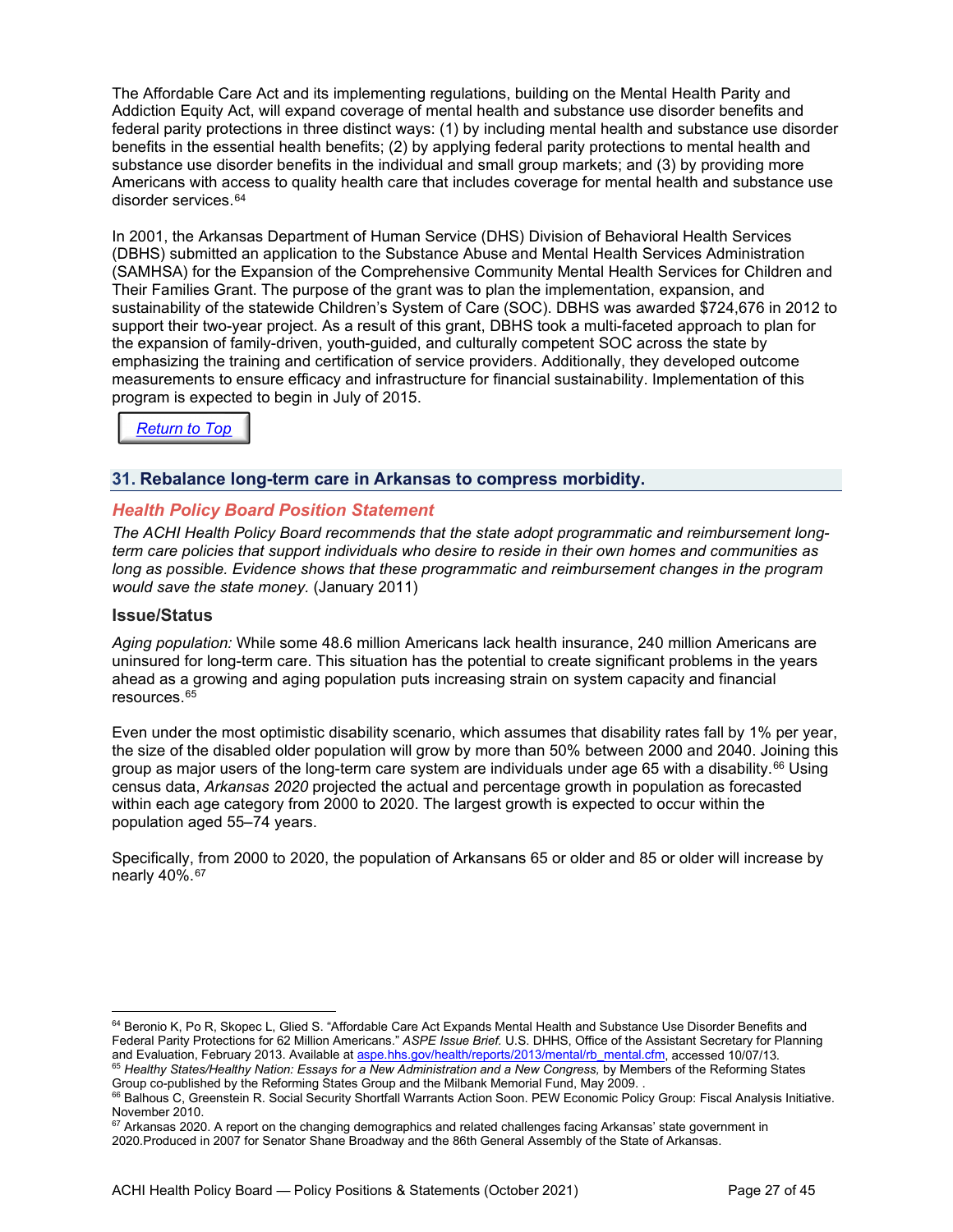#### **Figure 1: Actions to Rebalance Long-Term Care**

- Empower consumers and their families to make informed decisions about longterm care options and to easily access existing health and long-term care choices
- Enable consumers to remain in their homes with a high quality of life for as long as possible through the provision of home-and community-based services, including supports for family caregivers and nursing home diversion
- Expedite eligibility for home- and community-based services
- Encourage evidence-based health promotion and disease prevention (for example, health enhancement opportunities focusing on chronic illness management and training to prevent falls)
- Develop innovative, consumer-friendly combinations of housing and services (for example, adult family homes and assisted living)
- Educate and train healthcare professionals and workers to provide personcentered care in all settings across the continuum (ambulatory, acute, home- and community-based, assisted living, and long-term care)
- Support the training, recruitment, and retention of an adequate number of healthcare professionals and direct care workers — from geriatricians to in-home attendants
- Promote individual and government planning for long-term care
- Increase coordination between acute and chronic care
- Improve the quality of care across all settings

Adopted from Reforming States Group and the Milbank Memorial Fund<sup>[68](#page-27-0)</sup>

*Economic profile:* The potential costs of this population shift are significant. In fiscal year 2012, Arkansas Medicaid spending for long-term care totaled more than \$834 million, 18% of all Medicaid expenditures. In SFY09, there were ~22,000 recipients with an average expenditure per recipient of \$32,509. These individuals live in the approximately 227 nursing facilities and 41 intermediate care facilities for the mentally retarded that are licensed to provide long-term care services in Arkansas.<sup>[69](#page-27-1)</sup>

Non-institutional choices are offered through Medicaid Independent Choices option extended to Medicaideligible adults with disabilities (age 18 or older) and the elderly who require personal care but prefer to stay in their own homes.<sup>[70](#page-27-2)</sup> Data from an independent evaluation indicated that consumers who directed their own care were less likely to use nursing homes and hospitals than their counterparts who received in-home care from an agency.<sup>[71](#page-27-3)</sup> SFY09 expenditures for this program were \$15.6 million representing  $\sim$ 3,000 recipients with an average expenditure per recipient of \$5,200.<sup>[72](#page-27-4)</sup>

According to John Selig, Director, Arkansas Department of Human Services, the crucial challenges facing Arkansas's long-term care system are ensuring sustainable financing, a skilled long-term care workforce, and the availability of quality services. To meet this challenge, our long-term care system needs to be "rebalanced." Rebalancing refers to shifting the reliance for long-term support from institutional services to those that will keep patients at home in their community. Succinctly stated, the overall long-term care goal for state organizations engaged in rebalancing is to provide good-quality long-term care services to clients that are delivered quickly and in forms and at locations that patients prefer.[73](#page-27-5) National groups have made recommendations about how to achieve this goal (see Figure 1).

<span id="page-27-0"></span><sup>68</sup> *Healthy States/Healthy Nation: Essays for a New Administration and a New Congress,* by Members of the Reforming States Group co-published by the Reforming States Group and the Milbank Memorial Fund, May 2009.

<span id="page-27-1"></span><sup>&</sup>lt;sup>69</sup> Arkansas Medicaid Program Overview: State Fiscal Year 2009. Arkansas Department of Human Services: Division of Health Services. 2009.

<span id="page-27-2"></span> $70$  Choices in Living for Arkansans with Long-Term Care Needs. Arkansas's Long Term-Term Care System: Planning for the Future. Arkansas Department of Human Services. undated

<span id="page-27-3"></span> $^{71}$  Grabowski DC. The Cost Effectiveness of Noninstitutional Long Term Care Services: A Review and Synthesis of the Most Recent Evidence. Med Care Res Rev 2006 63:3. DOI:10.1177/1077558705283120

<span id="page-27-4"></span> $72$  Arkansas Medicaid Program Overview. : State Fiscal Year 2009. Arkansas Department of Human Services: Division of Health Services. 2009.

<span id="page-27-5"></span><sup>73</sup> Kane R, Kane R, Kitchener M, Priester R, Harrington C. State Long-Term Care Systems: Organizing for Rebalancing. Topics in Rebalancing State Long-Term Care Systems, Topic Paper No. 2.Submitted to the Division of Advocacy and Special Programs Centers for Medicare & Medicaid Services CMS Project Officer, Dina Elani. December, 2006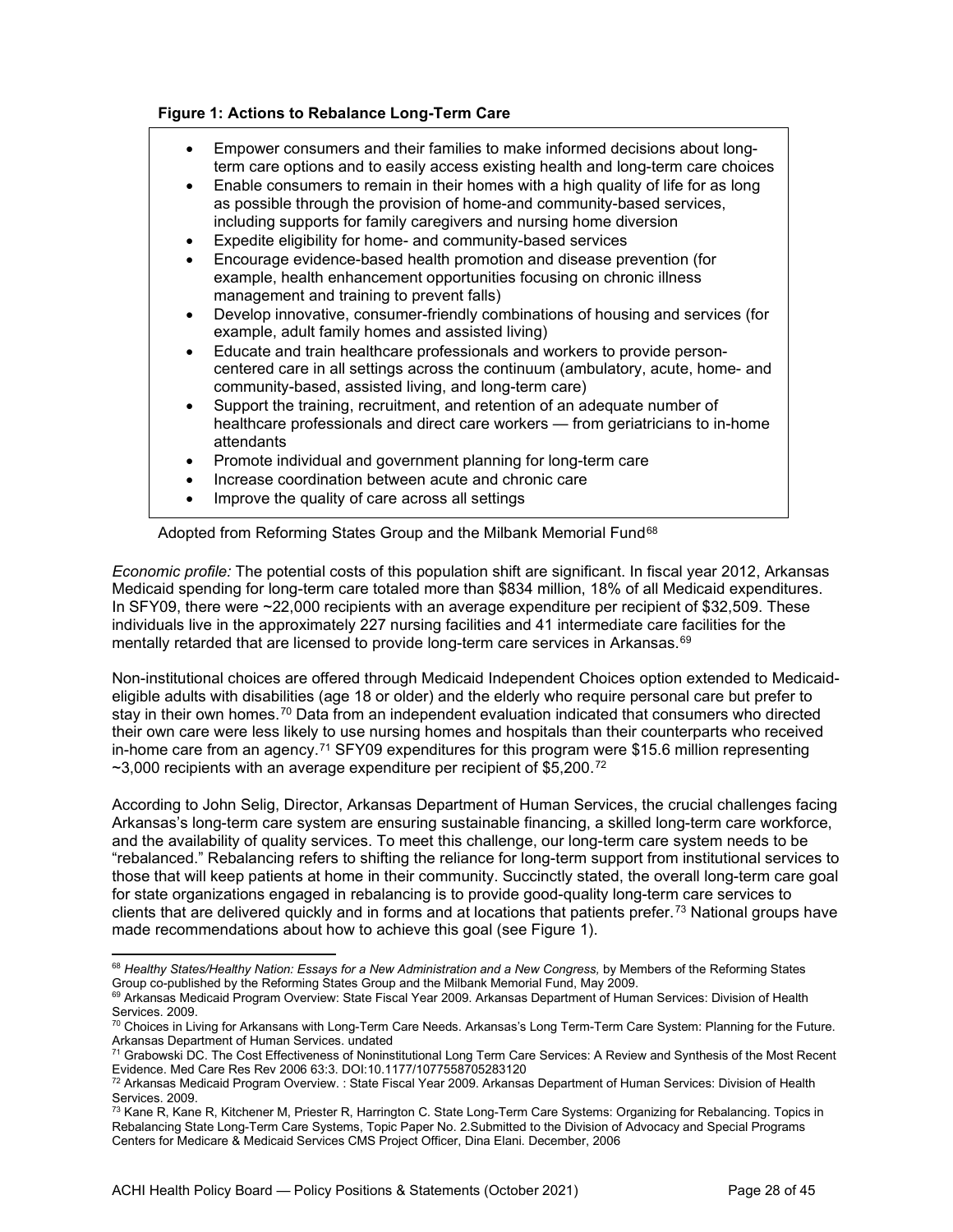#### <span id="page-28-0"></span>**32. Advance end-of-life directives in Arkansas.**

#### *Health Policy Board Position Statements*

*The ACHI Health Policy Board encourages all individuals to complete advance directives and to clearly communicate their end-of-life desires to family members and caregivers. In an effort to empower Arkansans to express their needs and expectations surrounding end of life issues, the Health Policy Board recommends exploring methods of public engagement and end-of-life education for health providers and the general public.* (January 2013)

#### **Issue/Status**

The healthcare system in Arkansas can improve on its job of addressing end-of-life decisions and protecting the right of personal autonomy. In the presence of a terminal condition with no possibility of recovery, most Americans would prefer comfort care in their home or in a hospice rather than in a hospital setting.<sup>[74](#page-28-3)</sup> At times, choices directing end-of-life decisions are not thoroughly discussed, and hospice care is not optimally utilized. In some instances, major medical efforts are made to extend life, even if these interventions serve only to extend the dying process. Some maintain that physicians are not well prepared to conduct difficult decisions regarding comfort or aggressive treatment.

There are available mechanisms for Arkansans to express their end-of-life wishes. Arkansas law provides for "advance directives" to govern decisions pertaining to life-sustaining treatment. Advance directives are legal documents that protect a patient's right to refuse or request medical treatment in the event the patient becomes terminally ill or permanently unconscious. Advance directives also allow the designation of a healthcare proxy who has authority to make decisions on behalf of the patient when the circumstances arise. Palliative care and hospice providers are uniquely positioned to communicate with patients and families about healthcare interventions. Utilizing these resources will help better educate individuals about their end-of-life options.

During the 2013 General Assembly, Act 1264 of 2013 (An Act To Create The Arkansas Health Care Decisions Act; To Protect Patients' Rights To Make Their Own Health Care Decisions; To Promote Advance Directives; To Provide Legal Protection For Patients' Rights; And For Other Purposes) was passed. The act requires the Department of Health to create universal forms for do not resuscitate and other end-of-life medical instructions including advance directives.

*[Return to Top](#page-0-0)*

#### <span id="page-28-1"></span>HEALTHCARE WORKFORCE

#### <span id="page-28-2"></span>**33. Improve and expand Arkansas's healthcare workforce to meet present and projected needs of Arkansans.**

#### *Health Policy Board Position Statement*

*The ACHI Health Policy Board recommends the prioritization and development of a strategic framework for all policy decisions related to workforce development and decisions of authority and scope of practice for healthcare professionals.* (November 2010)

#### **Issue/Status**

Examination of the Arkansas healthcare workforce availability and distribution demonstrates clear limitations for consumer access. With the Patient Protection and Affordable Care Act (PPACA), fiscal barriers to accessing care will be addressed while provider availability and access may be more negatively affected by both increased utilization demand and potentially reduced provider participation.

<span id="page-28-3"></span><sup>74</sup> [Gomes B,](http://www.ncbi.nlm.nih.gov/pubmed?term=Gomes%20B%5BAuthor%5D&cauthor=true&cauthor_uid=23744578) [Calanzani N,](http://www.ncbi.nlm.nih.gov/pubmed?term=Calanzani%20N%5BAuthor%5D&cauthor=true&cauthor_uid=23744578) [Curiale V,](http://www.ncbi.nlm.nih.gov/pubmed?term=Curiale%20V%5BAuthor%5D&cauthor=true&cauthor_uid=23744578) [McCrone P,](http://www.ncbi.nlm.nih.gov/pubmed?term=McCrone%20P%5BAuthor%5D&cauthor=true&cauthor_uid=23744578) [Higginson IJ.](http://www.ncbi.nlm.nih.gov/pubmed?term=Higginson%20IJ%5BAuthor%5D&cauthor=true&cauthor_uid=23744578) Effectiveness and cost-effectiveness of home palliative care services for adults with advanced illness and their caregivers[. Cochrane Database Syst Rev.](http://www.ncbi.nlm.nih.gov/pubmed/23744578) 2013 Jun 6;6:CD007760. doi: 10.1002/14651858.CD007760.pub2.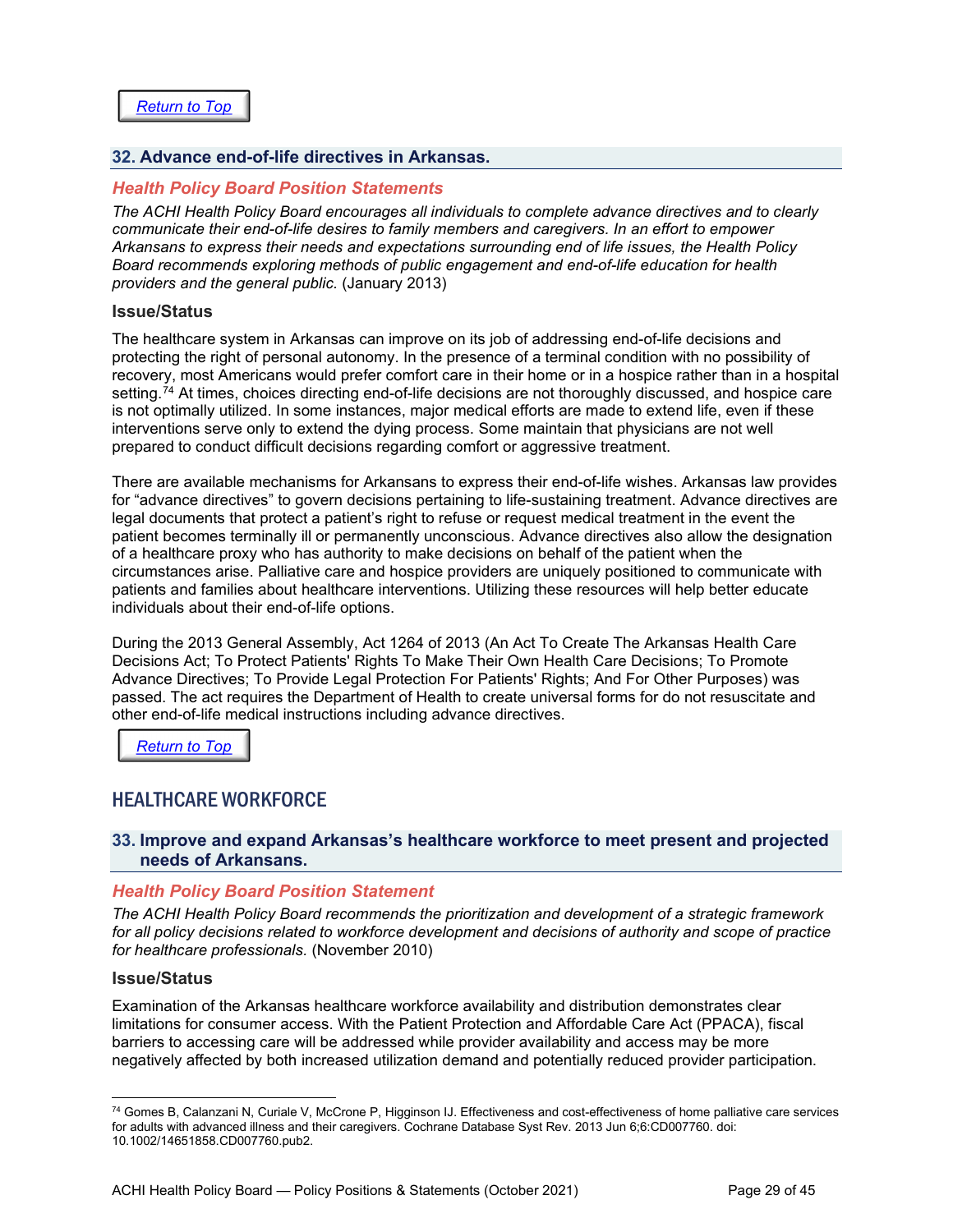Because availability, access, and quality of services delivered have been shown to directly affect health outcomes, a need for a strategic framework to meet growing consumer demands is self-evident. This framework should include:

- consensus among healthcare providers and consumers to provide the best access, service coverage, and healthcare delivery for Arkansans;
- consideration of geographic access and racial diversity of provider availability;
- level of provider education and experience in addition to educational cost and time requirements for training;
- scope of practice and medical review and oversight requirements; and
- quality of care monitoring and disclosure requirements to consumers.

Healthcare workforce development efforts within the state and from other states with similar challenges provide options that should be systematically explored to employ non-physician providers when and where needed to address availability and meet access needs across the state. Legislative and Board decisions that historically have been conducted in isolation should be subject to an integrated review and impact assessment on healthcare availability, service, utilization, costs, and quality of care.

## <span id="page-29-0"></span>*[Return to Top](#page-0-0)*

#### **34. Meet existing and future needs for primary care, increase primary care capacity by fostering team-based care.**

#### *Health Policy Board Position Statement*

*The ACHI Health Policy Board recommends the development of team-based models that define team members, core competencies, practice roles, training needs, and outcome metrics for care teams, including non-traditional providers in primary care settings, while assuring that patient safety and quality of care are protected in the assignment of clinical roles on the team.* (March 2012)

#### **Issue/Status**

Access to quality care for Arkansans will continue to deteriorate because of a number of factors, including an aging population, static healthcare practitioner pipeline, increasing disease burden, and a heightened demand for services from a newly insured population. Many healthcare professions require years of training. Expanding education and training will ensure adequacy in the long term but will not solve the state's immediate needs. Consequently, Arkansas must look to expand the capacity of the existing primary care workforce and ensure the availability of and access to services provided to Arkansans.

New delivery models that embrace team-based care — such as patient-centered medical homes (PCMH) — are becoming more widespread in Arkansas. Through the Comprehensive Primary Care initiative and a broader roll-out of PCMH by invested Arkansas payers, there has been proactive movement toward utilizing activities to improve patient care, decrease costs, and relieve providers overburdened by excess demand. Team-based care models are supported by enhanced roles for non-physician practitioners.

*[Return to Top](#page-0-0)*

#### <span id="page-29-1"></span>**35. Meet existing and future needs for primary care, enhance roles for non-physician practitioners.**

#### *Health Policy Board Position Statement*

Many healthcare professions require years of training, and expanding education and training — though it will ensure adequacy in the long term — will not solve the state's immediate needs. Consequently, the ACHI Health Policy Board's position is that *Arkansas must look to expand the capacity of the existing primary care workforce and ensure the availability of and access to services provided to Arkansans by deploying APNs and PAs as primary care providers.* (March 2012)

#### **Issue/Status**

Expanding coverage and increasing delivery of team-based care are likely to entail a growing role in the health system for advanced practice nurses (APNs), physician assistants (PAs), and other non-physician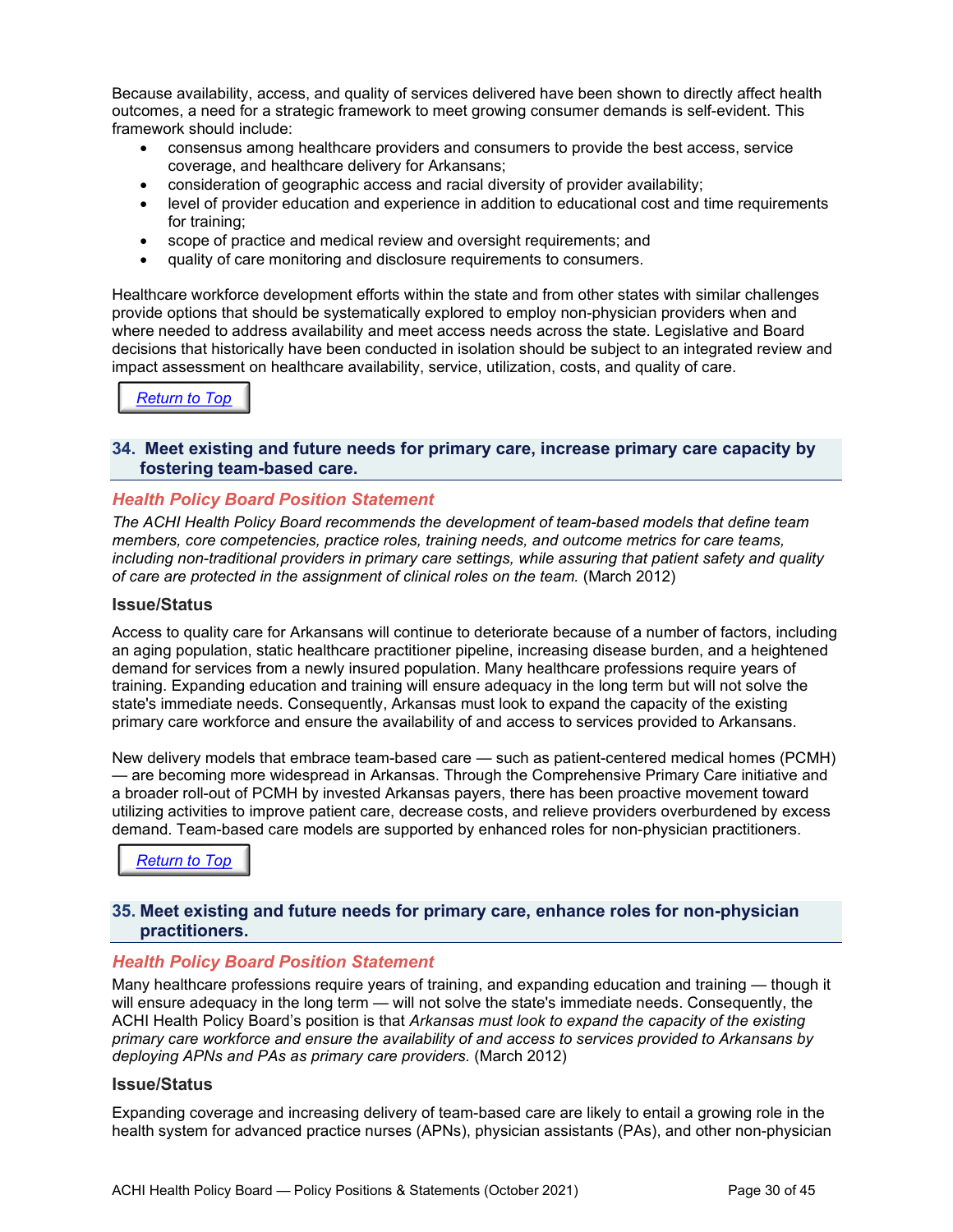clinicians. Experience suggests that APNs (a term encompassing nurse practitioners, nurse midwives, nurse anesthetists, and clinical nurse specialists) and PAs can perform some of the same services as doctors, with equivalent results, and can be trained in less time and at less expense. Practice boundaries are defined and enforced through professional credentialing boards and state licensing and scope-ofpractice laws, reinforced by the reimbursement policies of public and private payers.

*[Return to Top](#page-0-0)*

## <span id="page-30-0"></span>HEALTH INFORMATION TECHNOLOGY

#### <span id="page-30-1"></span>**36. Improve quality and efficiency in healthcare delivery, and support the adoption of information technology and meaningful connection to SHARE across all Arkansas providers.**

#### *Health Policy Board Position Statement*

In March 2010, the ACHI Health Policy Board developed a position statement encouraging the adoption of information technology to improve access and quality through the exchange of information between providers, payers, hospitals, and patients. In May 2013, the following position statement updated the original statement.

*The ACHI Health Policy Board supports the state's adoption of a coordinated and integrated health information system that will allow important health information to be exchanged between providers, payers, hospitals, pharmacies, and patients, and also allow this information to be utilized to assess quality of care and public health trends. Whenever possible, all components of Arkansas's health information systems should be used as resources to continuously improve access to care, clinical application of care, and to measure the quality of care that is delivered*. (Adopted March 2010; updated May 2013)

#### **Issue/Status**

Health information exchange systems (HIE) include a variety of technologies and technology systems, including electronic medical records (EMRs), patient personal health records, clinical decision support systems, computerized physician order entry for medications, telemedicine equipment and connections, and personal health devices. The goal of health information exchange systems should be to provide timely access to patient information and (if standardized and networked) communicate health information to other providers, patients, and insurers. Creating and maintaining such systems is complex. However, the benefits can include dramatic efficiency savings, greatly increased safety, and health benefits.

The ACHI Health Policy Board recommends the development of strategies that will:

- support providers in operating in the new Arkansas healthcare delivery system to increase the use of the statewide health information exchange (Statewide Health Alliance for Records Exchange [SHARE]);
- onboard all hospital systems to SHARE (inclusive of transmission of admission/discharge/transfer data, lab values, radiology, and transcribed documents);
- support all Arkansas primary care practices in adoption of EMR systems that interface with SHARE (inclusive of ability to consume and transmit data [push/pull] to SHARE) to allow providers to manage a patient's complete care experience;
- allow cross-system provider access to real-time clinical data for patient engagement and management to improve health outcomes;
- align SHARE's capabilities and resources with the Arkansas Payment Improvement Initiative's episode- and population-based delivery system redesign so providers experience a single point of connection/entry to manage patient health information and to best manage the quality and cost outcomes of their care;
- support statewide availability of telemedicine technology to optimize delivery of quality health care to underserved areas; and
- enhance opportunities to increase and support the use of information by consumers to improve their health and quality of care.

*[Return to Top](#page-0-0)*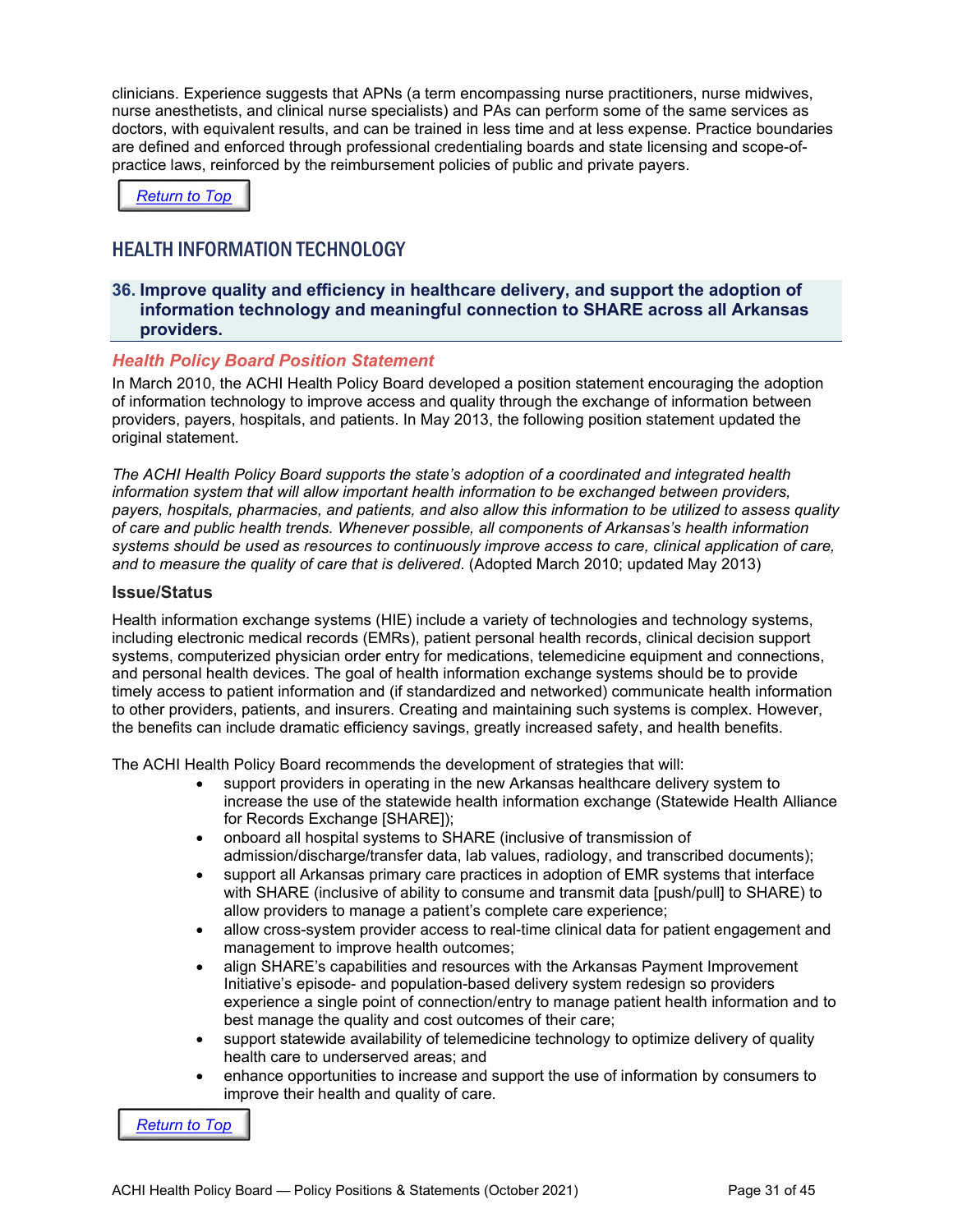## <span id="page-31-0"></span>IMMUNIZATIONS

#### <span id="page-31-1"></span>**37. Increase flu vaccination rates in Arkansas, especially among pregnant women.**

#### *Health Policy Board Position Statement*

*All Arkansans over the age of six months, especially high-risk populations like pregnant women, should receive an annual flu vaccination.* (November 2014)

#### **Issue/Status**

Each year, one in five Americans — an average of 62 million — get the flu. Between 3,000 and 49,000 Americans die (depending on the severity of the season) and 226,000 are hospitalized annually from the flu. The flu contributes to about \$10.4 billion in direct healthcare costs and high worker absentee expenses.[75](#page-31-3)

<span id="page-31-2"></span>According to the Arkansas Department of Health's 2013 report, "Arkansas's Big Health Problems and How We Plan to Solve Them" flu and pneumonia are ranked number eight as a leading cause of death in Arkansas.[76](#page-31-4) In fact, flu is the only infection-related cause of death that could be prevented by widespread utilization of the vaccine. During the 2013-2014 flu season, 76 Arkansans, including two pregnant women, lost their lives after contracting the flu. This represents a spike compared with previous years.

An analysis by the Trust for America's Health finds that overall flu vaccination rates remain low in the United States. In Arkansas, 47% of all individuals (children and adults) were covered by the flu vaccine. It is important to note, however, that among adults 18-64 years of age the vaccination coverage rate was lower, at 37%. [75](#page-31-2)

The Centers for Disease Control and Prevention and the College of Obstetrics and Gynecologists recommend that pregnant women receive a flu shot as soon as the current season vaccine is available or as early in the season as possible regardless of gestational age. Flu vaccination helps protect women during pregnancy and their babies for up to 6 months after they are born. One study showed that giving flu vaccine to pregnant women was 92% effective in preventing hospitalization of infants for flu.<sup>[77](#page-31-5)</sup> Unfortunately, during the 2009-2010 flu season, less than half of women who had a baby in Arkansas, or 46.7%, got the flu shot.[78](#page-31-6)

Under the Affordable Care Act, new group or individual health plans are required to cover vaccines that are recommended by the Advisory Committee on Immunization Practices (ACIP) with no co-payments or other cost-sharing requirements (when delivered in-network).[79](#page-31-7) This includes the flu vaccine for adults and children.

*[Return to Top](#page-0-0)*

<span id="page-31-3"></span><sup>&</sup>lt;sup>75</sup> Trust for America's Health. "Issue Brief: As Flu Season Ramps Up, Adults 18-64 Years Old Least Likely to Get Flu Shots." January 2014. Available a[t http://healthyamericans.org/report/112/.](http://healthyamericans.org/report/112/) Accessed 11/06/2014.

<span id="page-31-4"></span><sup>76</sup> Arkansas Department of Health. *Arkansas's Big Health Problems and How We Plan to Solve Them: State Health Assessment and Improvement Plan*, Arkansas Department of Health, 2013.<br><sup>77</sup> Centers for Disease Control and Prevention (CDC). "Key Facts about Seasonal Flu Vaccine." Available at

<span id="page-31-5"></span>[http://www.cdc.gov/flu/protect/keyfacts.htm.](http://www.cdc.gov/flu/protect/keyfacts.htm) Accessed November 6, 2014.

<span id="page-31-6"></span> $^{78}$  Arkansas Department of Health. "Flu Shots for Women During and After Pregnancy: Information about Arkansas Women." Available a[t http://www.healthy.arkansas.gov/programsServices/healthStatistics/PRAMS/Documents/PregwomanAR8.pdf,](http://www.healthy.arkansas.gov/programsServices/healthStatistics/PRAMS/Documents/PregwomanAR8.pdf) Accessed 11/06/2014.

<span id="page-31-7"></span> $79$  Centers for Disease Control and Prevention. "Finding and Paying for Vaccines." Available at [http://www.cdc.gov/vaccines/adults/find-pay-vaccines.html,](http://www.cdc.gov/vaccines/adults/find-pay-vaccines.html) Accessed November 6, 2014.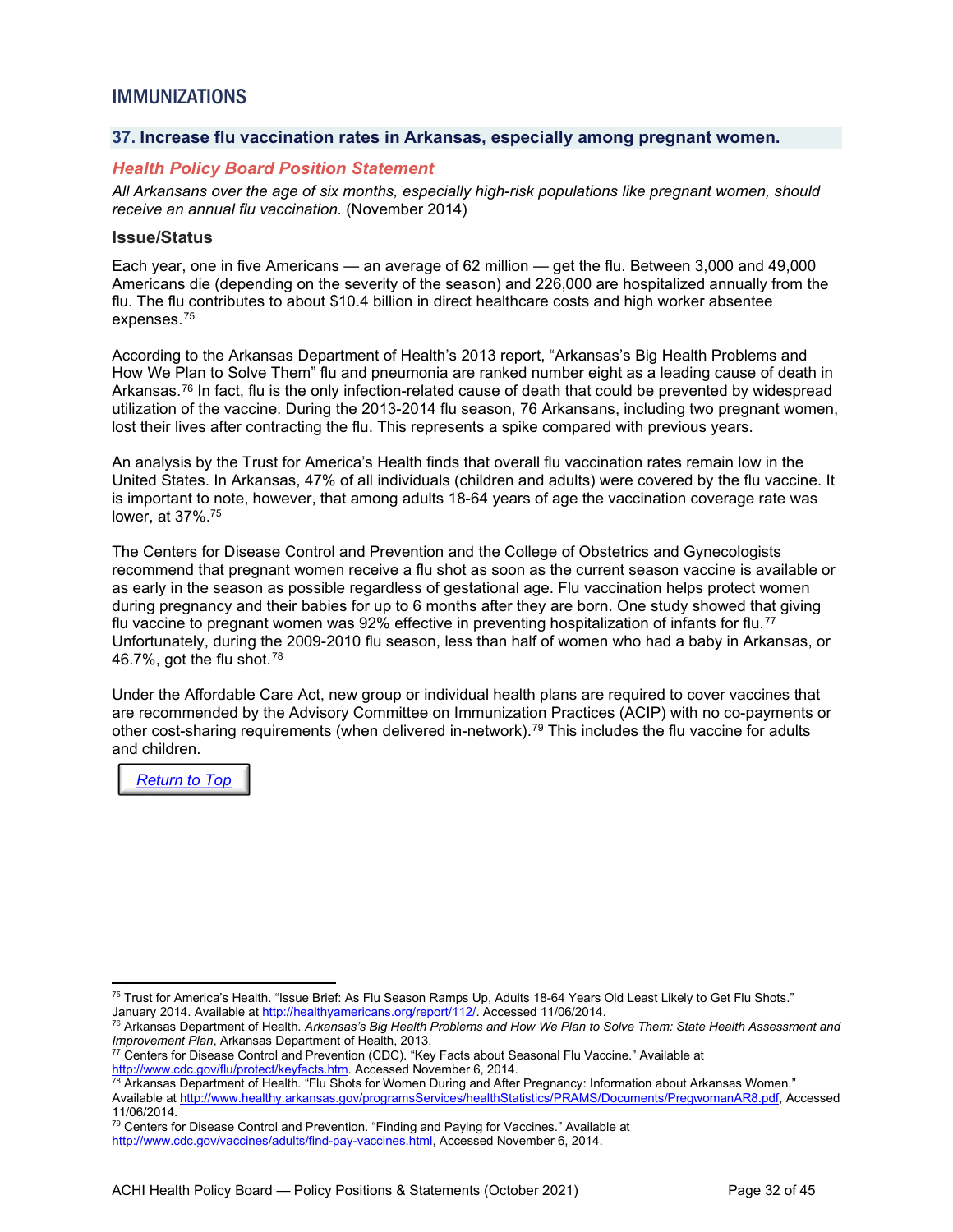## <span id="page-32-0"></span>PRESCRIPTION DRUG MONITORING PROGRAM

#### <span id="page-32-1"></span>**38. Support for the Arkansas Prescription Drug Monitoring Program and other efforts.**

#### *Health Policy Board Position Statement*

*To prevent opioid pain reliever (OPR) overprescribing, decrease nonmedical use and overdoses, and to lower the costs associated with OPR misuse, the ACHI Health Policy Board recommends full participation by providers in the Prescription Drug Monitoring Program (PDMP) in Arkansas and complete connectivity among all surrounding states. The Board also recommends the prioritization of the five focus areas as identified in the state plan.* (March 2015)

#### **Issue/Status**

<span id="page-32-2"></span>Opioid pain relievers (OPRs) are prescription drugs that are effective in providing pain relief but are extremely addictive and pose a risk to those who take OPRs for medical and nonmedical use.<sup>[80](#page-32-3)</sup> Individuals who are OPR dependent often have multifaceted social, physical, or behavioral health needs that result in high costs of care<sup>[81](#page-32-4)</sup> and other societal ills. Prescription OPRs present a two-fold issue: overprescribing and misuse. Increasingly, misuse of prescription OPRs is leading to unnecessary deaths.

In the United States, deaths from prescription drug overdose have been steadily rising over the past decade. In Arkansas, the number of deaths from prescription drug abuse has doubled since 1999 when the rate was 4.4 per 100,000 people<sup>[82](#page-32-5)</sup> to 13.1 per 100,000 people in 2008.<sup>80</sup> Deaths from prescription drug overdose and a myriad of other negative impacts can and should be prevented. One strategy to address the problem of overprescribing and misuse is the creation of a state-based Prescription Drug Monitoring Program (PDMP) that interacts with other PDMPs across state lines.

Forty-nine states, including Arkansas, currently utilize PDMPs to aid in monitoring inappropriate dispensing of OPRs with the ultimate goal of patient safety, but prescriber participation is low and, therefore, overprescribing remains a risk. According to a National Prescription Audit performed in 2012, Arkansas is in the top ten states for the number of OPR prescriptions at 116 prescriptions per 100 people[.80](#page-32-2)

Limited use of the PDMP system against the backdrop of rising drug abuse has prompted 22 states to mandate prescribers query their systems before writing prescriptions for controlled substances.<sup>[83](#page-32-6)</sup> Arkansas does not currently have such a mandate, but healthcare professionals and public health officials are searching for ways to increase participation as well as to link Arkansas's PDMP system to all surrounding state databases.

The Arkansas Prescription Drug Abuse Plan was developed in March 2013, with leadership from the Arkansas Department of Health, to provide a comprehensive approach to addressing the problem of overprescribing and misuse of OPRs. The plan identifies five major areas of focus: (1) prevention and education, (2) PDMP operation, (3) data improvement/evaluation, (4) secure prescription drug disposal, and (5) treatment and recovery.



<span id="page-32-3"></span><sup>80</sup> Paulozzi L, Mack K, Hockenberry J. "Variation among States in Prescribing of Opioid Pain Relievers and Benzodiazepines — United States, 2012." *Journal of Safety Research*, 2014; 51:125-9.

<span id="page-32-4"></span><sup>81</sup> Moses K, Klebonis J. "Designing Medicaid Health Homes for Individuals with Opioid Dependency: Considerations for States." *Center for Health Care Strategies*, January 2015. Accessed February 2, 2015[, http://www.chcs.org/resource/designing-medicaid](http://www.chcs.org/resource/designing-medicaid-health-homes-individuals-opioid-dependency-considerations-states/)[health-homes-individuals-opioid-dependency-considerations-states/.](http://www.chcs.org/resource/designing-medicaid-health-homes-individuals-opioid-dependency-considerations-states/)

<span id="page-32-5"></span><sup>82</sup> Trust for America's Health. "Prescription Drug Abuse: Strategies to Stop the Epidemic 2013." Washington, DC: *Trust for America's Health*, October 2013. Available at [http://healthyamericans.org/assets/files/TFAH2013RxDrugAbuseRpt16.pdf;](http://healthyamericans.org/assets/files/TFAH2013RxDrugAbuseRpt16.pdf) accessed March 2, 2015.

<span id="page-32-6"></span><sup>83</sup> The National Alliance for Model State Drug Laws. "States that Require Prescribers and/or Dispensers to Access PMP Database in Certain Circumstances." Charlottesville, VA: *The National Alliance for Model State Drug Laws*, June 2014. Available at [http://www.namsdl.org/library/4475CD3E-1372-636C-DD2E5186156DFB6F/;](http://www.namsdl.org/library/4475CD3E-1372-636C-DD2E5186156DFB6F/) accessed February 19, 2015.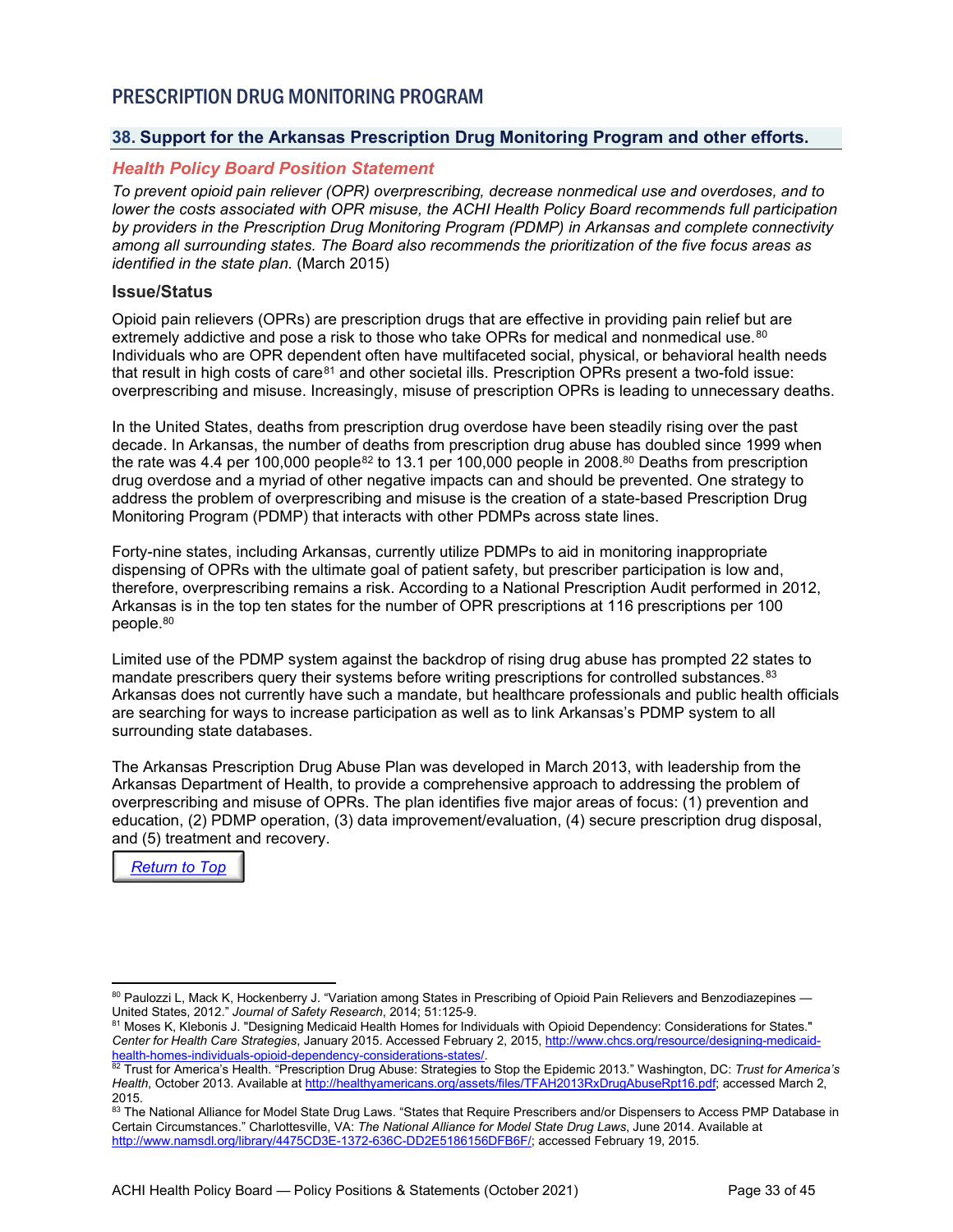## <span id="page-33-0"></span>BUILT ENVIRONMENT

#### <span id="page-33-1"></span>**39. To support and encourage those policies that create built environments that support healthy lifestyles.**

#### *Health Policy Board Position Statement*

*The ACHI Health Policy Board's position is that health should be included in all policies that impact community design and construction.* (January 2016)

#### **Issue/Status**

According to the Centers for Disease Control and Prevention (CDC), the way communities are designed and built can affect the physical and mental health of those individuals who live, work, and play there. Healthy community design decreases dependence on automobiles, provides opportunities for people to be physically active and socially engaged, and allows people to age in place.<sup>[84](#page-33-2)</sup> Healthy communities also have location-efficient housing; opportunities for interaction with music, arts, and culture; clean air, soil, and water; environments free of excessive noise; job opportunities and a thriving economy; and socially cohesive and supportive relationships, families, homes, and neighborhoods.<sup>[85](#page-33-3)</sup> Healthy community design has many health benefits. It promotes physical activity, improves air quality, lowers risk of injuries, increases social connection and sense of community, and reduces contributions to climate change.

Currently, less than half of all adults and three in 10 high school students in Arkansas get the recommended daily amounts of physical activity. $86$  From 2011 to 2012, among children aged 0–17, asthma rates ranged from 6% among Latino children, 7% among white children, to 13% among African-American children. Among 9th−12th graders, the rates were approximately 24%, and among adults, 13% had asthma.<sup>[87](#page-33-5)</sup> Approximately 10 Arkansans die each week on Arkansas roads due to motor vehicle accidents, most of which are preventable. Motor vehicle crashes contribute to a large amount of hospitalizations, 78.51 per 100,000.[88](#page-33-6)

"Walk Scores" for Arkansas cities are considered very low, ranging from 37 in Searcy to 2 in Bella Vista, on a scale where 100 is a "walker's paradise" and 0-24 is almost totally car-dependent.<sup>[89](#page-33-7)</sup> Within some cities, neighborhoods have high scores due to mixed-use developments with housing, shopping, office buildings, and restaurants.[90](#page-33-8)

#### **Policy Recommendations**

There is strong evidence that addressing safe, secure accessibility to destinations that support peoples' lives (e.g., employment, grocery stores, physical activity, health care, etc.), active transportation, green space and vegetation, and water and air quality will help improve health.<sup>[91](#page-33-9)</sup> The "Healthy Active Arkansas" 10-year plan for Arkansas includes several strategies within the Physical and Built Environment section:<sup>[92](#page-33-10)</sup>

<span id="page-33-8"></span><span id="page-33-7"></span>89 "Cities in Arkansas." Walk Score, 2016. Available a[t https://www.walkscore.com/AR/;](https://www.walkscore.com/AR/) accessed January 7, 2016. <sup>90</sup> Chamberlain J. "Walkability Ranking of Arkansas Cities and Neighborhoods." *Trails of Arkansas*, 2014. Available at [http://trailsofarkansas.blogspot.com/2014/01/walkability-ranking-of-arkansas-cities.html;](http://trailsofarkansas.blogspot.com/2014/01/walkability-ranking-of-arkansas-cities.html) accessed January 7, 2016.

<span id="page-33-2"></span><sup>84</sup> "Healthy Community Design." *U.S. Department of Health and Human Services, Centers for Disease Control and Prevention (CDC), National Center for Environmental Health, Division of Emergency and Environmental Health Services*, 2008. Available at [http://www.cdc.gov/healthyplaces/docs/Healthy\\_Community\\_Design.pdf;](http://www.cdc.gov/healthyplaces/docs/Healthy_Community_Design.pdf) accessed January 4, 2016.

<span id="page-33-3"></span><sup>85</sup> Rudolph L, Caplan J, Ben-Moshe K, Dillon L. "Health in All Policies: A Guide for State and Local Governments*.*" Washington, DC and Oakland, CA: Am*erican Public Health Association and Public Health Institute,* 2013. Available at

<span id="page-33-4"></span><sup>&</sup>lt;u>https://www.apha.org/~/media/files/pdf/factsheets/health\_inall\_policies\_guide\_169pages.ashx</u>; accessed January 4, 2016. <sup>86</sup> "Nutrition, Physical Activity and Obesity Data, Trends and Maps." [web site] Atlanta, GA: *U.S. Department of Health and Human Services, Centers for Disease Control and Prevention (CDC), National Center for Chronic Disease Prevention and Health Promotion, Division of Nutrition, Physical Activity and Obesity*, 2015. Available at [http://www.cdc.gov/nccdphp/DNPAO/index.html;](http://www.cdc.gov/nccdphp/DNPAO/index.html) accessed January 4, 2016.

<span id="page-33-5"></span><sup>87</sup> Maulden J, Phillips M. "The State of Asthma in Arkansas 2013." Little Rock, AR: *University of Arkansas for Medical Sciences*. Available at <u>http://www.uams.edu/phacs/reports/Asthma%20Report%20FINAL.pdf;</u> accessed January 4, 2016.

<span id="page-33-6"></span><sup>88</sup> "Creating Conditions in Arkansas Where Injury is Less Likely to Happen." *Arkansas Department of Health*, June 2014. Available at http://www.healthy.arkansas.gov/programsServices/injuryPreventionControl/injuryPrevention/Documents/InjuryPrevention/CreatingC onditions.pdf; accessed January 5, 2016.

<span id="page-33-9"></span><sup>91 &</sup>quot;Design for Health, Planning Information Sheet: Integrating Health into Comprehensive Planning." [Version 2.0] University of *Minnesota,* 2007. Available a[t http://designforhealth.net/wp-content/uploads/2012/12/BCBS\\_ISHealthCompPlanning\\_082307.pdf;](http://designforhealth.net/wp-content/uploads/2012/12/BCBS_ISHealthCompPlanning_082307.pdf) accessed January 4, 2016.

<span id="page-33-10"></span><sup>92</sup> "Healthy Active Arkansas: A 10-year Plan for Arkansas." *Winthrop Rockefeller Institute,* Revised October 2015; available at [http://www.healthyactive.org/assets/docs/\\_HAAplan\\_FINAL\\_WebView.pdf;](http://www.healthyactive.org/assets/docs/_HAAplan_FINAL_WebView.pdf) accessed January 4, 2016.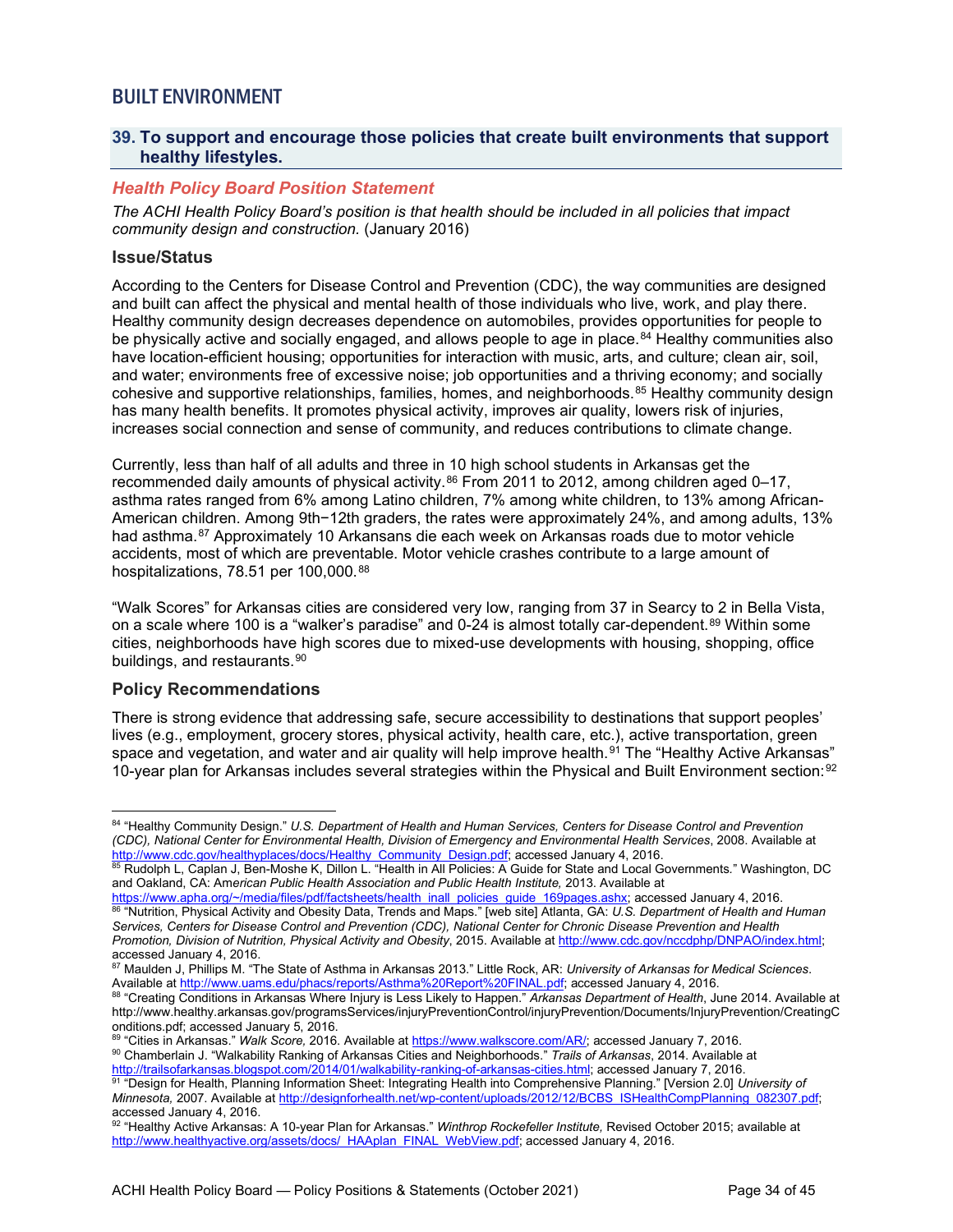- Create communities that are denser and more connected and livable, incorporating mixed-use neighborhoods, safety, walkability and access to schools and other positive destinations, and healthy food options.
- Encourage design principles that support a statewide healthy highways policy.
- State, county, and local policymakers will create incentives to encourage denser, more walkable communities and multi-use developments.
- Create a shared community vision to develop and improve livability and economic vitality.

*[Return to Top](#page-0-0)*

## <span id="page-34-0"></span>TEEN PREGNANCY IN ARKANSAS

#### <span id="page-34-1"></span>**40. To support efforts and develop statewide strategies to reduce teen pregnancy.**

#### *Health Policy Board Position Statement*

*The ACHI Health Policy Board recognizes that teen pregnancy is a significant economic and public health threat in Arkansas and supports efforts to develop statewide strategies to reduce teen pregnancy.*  (January 2016)

#### **Issue/Status**

Arkansas is one of the top 10 states in the United States with the highest overall teen birth rate.<sup>[93](#page-34-2)</sup> In 2013, the teen birth rate was 43.5 per 1,000 births in Arkansas compared to 26.5 in the United States.<sup>[94](#page-34-3)</sup>

Evidence suggests that teen pregnancy is both a significant public health issue and an economic concern for our state. For example, teen mothers are less likely to receive prenatal care, stay in or complete school, work or maintain economic self-sufficiency, or have children who are ready for school.<sup>[95](#page-34-4)</sup> Increased risk of health complications for teen mothers and their babies include a nearly three times greater likelihood of developing anemia and delivering preterm.<sup>[96](#page-34-5)</sup> The preterm birth rate for babies born to teen mothers is high: 14.7% of births for teenagers aged 15–17 compared with 12.6% of births for teens aged 18–19 and 11.4% of births for women aged 20 and over.<sup>[97](#page-34-6)</sup> Being born preterm puts babies at greater risk of serious long-term illnesses, developmental delays, and death within the first year of life. The infant mortality rate is almost three times higher in infants born to teen mothers. [98](#page-34-7)

Teen pregnancies and births are significant contributors to high school dropout rates. Only about 50% of teen mothers receive a high school education by age 22, while nearly 90% of women who have not given birth as a teen receive a high school diploma.<sup>[99](#page-34-8)</sup> Of teen mothers who finish high school, only 2% finish college by age 30.<sup>[100](#page-34-9)</sup> This can have a negative impact on future employment and future earnings.

The cost of teen births to taxpayers is substantial. This includes public sector healthcare costs, child welfare costs, and the indirect cost of lost revenue due to lower earnings and spending.<sup>[101](#page-34-10)</sup> Between the years of 1991 and 2010, there were 126,788 children born to Arkansas teens, costing taxpayers

<span id="page-34-2"></span><sup>93</sup> Ventura SJ, Hamilton BE, Mathews TJ. "National and State Patterns of Teen Births in the United States, 1940–2013." National<br>Vital Statistics Reports: vol 63 no 4. Hyattsville, MD: National Center for Health Statistics,

<span id="page-34-3"></span><sup>94</sup> Martin JA, Hamilton BE, Osterman MJK, Curtin SC, Mathews TJ. "Births: Final Data for 2013." National Vital Statistics Reports; vol 64 no 1. Hyattsville, MD: *National Center for Health Statistics*, January 2015.

<span id="page-34-4"></span><sup>&</sup>lt;sup>95</sup> The National Campaign to Prevent Teen and Unplanned Pregnancy. (2013). "Counting It Up: The Public Costs of Teen<br>Childbearing in Arkansas in 2010." Retrieved from: http://thenationalcampaign.org/why-it-matters/public-

<span id="page-34-5"></span><sup>&</sup>lt;sup>96</sup> Mahavarka SH, Madhu CK, Mule VD. "A Comparative Study of Teenage Pregnancy." Journal of Obstetrics and Gynecology 2009;33(2); 281-3432.

<span id="page-34-6"></span><sup>97</sup> "Arkansas: Teen Pregnancy." *National Conference of State Legislators,* 2014. Retrieved from:

[http://www.ncsl.org/research/health/teen-pregnancy-in-arkansas.aspx.](http://www.ncsl.org/research/health/teen-pregnancy-in-arkansas.aspx)

<span id="page-34-7"></span><sup>98</sup> Klein JD. "Adolescent Pregnancy: Current Trends and Issues." *Pediatrics* 2005; 116(1):281-6.

<span id="page-34-8"></span><sup>99</sup> Perper K, Peterson K, Manlove J. "Diploma Attainment among Teen Mothers." [Fact Sheet Publication #2010-01] *Child Trends*, 2010[. http://www.childtrends.org/wp-content/uploads/2010/01/child\\_trends-2010\\_01\\_22\\_FS\\_diplomaattainment.pdf.](http://www.childtrends.org/wp-content/uploads/2010/01/child_trends-2010_01_22_FS_diplomaattainment.pdf)

<span id="page-34-9"></span><sup>&</sup>lt;sup>100</sup> The National Campaign to Prevent Teen and Unplanned Pregnancy. (2011). "Teen Pregnancy and High School Dropout: What Communities Can Do to Address the Issues." Retrieved from[: https://thenationalcampaign.org/sites/default/files/resource-primary](https://thenationalcampaign.org/sites/default/files/resource-primary-download/teen-preg-hs-dropout-summary.pdf)download/teen-preg-hs-dropout-summary.pdf.<br><sup>101</sup> The National Campaign to Prevent Teen and Unplanned Pregnancy. (2013). "Counting It Up: Key Data." Retrieved from:

<span id="page-34-10"></span>[http://thenationalcampaign.org/resource/counting-it-key-data-2013.](http://thenationalcampaign.org/resource/counting-it-key-data-2013)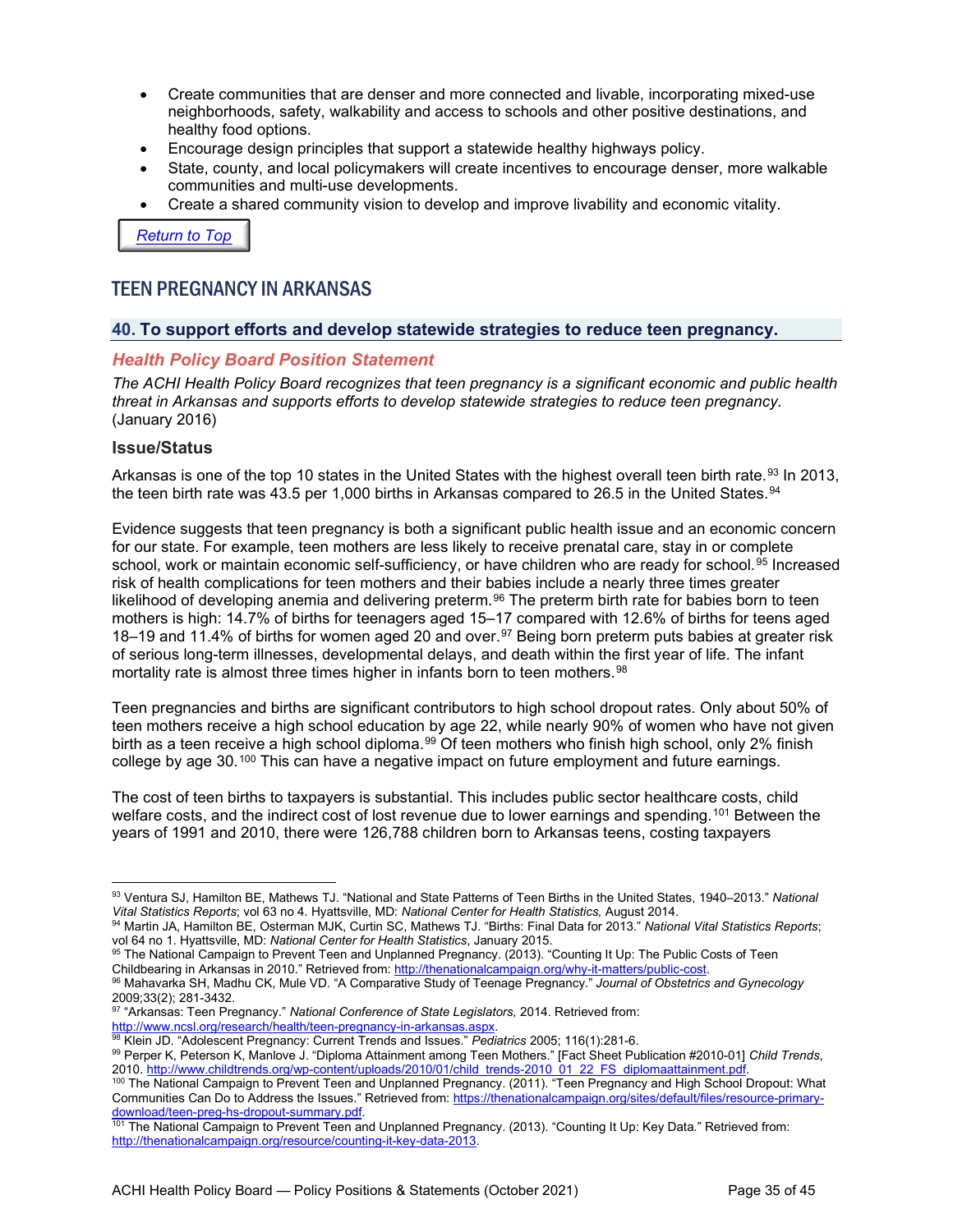approximately \$3.3 billion.<sup>[102](#page-35-2)</sup> In 2010 (the most recent year for which data are available), the annual public cost of teen childbearing in Arkansas was \$129 million.<sup>[103](#page-35-3)</sup>

#### **Policy Options**

The ACHI Health Policy Board supports options to avoid teen pregnancy through:

- Supporting Arkansas legislative efforts to examine teen pregnancy trends across the state and connect teens with available educational and healthcare resources (i.e., plan of action developed as a result of Arkansas House Bill 1534 and submitted to the Arkansas Department of Higher Education).
- Investing in evidence-based programs such as those found on the Office of Adolescent Health's website at [http://www.hhs.gov/ash/oah/oah-initiatives/teen\\_pregnancy/db/tpp-searchable.html.](http://www.hhs.gov/ash/oah/oah-initiatives/teen_pregnancy/db/tpp-searchable.html)
- Improving services and mechanisms to support teen mothers in acquiring an education and completing a degree.
- Improving and supporting access for teens to essential primary prevention strategies and services, including counseling strategies targeted toward sexual behavior and long-acting reversible contraception.
- Supporting research efforts to better understand the economic impact of teen pregnancy on families and on the state.
- Supporting education efforts to enhance health literacy and, in particular, education surrounding pregnancy avoidance in various venues.

*[Return to Top](#page-0-0)*

### <span id="page-35-0"></span>LEGALIZATION OF MEDICAL MARIJUANA

#### <span id="page-35-1"></span>**41. Medical marijuana should be subject to approval by the FDA and made available only under appropriate clinical supervision.**

#### *Health Policy Board Position Statement*

*The ACHI Health Policy Board's position is that cannabinoid medical therapeutics (i.e., medical marijuana) could have potential clinical benefits but as a pharmaceutical agent should be subject to approval by the FDA and made available only through standardized dosing and delivery mechanisms and under appropriate clinical supervision.* (September, 2016)

#### **Issue/Status**

Although nearly half of the states have legalized medical marijuana in some form, this legalization has occurred despite the U.S. Food and Drug Administration's (FDA) lack of approval of marijuana for medical treatment. Calls for legal paths for medical application of marijuana combined with federal and state restrictions on availability have generated initiated referenda for the electorate in Arkansas.

Medical marijuana, which may be identical in form to recreational marijuana, is material from the cannabis plant consisting of cannabinoids. The primary cannabinoids are tetrahydrocannabinol (THC), which is the psychoactive ingredient, and cannabidiol (CBD), which can neutralize the euphoric effect induced by THC.[104](#page-35-4) Medical marijuana is not available from pharmacies; however, it can be purchased from stateapproved dispensaries in a variety of preparations or grown by patients for the treatment of a myriad of illnesses.

Medical marijuana is federally classified as Schedule I under the Controlled Substances Act, which means it currently has no acceptable medical use, a high potential for abuse, and a lack of accepted safety for use under medical supervision. The FDA has not approved marijuana as safe or effective for the medical treatment of any disease or condition although the FDA does facilitate scientific research to

<span id="page-35-2"></span><sup>102</sup> The National Campaign to Prevent Teen and Unplanned Pregnancy. (2013). "Counting It Up: The Public Costs of Teen Childbearing in Arkansas in 2010." Retrieved from: <u>http://thenationalcampaign.org/why-it-matters/public-cost</u>. <sup>103</sup> The National Campaign to Prevent Teen and Unplanned Pregnancy. (2015). "Key Information about Arkansas." Retrieved from: [https://thenationalcampaign.org/resource/key-information-about-us-states.](https://thenationalcampaign.org/resource/key-information-about-us-states)

<span id="page-35-4"></span><span id="page-35-3"></span><sup>104</sup> Hill, K. P. (2015). Medical marijuana for treatment of chronic pain and other medical and psychiatric problems: a clinical review. *JAMA*, 313(24), 2474-2483.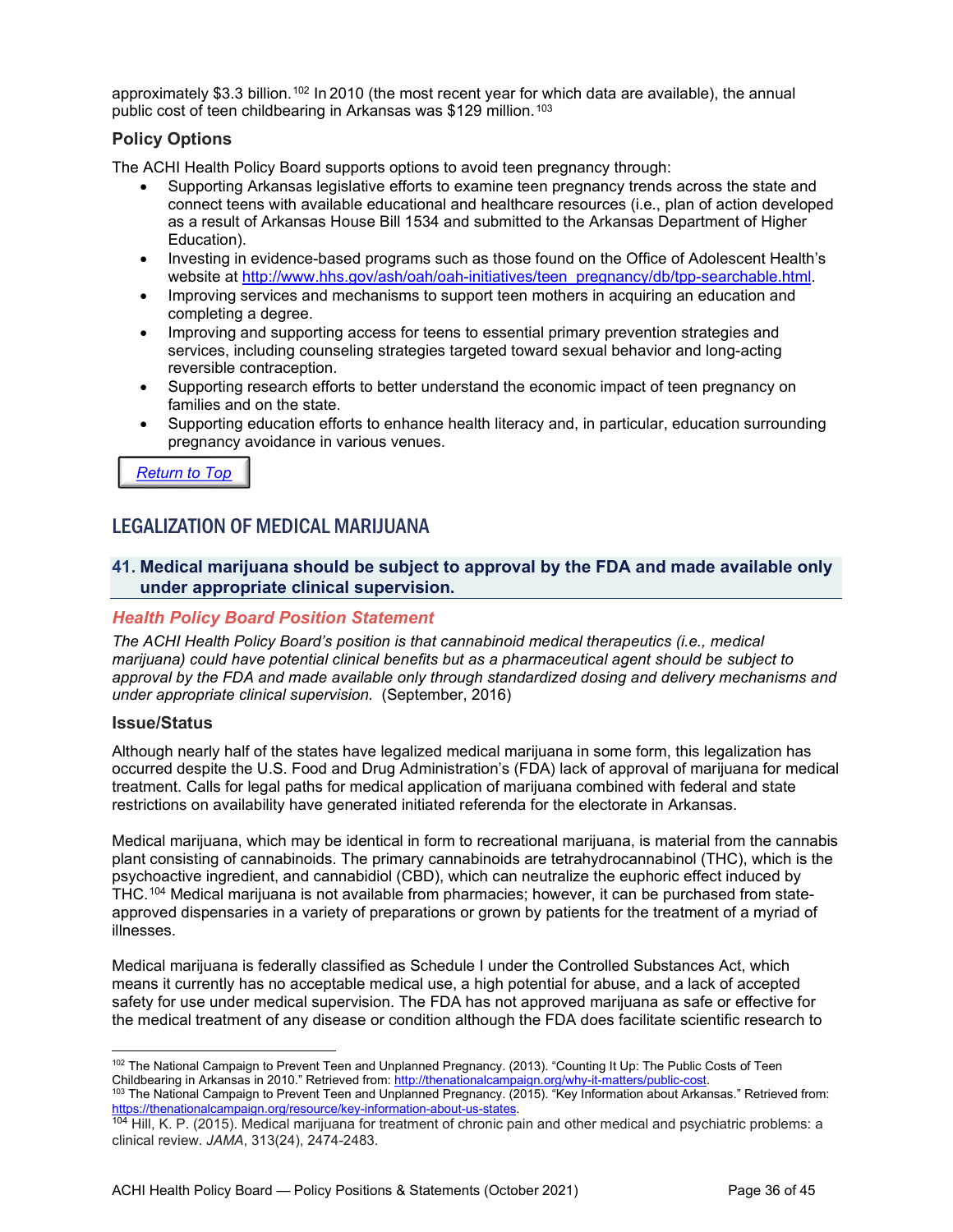continue to assess the safety and effectiveness of medicinal uses of marijuana. However, the FDA has approved synthetically-derived cannabinoids dronabinol (which has an identical chemical structure as THC), nabilone, and oral drabinol.

Scientific evidence supporting the medical use of marijuana and cannabinoids is very limited and varies considerably by disease or condition. The strongest evidence for the medical use of marijuana and cannabinoids is for chronic pain, neuropathic pain, and spasticity associated with multiple sclerosis. Small randomized clinical trials suggest CBD may reduce seizures in children with treatment-resistant epilepsy.[105](#page-36-0) 

Like all drugs, marijuana has potential risks. Acute effects associated with marijuana use include impaired short-term memory, impaired motor coordination, psychotic symptoms, and impaired judgment. Shortterm use of marijuana doubles the risk of involvement in a motor vehicle crash.[106](#page-36-1) Chronic effects from daily use include anxiety<sup>[107](#page-36-2)</sup> and depression.<sup>[108](#page-36-3)</sup> The method of use also affects the risk. Regular marijuana smoking increases the risk of breathing problems and lung infections.<sup>[109](#page-36-4)</sup>

Finally, cannabinoid medical therapeutics should not be exploited as an alternative to explicit decisions on the legalization of marijuana for recreational purposes. Legalization of marijuana for recreational purposes should be a societal decision weighing the short- and long-term risks and benefits.

<span id="page-36-0"></span><sup>105</sup> National Institute on Drug Abuse. (2016). Retrieved fro[m https://www.drugabuse.gov/about-nida/legislative-activities/testimony](https://www.drugabuse.gov/about-nida/legislative-activities/testimony-to-congress/2016/researching-potential-medical-benefits-risks-marijuana)[to-congress/2016/researching-potential-medical-benefits-risks-marijuana](https://www.drugabuse.gov/about-nida/legislative-activities/testimony-to-congress/2016/researching-potential-medical-benefits-risks-marijuana)

<sup>106</sup> Hartman, R. L., & Huestis, M. A. (2013). Cannabis effects on driving skills. *Clinical chemistry*, *59*(3), 478-492.

<span id="page-36-2"></span><span id="page-36-1"></span><sup>107</sup> Patton, G. C., Coffey, C., Carlin, J. B., Degenhardt, L., Lynskey, M., & Hall, W. (2002). Cannabis use and mental health in young people: cohort study. *BMJ*, 325(7374), 1195-1198.

<span id="page-36-3"></span><sup>108</sup> Crippa, J. A., Zuardi, A. W., Martín‐Santos, R., Bhattacharyya, S., Atakan, Z., McGuire, P., & Fusar‐Poli, P. (2009). Cannabis and anxiety: a critical review of the evidence. *Human Psychopharmacology: Clinical and Experimental*, 24(7), 515-523.

<span id="page-36-4"></span><sup>109</sup> Thompson, A. E. (2015). Medical Marijuana. *JAMA*, 313(24), 2508-2508.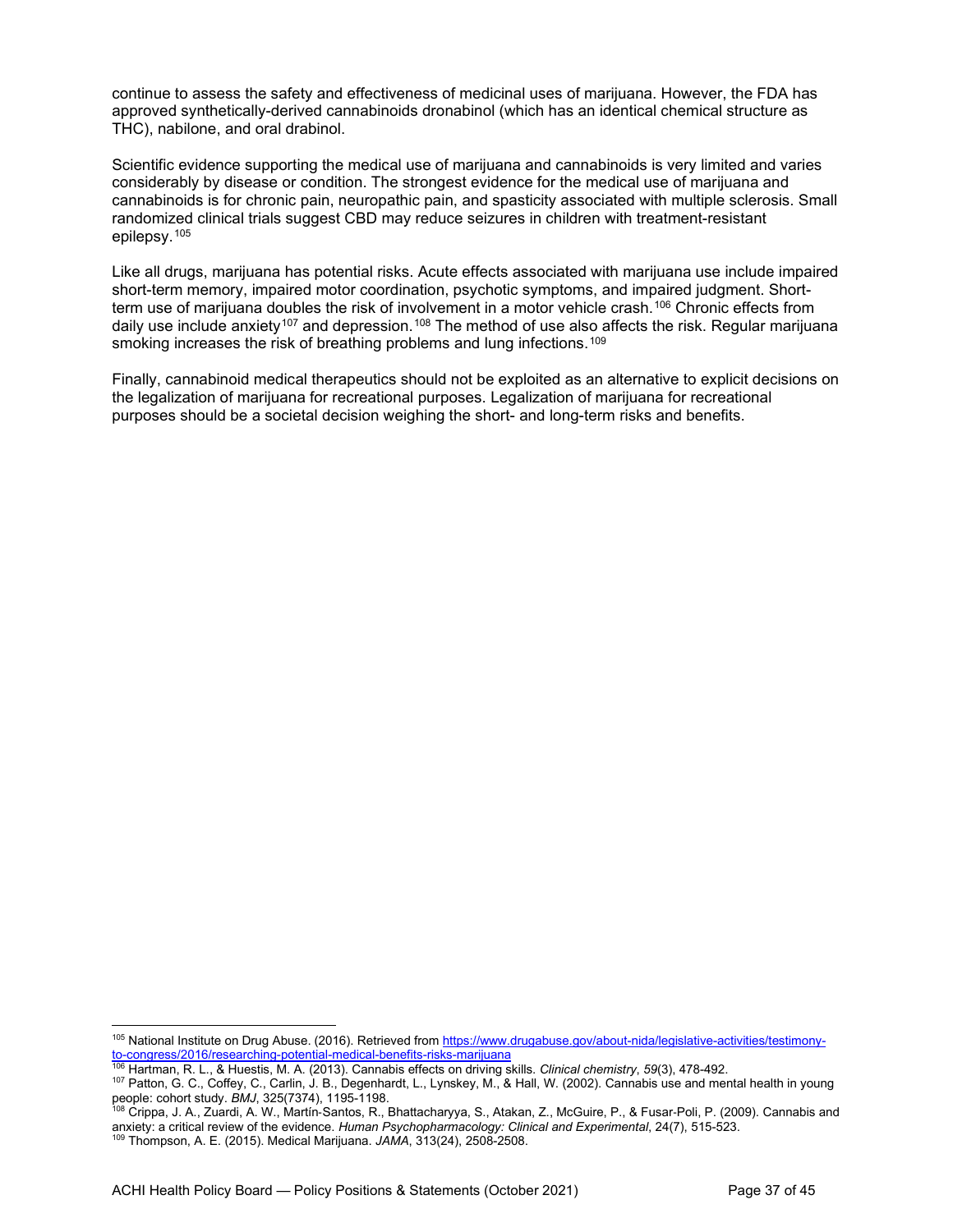## **Figure 1: Medical Marijuana Laws by State[110](#page-37-0)**



<span id="page-37-0"></span><sup>110</sup> LawAtlas. (2016). Retrieved from http://lawatlas.org/query?dataset=medical-marijuana-patient-related-laws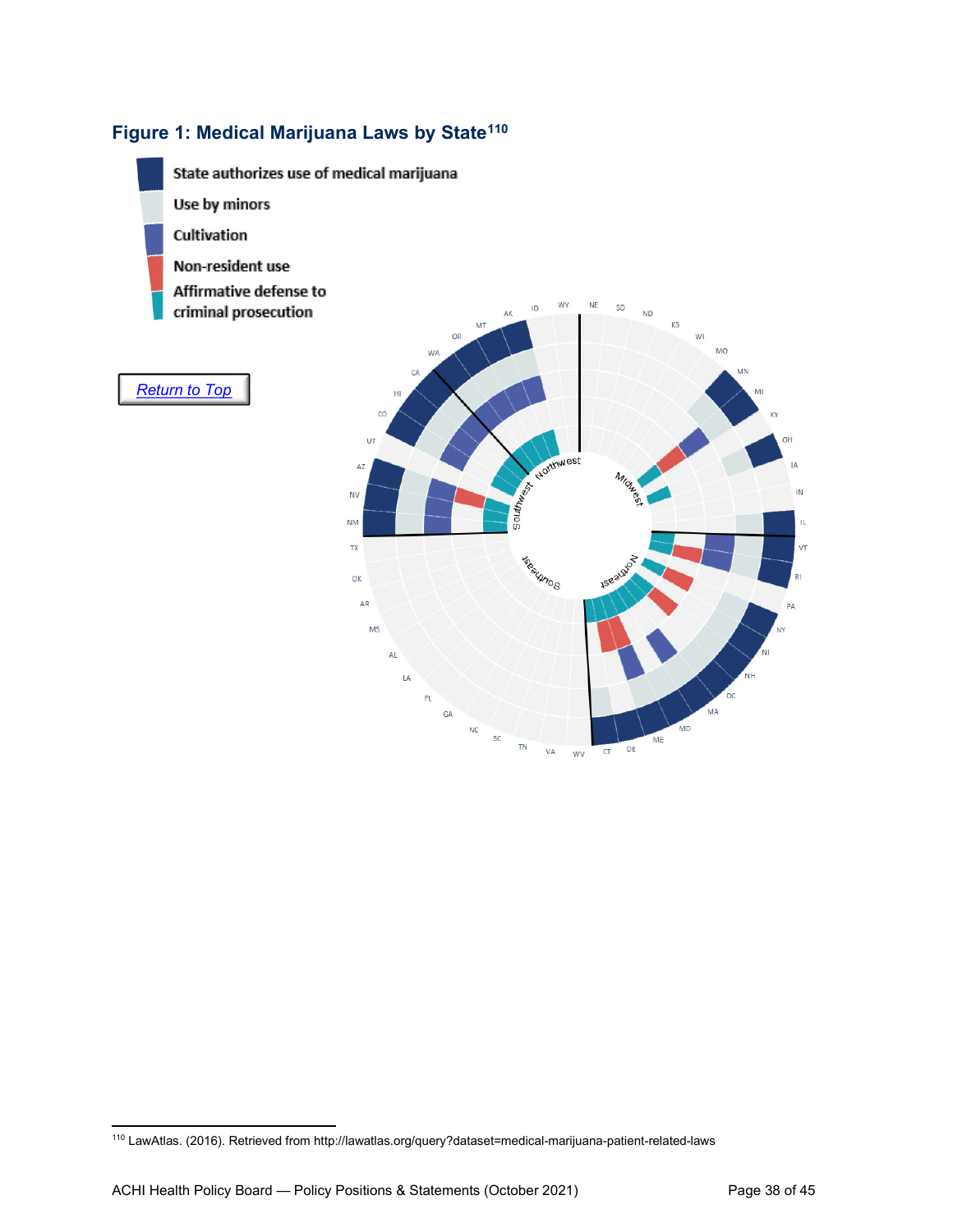## <span id="page-38-0"></span>HUMAN IMMUNODEFICIENCY VIRUS (HIV)

#### <span id="page-38-1"></span>**42. Decrease the incidence and prevalence of HIV in Arkansas by promoting HIV screening and pre and post exposure prophylaxis, deploy harm reduction strategies to reduce transmission, and advance criminal justice policy changes that may reduce transmission risk.**

#### *Health Policy Board Position Statement*

*The ACHI Health Policy Board's position is that to decrease the incidence and prevalence of human immunodeficiency virus in Arkansas, the state should implement efforts to promote HIV screening and pre-exposure and post-exposure prophylaxis, deploy harm reduction strategies to reduce HIV transmission, and advance criminal justice policy changes that may reduce transmission risk*. (September, 2019)

#### **Issue/Status**

There has been great progress in preventing and treating HIV, but the disease remains a persistent problem for the United States. According to the Centers for Disease Control and Prevention, 38,739 people in the United States received an HIV diagnosis in 2017, and the South accounted for 52% of new HIV diagnoses. Certain subpopulations, such as people who are gay or bisexual and people who inject drugs, were the most affected by new HIV diagnoses.<sup>[111](#page-38-2)</sup>

In Arkansas, more than 5,500 people live with HIV. In 2017, 12 of every 100,000 people were newly diagnosed with HIV. In 2016, the rate of death among people diagnosed with HIV in Arkansas was three per 100,000 people. In 2018, at least 25 of every 100,000 people in Arkansas were users of pre-exposure prophylaxis (PrEP). The South has the highest number of new HIV diagnoses in the United States but has disproportionately fewer people using PrEP.[112](#page-38-3) Studies have shown that PrEP reduces the risk of getting HIV from sex by about 99% when taken daily. Among people who inject drugs, PrEP reduces the risk of getting HIV by at least 74% when taken daily.[113](#page-38-4) For infected individuals, antiretroviral therapy taken as directed reduces the amount of HIV in the body (viral load) to a very low level, which helps a person recover immune function and prevents transmission to others.<sup>[114](#page-38-5)</sup>

One strategy for reducing infectious diseases such as HIV among people who inject drugs is adopting syringe service programs (SSPs), also referred to as needle exchange programs. SSPs are communitybased prevention programs that provide a number of services to people who inject drugs. Typical services include access to new, sterile needles and syringes, safe disposal sites for used products, vaccinations, testing, and referral to care and treatment. There is evidence that SSPs can help people stop using drugs and reduce the spread of infections without increasing criminal activity. Individuals who are new users of SSPs are five times more likely to enter drug treatment programs than those who do not use SSPs.<sup>[115](#page-38-6)</sup>

In 1989, Arkansas enacted its HIV exposure law, which imposes criminal liability on an HIV-positive individual for exposing another to HIV under certain circumstances, including exposure to blood and contributions to blood products or sexual penetration without informing the other person that he or she is HIV-positive. A person commits the offense of exposure if the person knows that he or she has tested positive for HIV, even if there is no actual transmission. A conviction carries a prison term of six to 30 years.[116](#page-38-7) An HIV-positive individual must also inform physicians or dentists of his or her HIV-positive status.<sup>[117](#page-38-8)</sup> The threat of criminal prosecution may contribute to reduced screening, diagnosis, and appropriate treatment and thus increase the likelihood of HIV transmission. Criminal liability in these circumstances should be modernized in the context of scientific advancements and current understanding of HIV prevention and treatment.

#### *[Return to Top](#page-0-0)*

<span id="page-38-2"></span>111 Centers for Disease Control and Prevention. HIV in the United States and Dependent Areas. Available at [https://www.cdc.gov/hiv/statistics/overview/ataglance.html.](https://www.cdc.gov/hiv/statistics/overview/ataglance.html) Accessed September 10, 2019.

- <span id="page-38-5"></span>114 Centers for Disease Control and Prevention. [https://www.cdc.gov/hiv/basics/pep.html.](https://www.cdc.gov/hiv/basics/pep.html) Accessed September 10, 2019.
- <span id="page-38-6"></span><sup>115</sup> Centers for Disease Control and Prevention. [https://www.cdc.gov/ssp/syringe-services-programs-summary.html.](https://www.cdc.gov/ssp/syringe-services-programs-summary.html) Accessed

<sup>&</sup>lt;sup>112</sup> Centers for Disease Control and Prevention. AIDSVu. <u>https://map.aidsvu.org/map</u>. Accessed September 10, 2019

<span id="page-38-4"></span><span id="page-38-3"></span><sup>113</sup> Centers for Disease Control and Prevention. [https://www.cdc.gov/hiv/basics/prep.html#what-is-PrEP.](https://www.cdc.gov/hiv/basics/prep.html#what-is-PrEP) Accessed September 10, 2019.

September 10, 2019.

<span id="page-38-7"></span><sup>&</sup>lt;sup>116</sup> A.C.A. 5-14-123. Exposing another person to human immunodeficiency virus.

<span id="page-38-8"></span><sup>&</sup>lt;sup>117</sup> A.C.A. 20-15-903. Advising physician or dentist required — Penalty.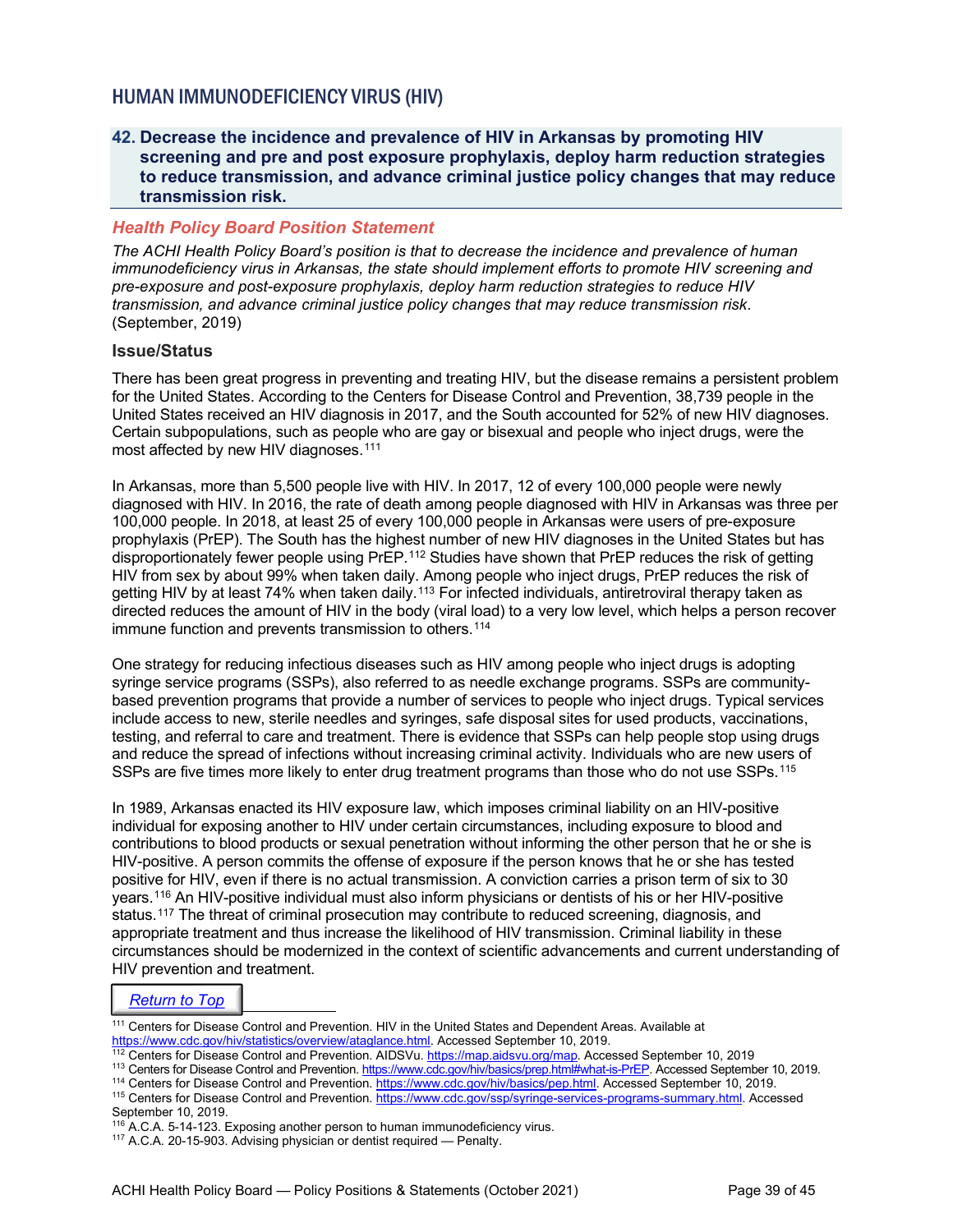## <span id="page-39-0"></span>INFECTIOUS DISEASES

#### <span id="page-39-1"></span>**43. Decrease incidence and prevalence of infectious diseases in Arkansas by promoting screening, prevention, and education, ensuring availability and accessibility of comprehensive treatment options.**

#### *Health Policy Board Position Statement*

*The ACHI Health Policy Board's position is that to decrease the incidence and prevalence of infectious diseases in Arkansas, the state should implement efforts to promote screening, prevention, and education; ensure the availability and accessibility of comprehensive treatment options to those with infections without regard to current or former drug use; and expand coverage options and reimbursement for medically necessary treatment consistent with evidence-based guidelines*. (November, 20219)

#### **Issue/Status**

In addition to human immunodeficiency virus (HIV), which has been addressed in a separate 2019 ACHI Health Policy Board statement, there are a number of other infectious diseases that cause a heavy burden of suffering for Arkansans. Barriers to prevention and treatment of these conditions are often similar to each other and include social, financial, educational, and behavioral considerations.

#### **Hepatitis A**

In 2017, a total of [3,366 cases of hepatitis A were reported](https://www.cdc.gov/hepatitis/statistics/2017surveillance/index.htm#hepatitisA) in the United States, but due to underreporting, the actual number of cases is likely around 6,700. Incidence rates decreased more than 95% from 1995 to 2011, then increased by 140% from 2011 to 2017. In 2017, [large person-to-person](https://www.cdc.gov/hepatitis/outbreaks/2017March-HepatitisA.htm)  [outbreaks](https://www.cdc.gov/hepatitis/outbreaks/2017March-HepatitisA.htm) began occurring. In 2018, Arkansas experienced at least 241 hepatitis A cases, a 34-fold increase over baseline.

Persons at increased risk for hepatitis A are those with direct contact with persons who have hepatitis A; travelers to countries where hepatitis A virus (HAV) infection is endemic; men who have sex with men; users of injection and non-injection drugs; persons with clotting factor disorders; persons working with nonhuman primates; and household members and other close personal contacts of adopted children newly arriving from countries with high or intermediate hepatitis A endemicity.

Vaccination with the full, two-dose series of hepatitis A vaccine is the best way to prevent HAV infection. Hepatitis A vaccine has been licensed in the United States for use in persons 1 year of age and older. Additional guidance is available in the [recommendations](https://www.cdc.gov/mmwr/preview/mmwrhtml/rr5507a1.htm) of the Advisory Committee on Immunization Practices (ACIP). The ACIP recommends that the following persons be vaccinated against hepatitis A:

- all children at 1 year of age
- people with unstable housing or experiencing homelessness
- persons who are at increased risk for infection
- persons who are at increased risk for complications from hepatitis A
- any person wishing to obtain immunity

Between February 2018 and August 2019, 393 cases of hepatitis A were reported as part of an outbreak in Arkansas, including three deaths. Half of the patients involved in this outbreak were hospitalized. Greene and Craighead counties have had the most cases; there have also been cases in Arkansas, Clay, Cleburne, Conway, Crittenden, Cross, Faulkner, Fulton, Independence, Jackson, Jefferson, Lawrence, Lee, Lincoln, Logan, Lonoke, Mississippi, Monroe, Phillips, Poinsett, Prairie, Pulaski, Randolph, Sharp, St. Francis, Washington, and White counties. Several other states have experienced outbreaks as well. Risk of getting hepatitis A in a food service setting is low. Restaurants must follow ADH protocols for handwashing and glove use, and employees are not to return to work until they are no longer sick.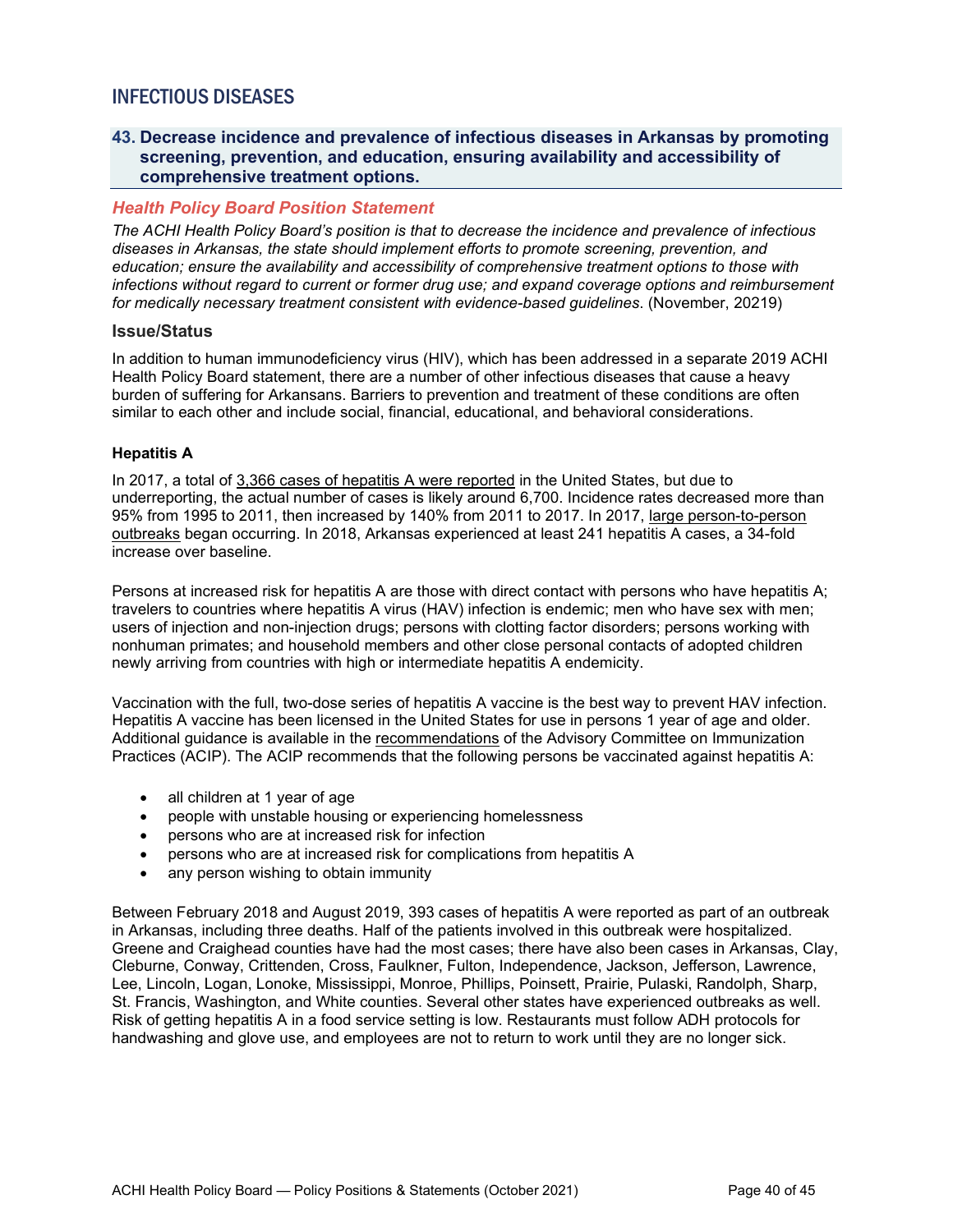Hepatitis A was spread in this outbreak primarily through close contacts in the community, not through eating at restaurants.<sup>[118](#page-40-0)</sup>

#### **Hepatitis B**

Hepatitis B is a viral infection of the liver transmitted through contact with the bodily fluids or blood of an infected individual. In the United States, prevalence estimates of chronic Hepatitis B virus (HBV) infection range from approximately 850,000 to more than 2 million cases. Prevalence is the total number of new and existing infections at a given time. New cases of HBV among adults are largely transmitted through injection drug use or sexual intercourse, but most prevalent cases of HBV infection are chronic infections from exposure occurring in infancy or childhood. Another major risk factor for HBV infection is country of origin. In the United States, adults with HBV who were born in high-prevalence countries were commonly infected during childhood. In children, the primary source of infection is perinatal transmission at birth. According to the Centers for Disease Control and Prevention (CDC), 800 to 1,000 cases of perinatal transmission occurred yearly (3.8% of infants born to HBV-positive women) from 2000 to 2009.

Since 1988, rates of maternal HBV infection have increased annually by 5.5%. Older maternal age, race/ethnicity (non-Hispanic black and Asian), lower education, higher poverty levels, and lack of insurance coverage are risk factors for HBV infection among women.

Persons infected with HBV during infancy or childhood are more likely to develop chronic HBV infection and have poor long-term health outcomes (e.g., chronic hepatitis, cirrhosis, or hepatocellular carcinoma) compared to persons who are infected later in life. Acute HBV infections progress to chronic disease in 80% to 90% of infected infants, 30% of acute infections progress before age 6 years, and less than 1% to 12% of acute infections progress in older children or adults. Approximately 25% of persons who become chronically infected during childhood and 15% of those infected as adults will die from cirrhosis or hepatocellular carcinoma.

An effective vaccine for Hepatitis B has been available for many years. There is limited medical treatment for Chronic Hepatitis B infection, and thus far no cure.

#### **Hepatitis C**

Hepatitis C virus (HCV) is the most common chronic blood-borne pathogen in the United States and a leading cause of complications from chronic liver disease. The prevalence of the anti-HCV antibody in the United States is approximately 1.6% in non-institutionalized persons. According to data from 1999 to 2008, about three-fourths of patients in the United States living with HCV infection were born between 1945 and 1965, with a peak prevalence of 4.3% in persons aged 40 to 49 years from 1999 to 2002. The most important risk factor for HCV infection is past or current injection drug use, with most studies reporting a prevalence of 50% or more among this group. The incidence of HCV infection was more than 200,000 cases per year in the 1980s but decreased to 25,000 cases per year by 2001. According to the CDC, there were an estimated 16,000 new cases of HCV infection in 2009 and an estimated 15,000 deaths in 2007. Hepatitis C-related end-stage liver disease is the most common indication for liver transplants among U.S. adults, accounting for more than 30% of cases. Studies suggest that about half of the recently observed threefold increase in incidence of hepatocellular carcinoma is related to acquisition of HCV infection two to four decades earlier. The U.S. Preventive Services Task Force (USPSTF) recommends screening for HCV infection in persons at high risk for infection. The USPSTF also recommends offering one-time screening for HCV infection to adults born between 1945 and 1965.

Antiviral medications are now available to treat and often cure hepatitis C. There is currently no vaccine to prevent hepatitis C.

<span id="page-40-0"></span><sup>&</sup>lt;sup>118</sup> Arkansas Department of Health. Health Department warns of a possible hep A exposure to customers of the J Mart Diner in Redfield. Retrieved from https://www.healthy.arkansas.gov/news/detail/health-department-warns-of-a-possible-hep-a-exposure-tocustomers-of-the-j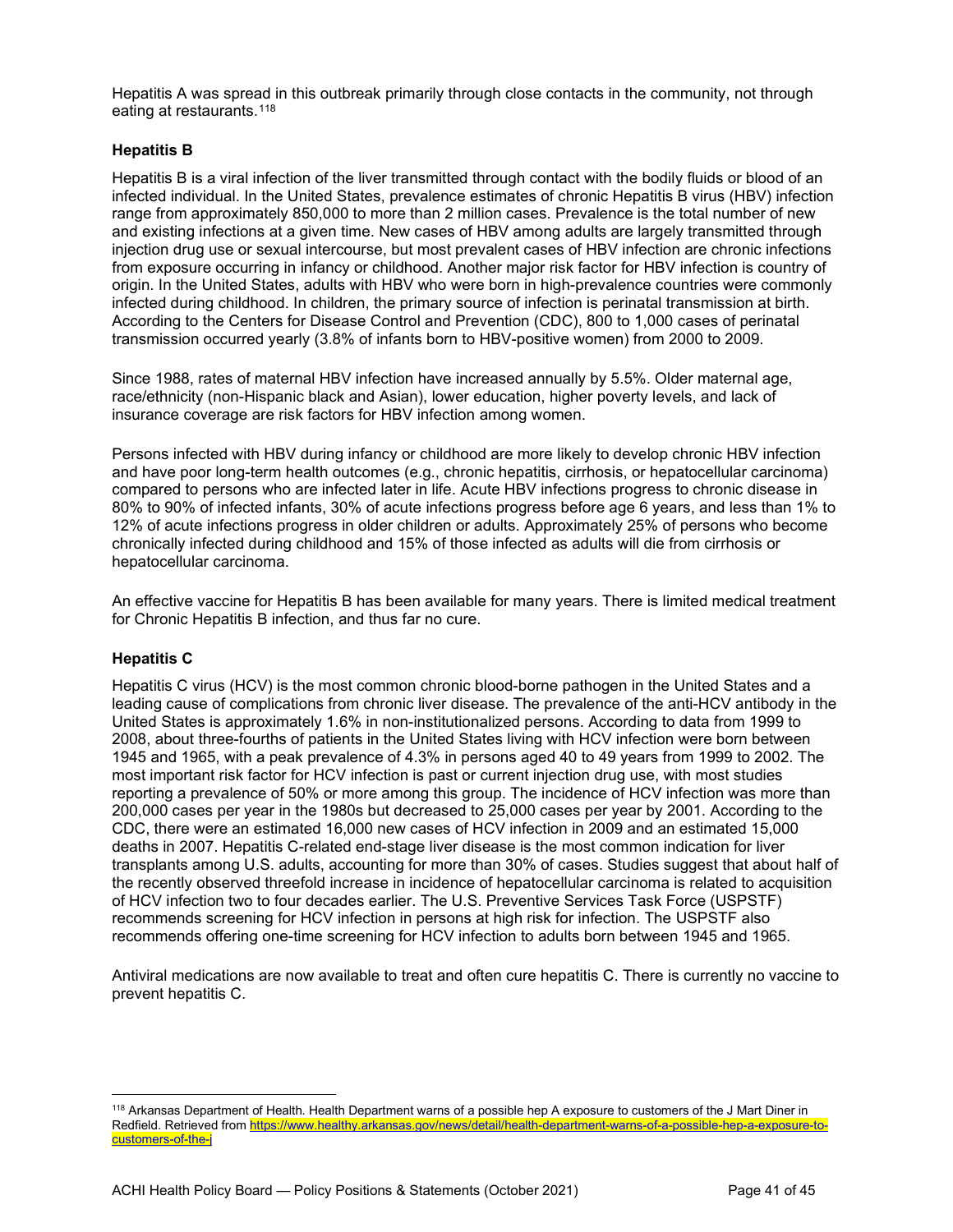#### **Human Papillomavirus (HPV)**

Human papillomavirus (HPV) infection is the most common sexually transmitted infection in men and women in the United States. Most sexually active persons will acquire HPV in their lifetime. Recent data indicate that approximately 79 million persons are currently infected with HPV, and 14 million persons are newly infected each year in the United States. According to the CDC, 80% of people will get an HPV infection in their lifetime. HPV is estimated to cause nearly 35,000 cases of cancer in men and women every year in the U.S. HPV vaccination can prevent more than 32,000 of these cancers from ever developing by preventing the infections that cause those cancers.

Of the more than 150 different types of HPV, approximately 40 are transmitted through sexual contact and infect the anogenital region and other mucosal sites of the body. Mucosal HPV types are classified as either high-risk or low-risk. High-risk HPV causes many cancers of the cervix, vagina, vulva, penis, and anus. HPV 16 is linked to many oropharyngeal cancers. Low-risk HPV causes anogenital warts and recurrent respiratory papillomatosis, a rare but important condition in which warts grow in the throat and airway. Most infections cause no symptoms and are not clinically significant, but persistent infection can lead to disease or cancer.

Recent U.S. population-based studies conducted by the CDC show that 66% of cervical cancers, 55% of vaginal cancers, 79% of anal cancers, and 62% of oropharyngeal cancers are attributable to HPV types 16 or 18. Each year in the United States, an estimated 26,000 new cancers are attributable to HPV, about 17,000 in women and 9,000 in men. In Arkansas, approximately 730 women are diagnosed with and 270 die from cervical cancer annually. Arkansas has the fifth-worst rate of cervical cancer among all states.

Disparities exist in HPV-associated cervical cancer rates by race/ethnicity, with higher incidence rates among Hispanic, black, and American Indian/Alaskan Native women than among whites. HPV-associated vaginal cancers are slightly more frequent among blacks, and vulvar cancers are more frequent among whites. HPV-associated oropharyngeal cancers have been increasing in frequency among both sexes, more among males than females, as well as among most racial/ethnic groups, with the exception of blacks. HPVassociated anal cancers have increased among males and females across all racial/ethnic groups.

#### **Tuberculosis**

There were 9,105 tuberculosis (TB) cases reported in the United States in 2017, which represents a 1.6% decrease from 2016. TB cases were reported in all 50 states and the District of Columbia. The overall annual TB case rate declined to 2.8 cases per 100,000. About 13% of U.S. TB cases with genotype data are attributed to recent transmission. TB disease remains more common among people who were born in countries with high rates of TB. The majority of these cases are among persons who have been in the United States five years or longer. Arkansas ranked eighth among the 50 states in TB rates (three per 100,000 persons). 28.89% of TB cases occurred in non-U.S.-born people. In Arkansas, 161 cases of TB were diagnosed among Marshallese people from 1997 through 2016.<sup>[119](#page-41-0)</sup>

#### **Other Sexually Transmitted Infections**

In February 2013, the CDC published two analyses that provide an in-depth look at the severe human and economic burden of sexually transmitted infections (STIs) in the United States. The CDC's new estimates show that there are about 20 million new infections in the United States each year, costing the American healthcare system nearly \$16 billion in direct medical costs alone. America's youth suffer a substantial portion of these infections. The CDC estimates that half of all new STIs in the country occur among young men and women. In addition, the CDC published an overall estimate of the number of prevalent STIs in the nation. The CDC's new data suggest that there are more than 110 million total STIs among men and women across the nation. The CDC's analyses included eight common STIs: chlamydia, gonorrhea, HBV, herpes simplex virus type 2 (HSV-2), HIV, HPV, syphilis, and trichomoniasis.

In Arkansas, the rate of primary and secondary syphilis was 6.2 per 100,000 in 2011 and 4.5 per 100,000 in 2015. Arkansas now ranks  $28<sup>th</sup>$  in rates of primary and secondary syphilis among 50 states. There were 50 cases of congenital syphilis from 2011 through 2015. Arkansas ranked eighth among 50 states in

<span id="page-41-0"></span><sup>119</sup> Arkansas Department of Health, Tuberculosis Control Program. Tuberculosis Morbidity Annual Statistical Report 2016. Retrieved fro[m https://www.healthy.arkansas.gov/images/uploads/pdf/2016\\_Tuberculosis\\_Statistical\\_Report\\_Final.pdf](https://www.healthy.arkansas.gov/images/uploads/pdf/2016_Tuberculosis_Statistical_Report_Final.pdf)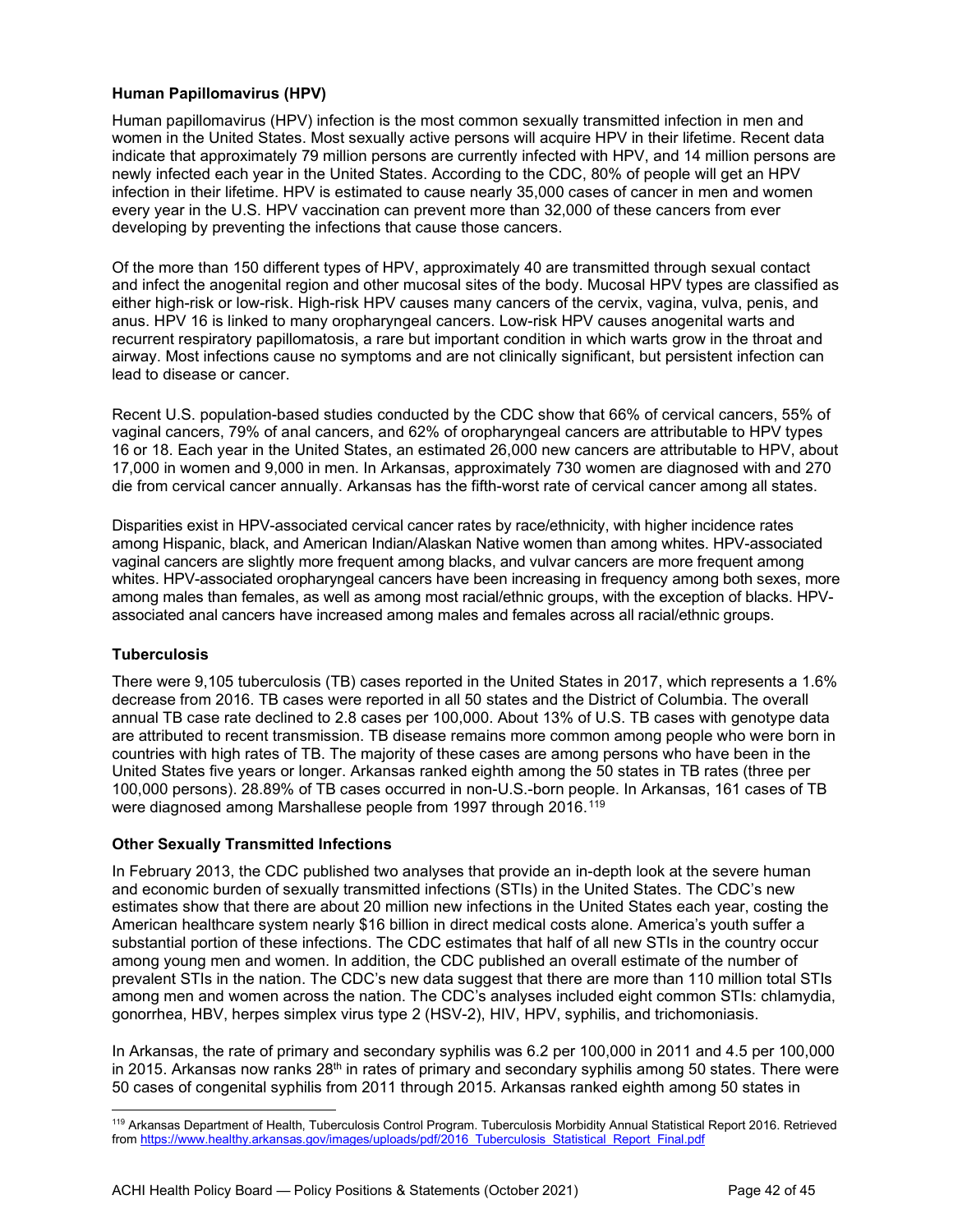chlamydial infections (545 per 100,000 persons) and ranked sixth among 50 states in gonorrheal infections (161.1 per 100,000 persons). Reported rates of chlamydia among women (801 cases per 100,000) were 2.9 times more common than those among men (279.8 cases per 100,000).[120](#page-42-2)

*[Return to Top](#page-0-0)*

## <span id="page-42-0"></span>COVID-19

<span id="page-42-1"></span>**44. Employers have an obligation to help achieve control of the pandemic, protect individuals, and minimize economic hardships in the state. Employers should comply with ADH public health directives at a minimum. Entities not subject to ADH directives should adopt reasonable precautions to protect themselves from potential liability and help prevent the spread of COVID-19.**

#### *Health Policy Board Position Statement*

*The ACHI Health Policy Board's position is that employers have an obligation to help achieve control of the COVID-19 pandemic, protect individuals, and minimize economic hardships in the state. All entities subject to the Arkansas Department of Health's public health directives — including business-specific directives such as those for gyms, bars, and restaurants and general directives such as those for all businesses, manufacturers, and construction companies — should comply with those directives at a minimum.[121](#page-43-0) In addition, all public, private, and nonprofit entities that are not otherwise subject to a business-specific directive should adopt the following additional reasonable precautions in an effort to protect themselves from potential liability and to help prevent the spread of COVID-19 to others including their own employees:[122](#page-43-1)* (June, 2020)

- *Require employees, customers, and visitors to wear face coverings in shared spaces while inside;*
- *Screen all employees for potential COVID-19 exposure and symptoms including fever, cough, shortness of breath, sore throat, or loss of taste or smell as they are entering the facility at the beginning of work;*
- Make verbal announcements and post signage including signs for non-English speakers that *encourage proper face covering placement, hand hygiene, and coughing and sneezing etiquette;*
- *Establish and make available to the public written COVID-19 protocols for protection of employees, customers, and visitors; and*
- *Regularly monitor and assess compliance for necessary changes to existing practices based on available peer-reviewed evidence and public health guidance.*

#### **Issue/Status**

Coronavirus disease (COVID-19) is an infectious disease caused by severe acute respiratory disease coronavirus 2 (SARS-CoV-2). In the United States, the virus has prompted federal, state, and local public health responses to mitigate its spread. The disease is known to primarily be spread through person-person contact via respiratory droplets expelled when an infected persons breathes, coughs, sneezes, or talks.<sup>[123](#page-43-2)</sup>

Workplace settings have been identified as environments conducive for transmission of the virus. An assessment of data from the Centers for Disease Control and Prevention (CDC) indicates that more than 150,000 hospital and nursing home staff have been infected with SARS-CoV-2 in the workplace, including more than 700 deaths.<sup>[124](#page-43-3)</sup> Other higher-risk occupations disproportionately impacted by virus spread include many essential worker positions, including workers in meat and poultry facilities, grocery stores, and jail/prison staff. However, COVID-19 is a highly transmissible virus that has raised concerns for employee safety in nearly every type of workplace setting.

The CDC and other public health experts have emphasized the importance of social distancing, wearing of facial coverings in public spaces, frequent handwashing, and appropriate quarantine measures in mitigating the spread of the virus.<sup>[125](#page-43-4)</sup>

<span id="page-42-2"></span><sup>120</sup> Centers for Disease Control and Prevention, National Center for HIV/AIDS, Viral Hepatitis, STD, and TB Prevention. Arkansas State Health Profile. Retrieved from [https://www.cdc.gov/nchhstp/stateprofiles/pdf/Arkansas\\_profile.pdf](https://www.cdc.gov/nchhstp/stateprofiles/pdf/Arkansas_profile.pdf)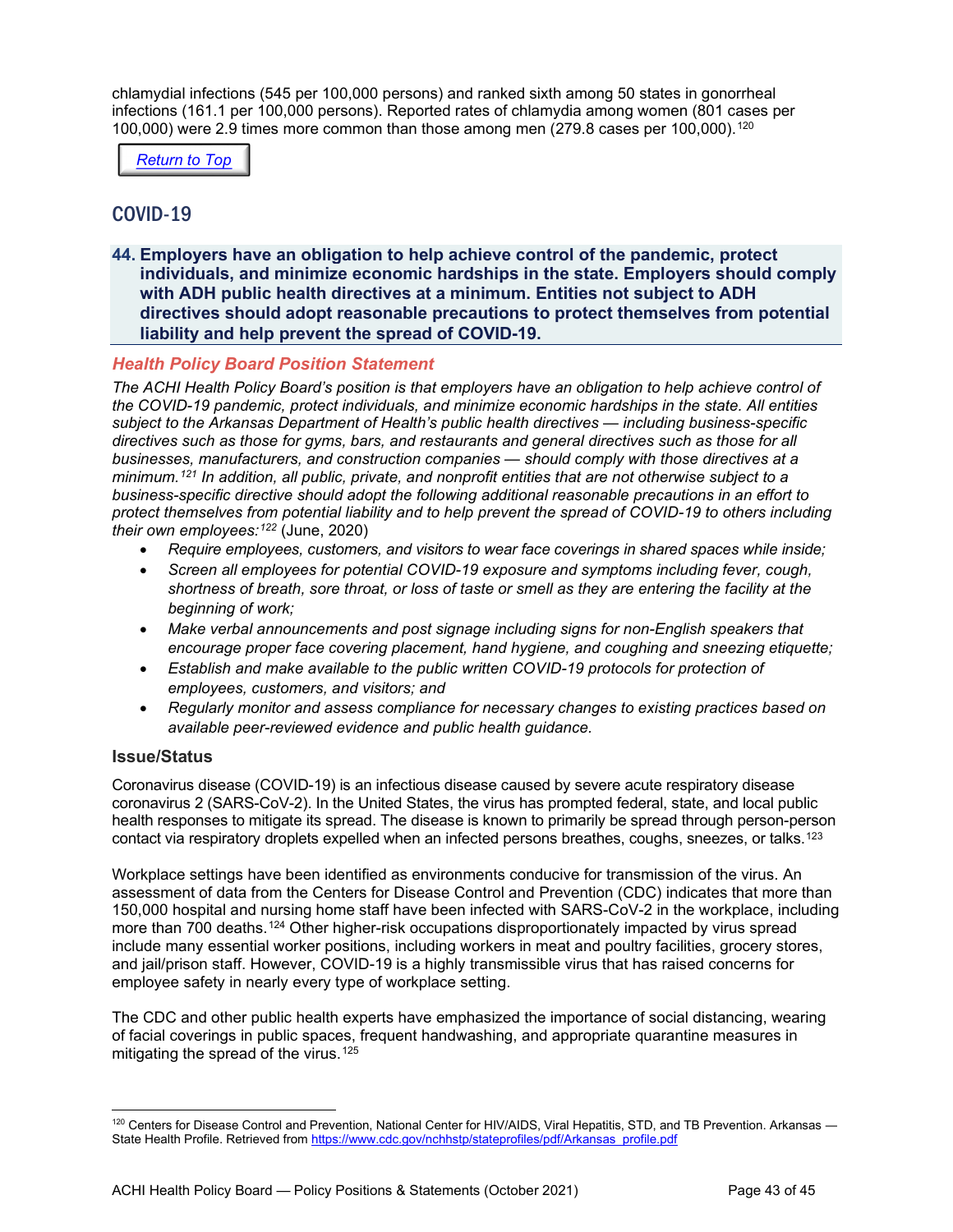Social distancing is the act of intentionally increasing the space between people to avoid spreading illness, particularly for individuals who are not from the same household. As a public health measure, social distancing also warrants consideration of places where people congregate and create an environment where the virus may easily spread. The CDC has stated that a physical distance of at least six feet is recommended and that social distancing measures are most effective when combined with other preventive actions.[126](#page-43-5) A study by Courtemanche, et al., found that strong social distancing measures adopted early in the pandemic, including restaurant/bar closures and shelter-in-place orders, were associated with a reduction in COVID-19 cases.<sup>[127](#page-43-6)</sup> A systemic review assessing the effectiveness of social distancing measures in the workplace during influenza season (also spread through respiratory droplets) found that social distancing measures, such as physically distancing workers and reduced congregation in community settings, were effective at reducing influenza spread.[128](#page-43-7)

The CDC also recommends the wearing of facial coverings in public spaces to reduce the spread of COVID-19.[129](#page-43-8) An editorial by the CDC in the July 14, 2020, issue of the Journal of the American Medical Association (JAMA) includes a review of the latest available evidence in support of universal masking. It includes a JAMA study which found that universal masking reduced COVID-19 spread within a Boston healthcare system and another study published in the CDC's Morbidity and Mortality Weekly Report, which found that wearing masks prevented two infected hairstylists from spreading the virus to their customers.[130](#page-43-9),[131](#page-43-10)

The CDC has also provided guidance to employers on appropriate measures to take in the workplace to reduce the spread of the disease.**[132](#page-43-11)** With regard to employee screening for COVID-19, the CDC's guidance recommends daily in-person or virtual health checks. The CDC notes that in-person health checks should be conducted "safely and respectfully," utilizing social distancing (including multiple screening entries if needed), barriers or partition controls, or personal protective equipment (PPE) to protect the individual conducting the screening. With respect to appropriate signage in the workplace, the CDC employer guidance recommends the use of signage to promote social distancing within the workplace, including the use of "tape marks or other visual cues" placed six feet apart to signify appropriate social distancing spacing in areas where physical barriers are not possible. Additionally, the guidance states that signage promoting hand hygiene at the entrance of the workplace and throughout other highly viewed areas is important, including signs for non-English speakers.

<span id="page-43-9"></span><sup>130</sup> Brooks JT, Butler JC, Redfield RR. Universal Masking to Prevent SARS-CoV-2 Transmission—The Time Is Now. *JAMA.* 2020;324(7):635–637. doi:10.1001/jama.2020.13107

<span id="page-43-0"></span><sup>&</sup>lt;sup>121</sup> Arkansas Department of Health. COVID-19 Directives, Orders, and Guidance. Retrieved from <https://www.healthy.arkansas.gov/programs-services/topics/covid-19-health-guidances>

<span id="page-43-1"></span><sup>&</sup>lt;sup>122</sup> Whitehouse Guidelines for Opening Up America Again. Retrieved from <u>https://www.whitehouse.gov/openingamerica/</u>

<span id="page-43-2"></span><sup>123</sup> Centers for Disease Control and Prevention. Coronavirus Disease 2019 (COVID-19) Frequently Asked Questions—Spread. Retrieved fro[m https://www.cdc.gov/coronavirus/2019-ncov/faq.html](https://www.cdc.gov/coronavirus/2019-ncov/faq.html)

<span id="page-43-3"></span><sup>124</sup> Michaels D, Wagner GR. Occupational Safety and Health Administration (OSHA) and Worker Safety During the COVID-19 Pandemic. *JAMA.* 2020;324(14):1389–1390. doi:10.1001/jama.2020.16343

<span id="page-43-4"></span><sup>&</sup>lt;sup>125</sup> Centers for Disease Control and Prevention. Coronavirus Disease 2019 (COVID-19) How to Protect Yourself and Others. Retrieved from https://www.cdc.gov/coronavirus/2019-ncov/prevent-getting-sick/prevention.html

<span id="page-43-5"></span><sup>126</sup> Centers for Disease Control and Prevention. Coronavirus Disease 2019 (COVID-19) Social Distancing. Retrieved from https://www.cdc.gov/coronavirus/2019-ncov/prevent-getting-sick/social-distancing.html<br>127 Courtemanche C, Garuccio J, Le A, Pinkston J, Yelowitz A. Strong Social Distancing Measures In The United States Reduced

<span id="page-43-6"></span>The COVID-19 Growth Rate. Health Aff (Millwood). 2020 Jul;39(7):1237-1246. doi: 10.1377/hlthaff.2020.00608. Epub 2020 May 14. PMID: 32407171.

<span id="page-43-7"></span><sup>128</sup> Ahmed F, Zviedrite N, Uzicanin A. Effectiveness of workplace social distancing measures in reducing influenza transmission: a systematic review. BMC Public Health. 2018 Apr 18;18(1):518. doi: 10.1186/s12889-018-5446-1. PMID: 29669545; PMCID: PMC5907354.

<span id="page-43-8"></span><sup>&</sup>lt;sup>129</sup> Centers for Disease Control and Prevention. (July 14, 2020). CDC calls on Americans to wear masks to prevent COVID-19 spread. *CDC Newsroom*. Retrieved from<https://www.cdc.gov/media/releases/2020/p0714-americans-to-wear-masks.html>

<span id="page-43-10"></span><sup>131</sup> Hendrix MJ, Walde C, Findley K, Trotman R. Absence of Apparent Transmission of SARS-CoV-2 from Two Stylists After Exposure at a Hair Salon with a Universal Face Covering Policy — Springfield, Missouri, May 2020. MMWR Morb Mortal Wkly Rep 2020;69:930-932. DOI: <http://dx.doi.org/10.15585/mmwr.mm6928e2>

<span id="page-43-11"></span><sup>132132132</sup><sup>132</sup> Centers for Disease Control and Prevention. Interim Guidance for Businesses and Employers Responding to Coronavirus Disease 2019 (COVID-19). Retrieved from [https://www.cdc.gov/coronavirus/2019-ncov/community/guidance-business](https://www.cdc.gov/coronavirus/2019-ncov/community/guidance-business-response.html)[response.html](https://www.cdc.gov/coronavirus/2019-ncov/community/guidance-business-response.html)